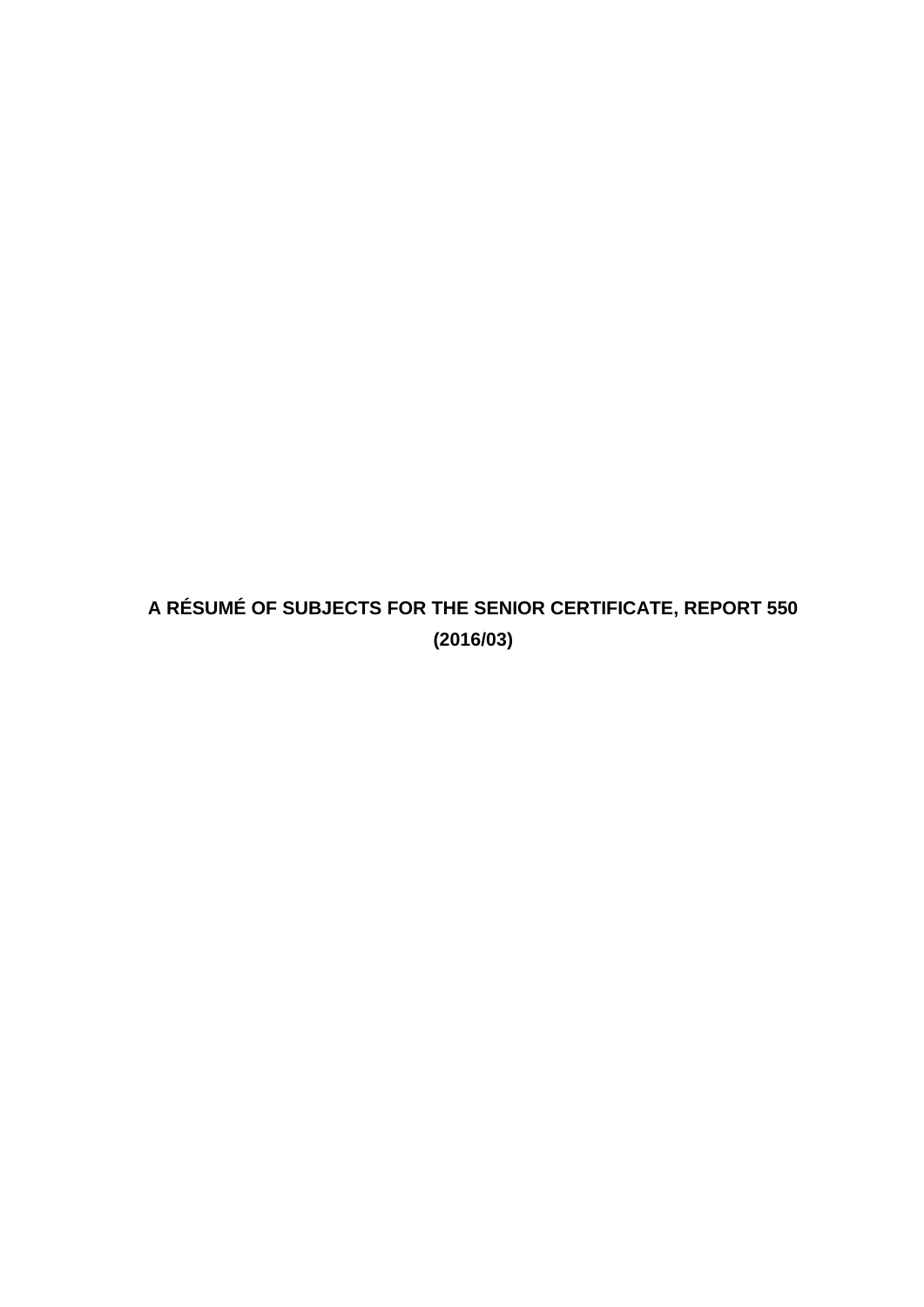#### **Department of Basic Education**

Sol Plaatje House 222 Struben Street Private Bag X895 Pretoria 0001 South Africa Tel: +27 12 357-3000 Fax: +27 12 323-6601

120 Plein Street Private Bag X9023 Cape Town 8000 South Africa Tel: +27 21 465-1701 Fax: +27 21 461-8110

http:/[/www.education.gov.za](http://www.education.gov.za/) [http://www.thutong.doe.gov.za](http://www.thutong.doe.gov.za/)

**© Department of Basic Education**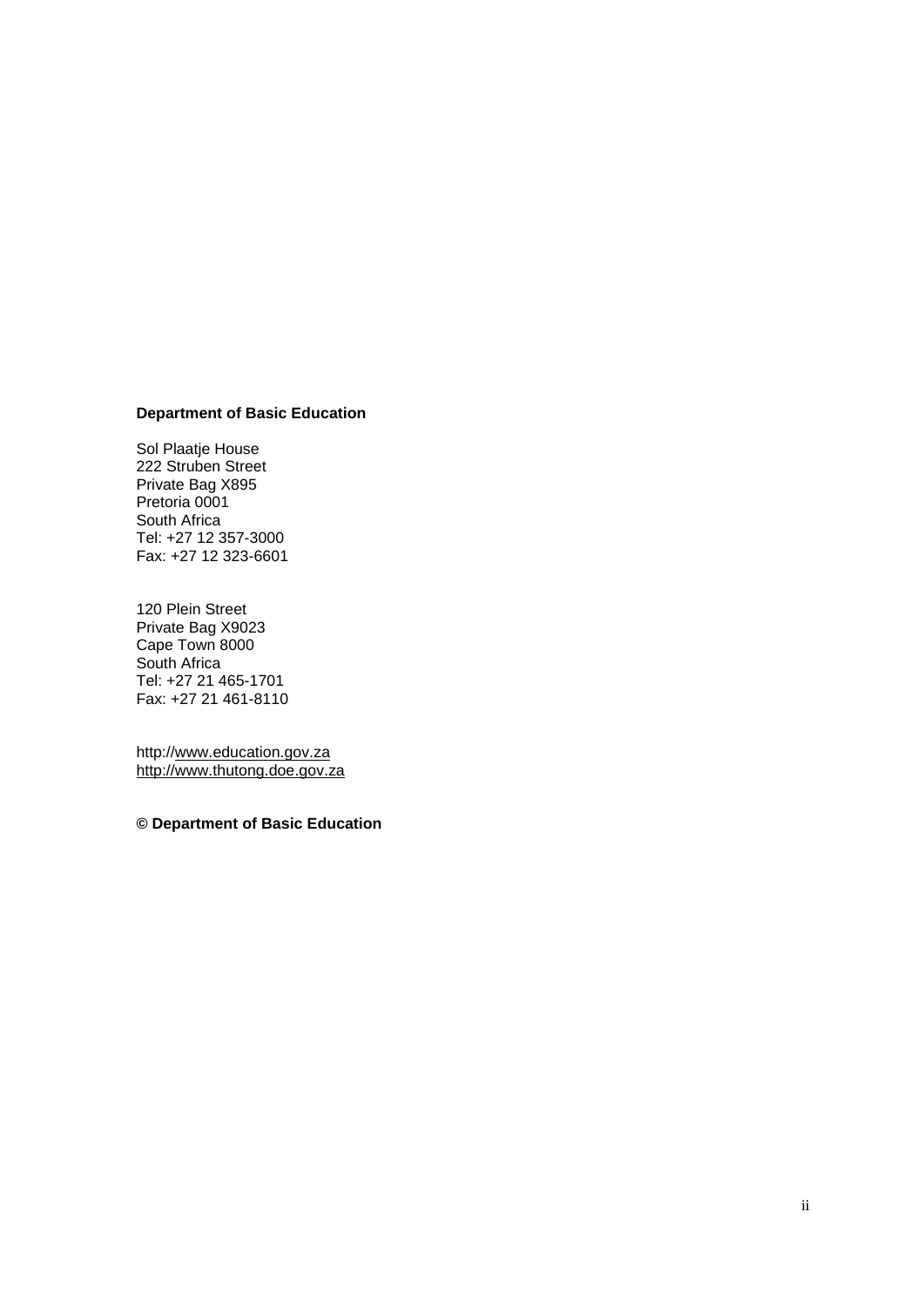**The policy document,** *A Résumé of instructional programmes in schools Report 550 (2005/09)* **has been replaced by the amended Senior Certificate qualification for out of school learners as stipulated in the policy document,** *A Résumé of subjects for the Senior Certificate***, R***eport 550.*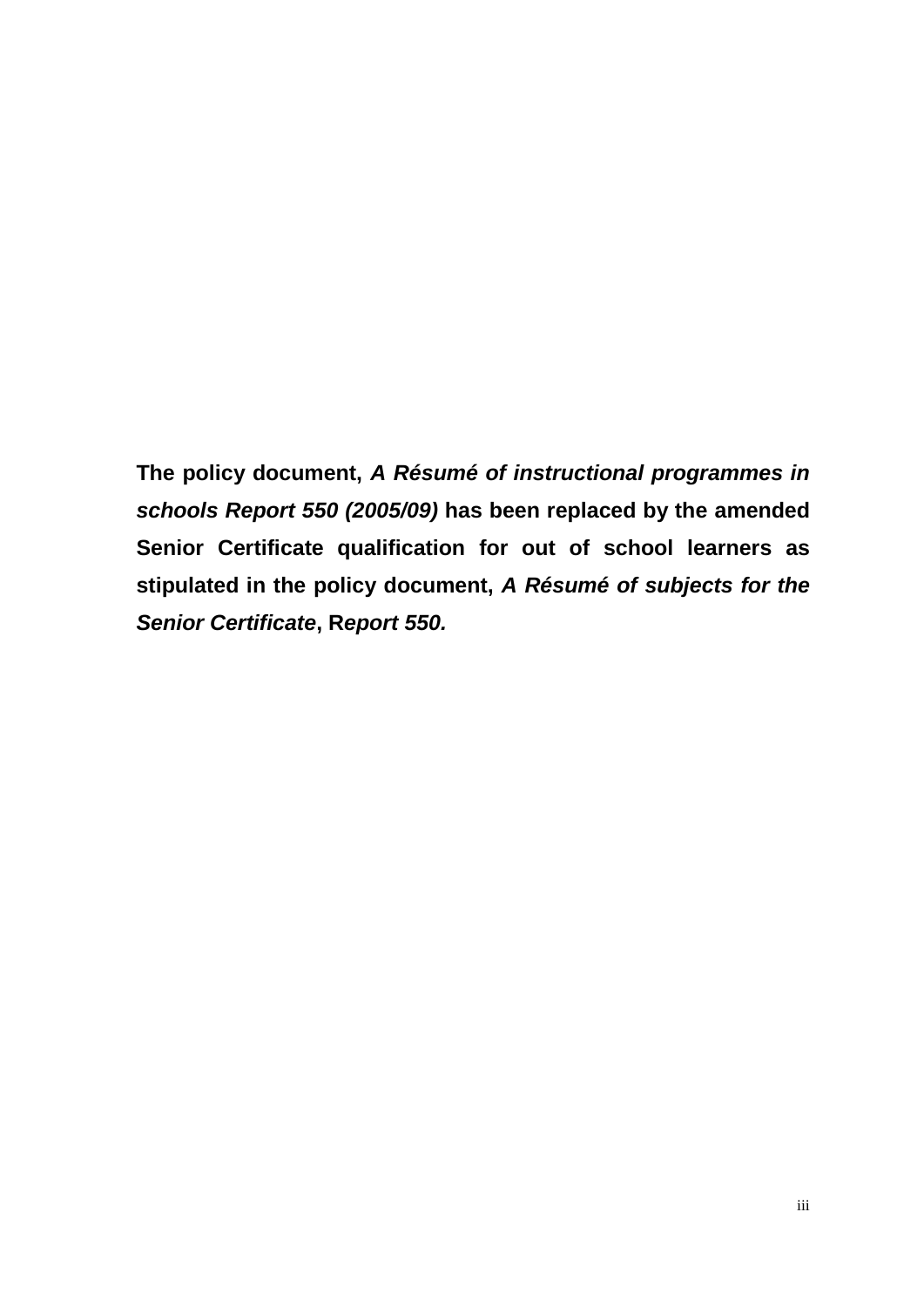*A résumé of instructional programmes in schools, Report 550 (2005/09)*  published by means of *Government Notice No. 1056* in *Government Gazette No. 28159* of 25 October 2005 and amended as:

*Government Notices No. 1041 and 1042* in *Government Gazette, No.30267* dated 7 September 2007;

*Government Notices No. 1151* and *No. 1152* in *Government Gazette, No.31535* dated 31 October 2008;

Government Notice No. 539 in *Government Gazette, No.34401* dated 28 June 2011;

*Government Notices No. 612* and 613 in *Government Gazette, No.37902* dated 11 August 2014. Published as *A Résumé of subjects for the Senior Certificate, Report 550,* to replace the schools' policy document, *A résumé of instructional programmes in schools, Report 550 (2005/09).*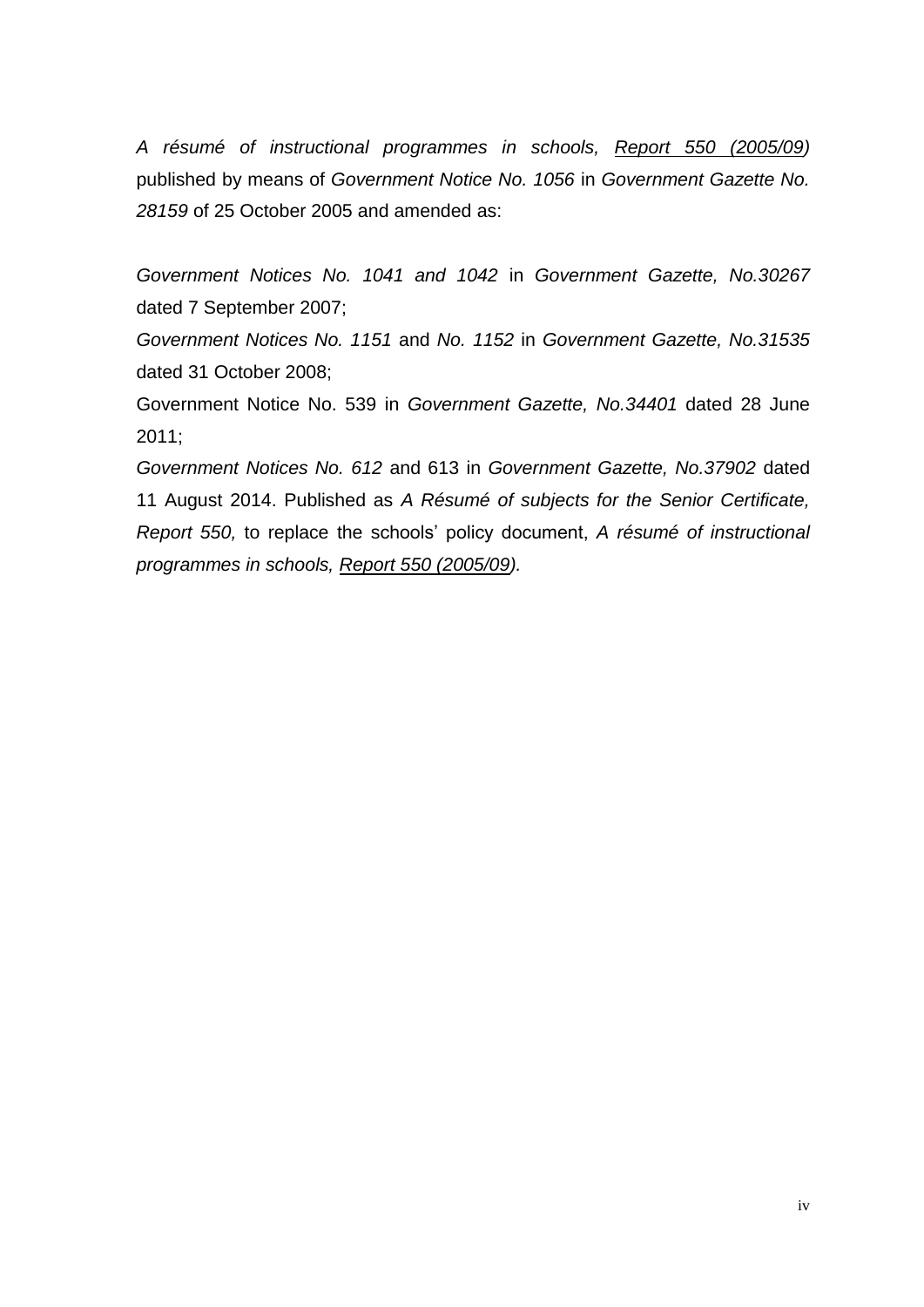## **CONTENTS**

|           | <b>ABBREVIATIONS AND ACRONYMS</b>                                                                             | vii            |
|-----------|---------------------------------------------------------------------------------------------------------------|----------------|
|           | <b>DEFINITIONS</b>                                                                                            | viii           |
|           | 1. INTRODUCTION                                                                                               | 1              |
| 2.        | <b>PURPOSE</b>                                                                                                | 1              |
| 3.        | <b>FEATURES OF THE SENIOR CERTIFICATE</b>                                                                     | $\overline{2}$ |
| 4.        | <b>CONDITIONS FOR IMPLEMENTATION</b>                                                                          | $\mathbf{2}$   |
| 5.        | <b>ENTRANCE REQUIREMENTS</b>                                                                                  | 3              |
| 6.        | <b>PROGRAMME REQUIREMENTS</b>                                                                                 | 4              |
| 7.        | <b>PROVISOS</b>                                                                                               | $\overline{7}$ |
| 8.        | <b>PROMOTION REQUIREMENTS</b>                                                                                 | 9              |
| <b>8A</b> | <b>COMBINATION OF CREDITS OBTAINED IN DIFFERENT</b><br><b>QUALIFICATIONS</b>                                  | 14             |
| 8B        | <b>PROMOTION REQUIREMENTS FOR APPROVED CREDITS</b><br><b>OBTAINED IN DIFFERENT QUALIFICATION COMBINATIONS</b> | 16             |
| 9.        | <b>CONCESSIONS</b>                                                                                            | 19             |
| 10.       | <b>ASSESSMENT</b>                                                                                             | 20             |

v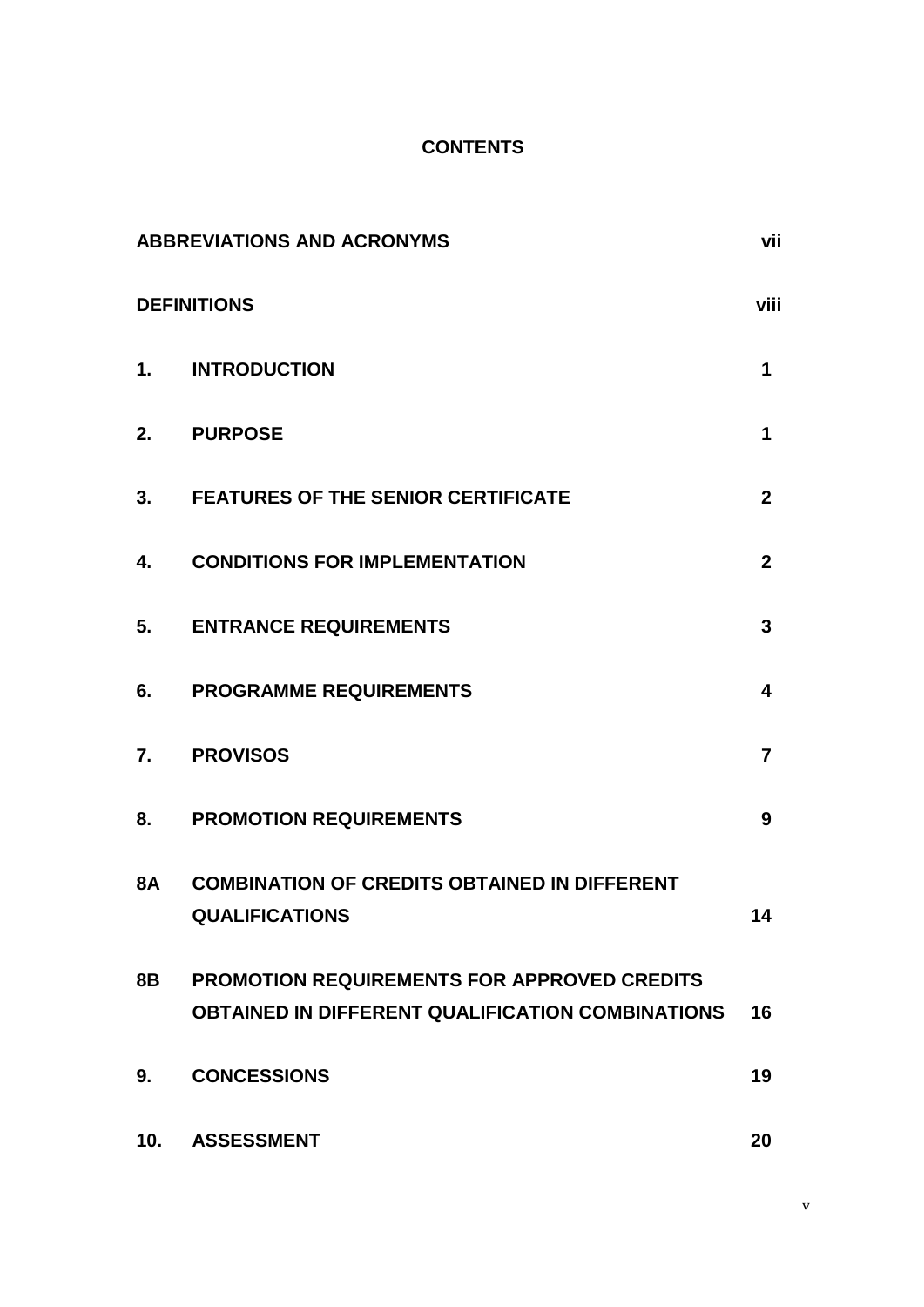| 11. AMENDMENTS TO POLICY AND TRANSITIONAL                      |    |
|----------------------------------------------------------------|----|
| <b>ARRANGEMENTS</b>                                            | 21 |
| 12. SHORT TITLE AND COMMENCEMENT                               | 22 |
|                                                                |    |
| <b>ANNEXURE A: SENIOR CERTIFICATE SUBJECTS LISTED IN TERMS</b> |    |
| OF THE ORGANISING FIELDS OF THE NQF                            | 23 |
|                                                                |    |
| ANNEXURE B: SUBJECT CODING FOR ASSESSMENT PURPOSES 24          |    |
|                                                                |    |
| ANNEXURE C: APPROVED SENIOR CERTIFICATE SUBJECTS               |    |
| <b>OFFERED DURING THE PERIOD 1989 - 2014</b>                   | 27 |
| <b>ANNEXURE D: SENIOR CERTIFICATE SUBJECTS</b>                 | 39 |
|                                                                |    |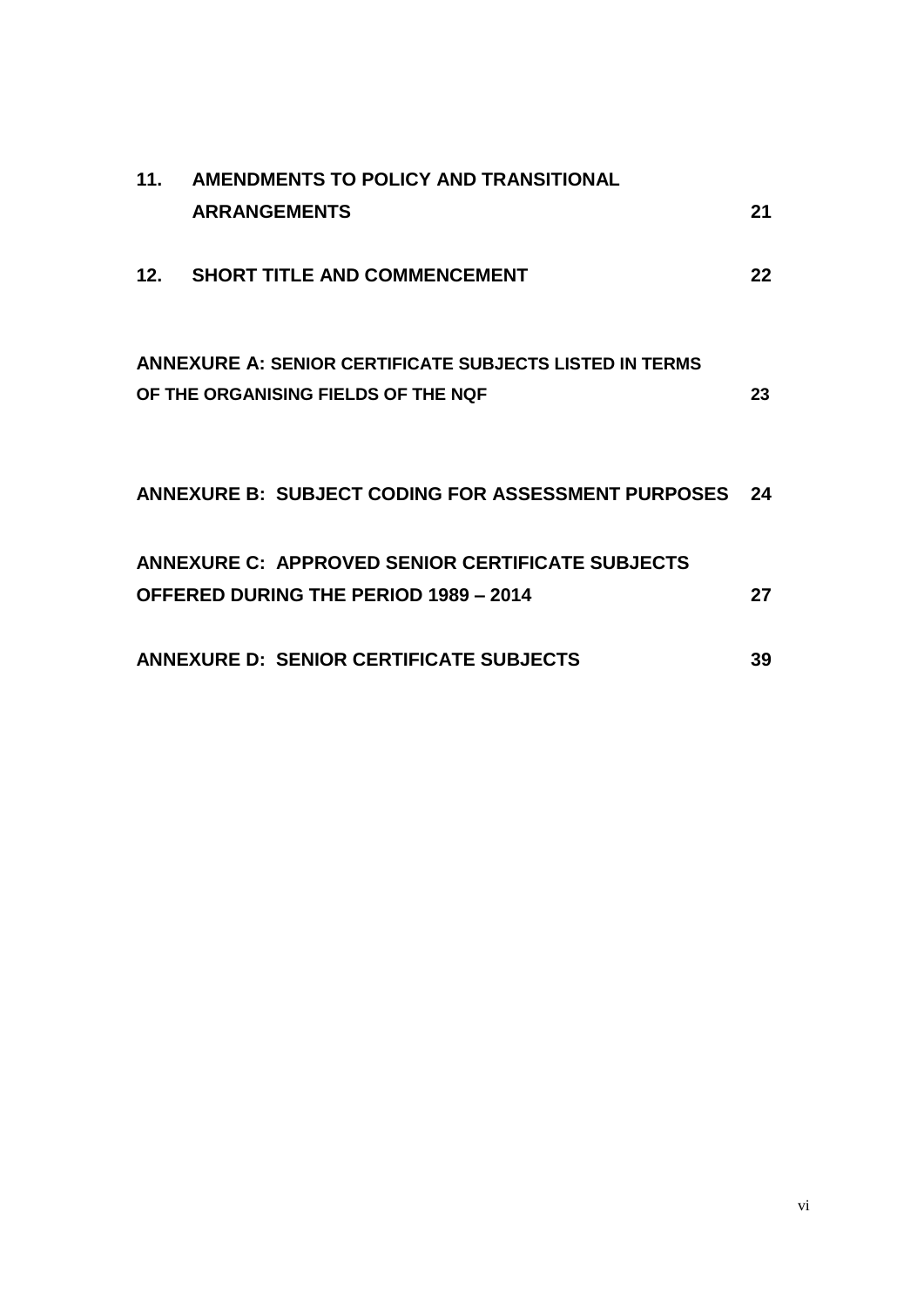### **ABBREVIATIONS AND ACRONYMS**

ABET Adult Basic Education

CESMClassification of Educational Subject Matter

FET Further Education and Training

GETC General and Further Education and Training Certificate for Adult Basic **Education** 

LOLT Language of Learning and Teaching

NQF National Qualifications Framework

- NSC National Senior Certificate
- SAQA South African Qualifications Authority
- SC Senior Certificate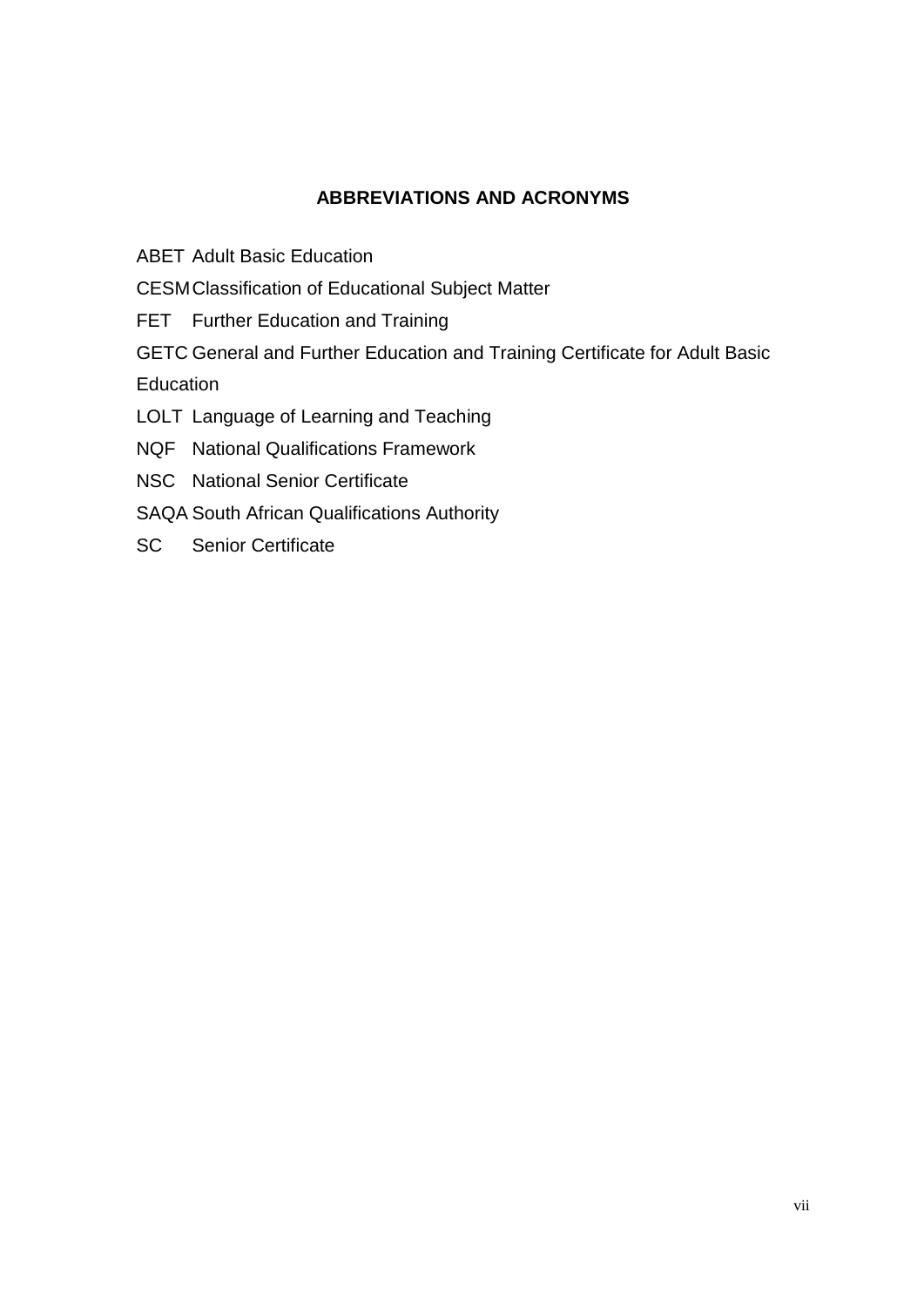#### **DEFINITIONS**

**"adult learner"-** means a learner 21 years of age or older on the first day of month in which the Senior Certificate is conducted;

**"assessment body"** – means an assessment body as defined in the *General and Further Education and Training Quality Assurance Act, 2001 (Act No. 58 of 2001);*

**"candidate" -** means a learner who has enrolled for the Senior Certificate qualification and who has registered for the Senior Certificate final examinations;

**"certification"** – means the formal recognition of a qualification or part qualification awarded to a successful learner;

**"condonation"** – means the limited relaxation of promotion requirements as contemplated in *paragraph 8(5)* of this document;

**"Department of Basic Education"-** means the national department responsible for basic education, Grades R-12;

**"Department of Higher Education and Training"-** means the national department responsible for higher education and training;

**"examination"** – means the conduct of the final Senior Certificate examination;

**"First Additional Language level"** – means the language proficiency level that reflects the basic intercultural and interpersonal communication skills needed in social situations and the cognitive academic skills essential for learning across the curriculum. The First Additional Language level can be used as the language of teaching and learning from the Intermediate Phase onwards;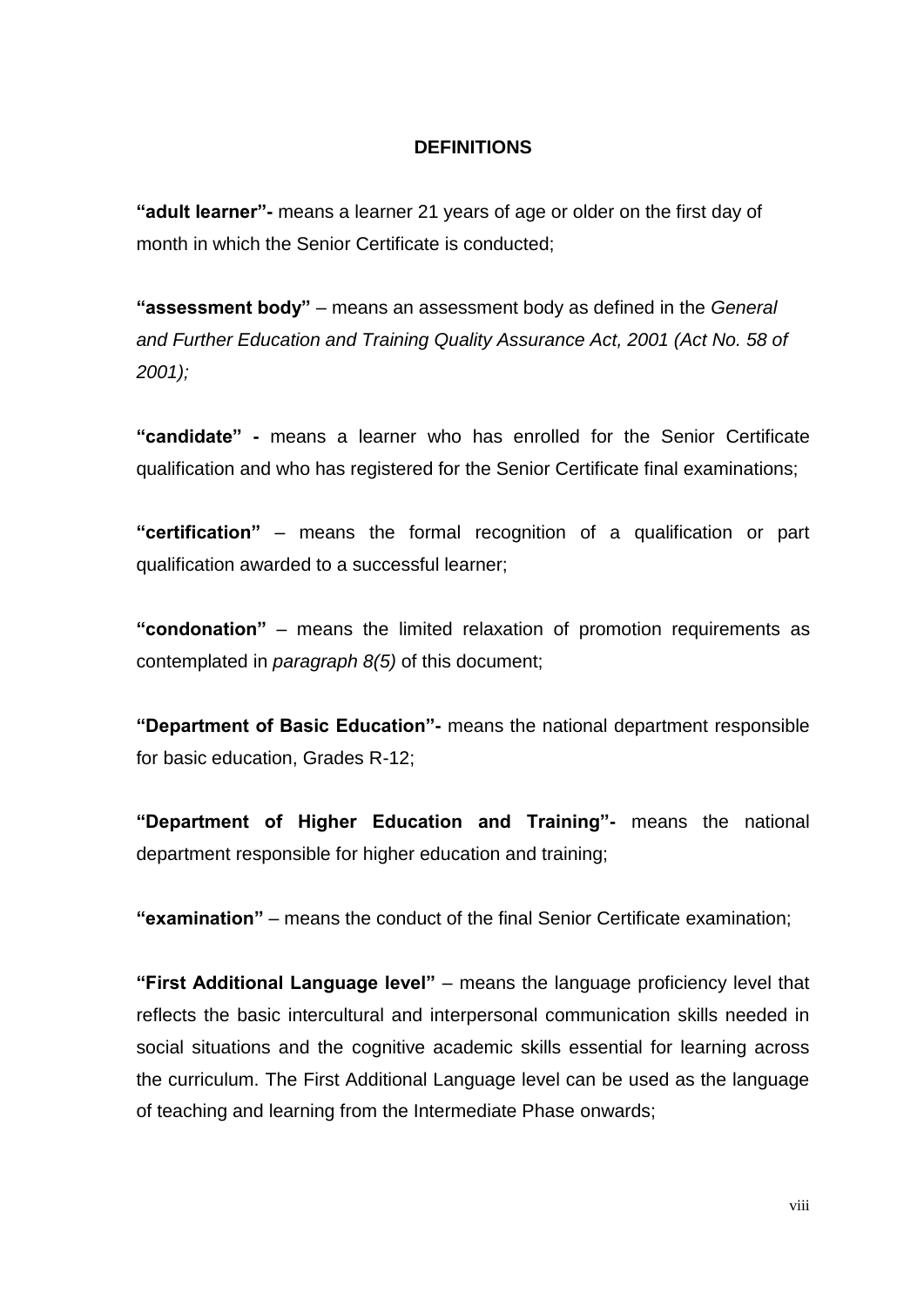**"Head of Department"** - as defined in the *South African Schools Act, 1996 (Act No. 84 of 1996)*;

**"Head of an assessment body"** - means the Head of Department of a provincial education department or the Head of an independent assessment body;

**"Head of the institution"** - as defined in the *South African Schools Act, 1996 (Act No. 84 of 1996)*;

"**Home Language level"** - means the language proficiency level that reflects the mastery of interpersonal communication skills required in social situations and the cognitive academic skills essential for learning across the curriculum. This level also provides learners with a literary, aesthetic and imaginative ability that will provide them with the ability to create, imagine, and empower their understandings of the world they live in;

**"language levels"** – means the proficiency levels at which all official and nonofficial languages are offered at school, i.e. Home Language and First Additional Language [and Second Additional] Language levels;

**"learner"** - as defined in the *South African Schools Act, 1996 (Act No. 84 of 1996)*;

**"National Qualifications Framework (NQF)"** – means the ten-level framework to provide for the registration of national standards and qualifications as contemplated in the *National Qualifications Framework Act, 2008 (Act No. 67 of 2008);*

**"Provincial Education Department" -** means an education department, contemplated in *section 1* of the *Employment of Educators Act, 1998 (Act No. 76 of 1998)*;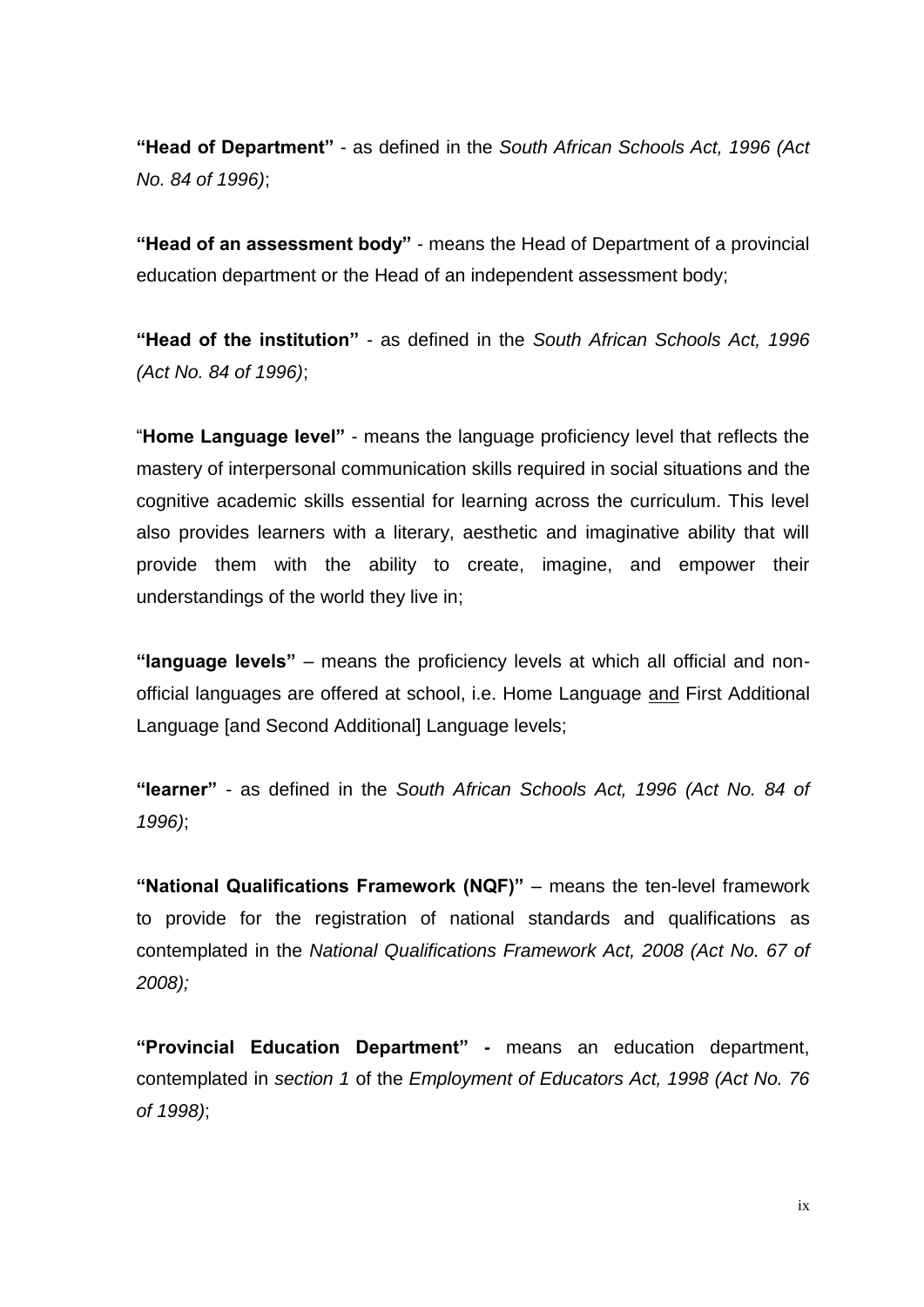**"qualification"** – means a registered qualification as contemplated in the *National Qualifications Framework Act, 2008 (Act No. 67 of 2008);*

**"Senior Certificate" –** means a qualification at Level 4 on the National Qualifications Framework (NQF) which is awarded to a candidate who complies with the national policy requirements set out in the policy document, *A Résumé of subjects for the Senior Certificate, Report 550,* as amended;

**"Umalusi"** – means Umalusi, the Council for Quality Assurance in General and Further Education and Training established in terms of the *General and Further Education and Training Quality Assurance Act, 2001 (Act No. 58 of 2001*).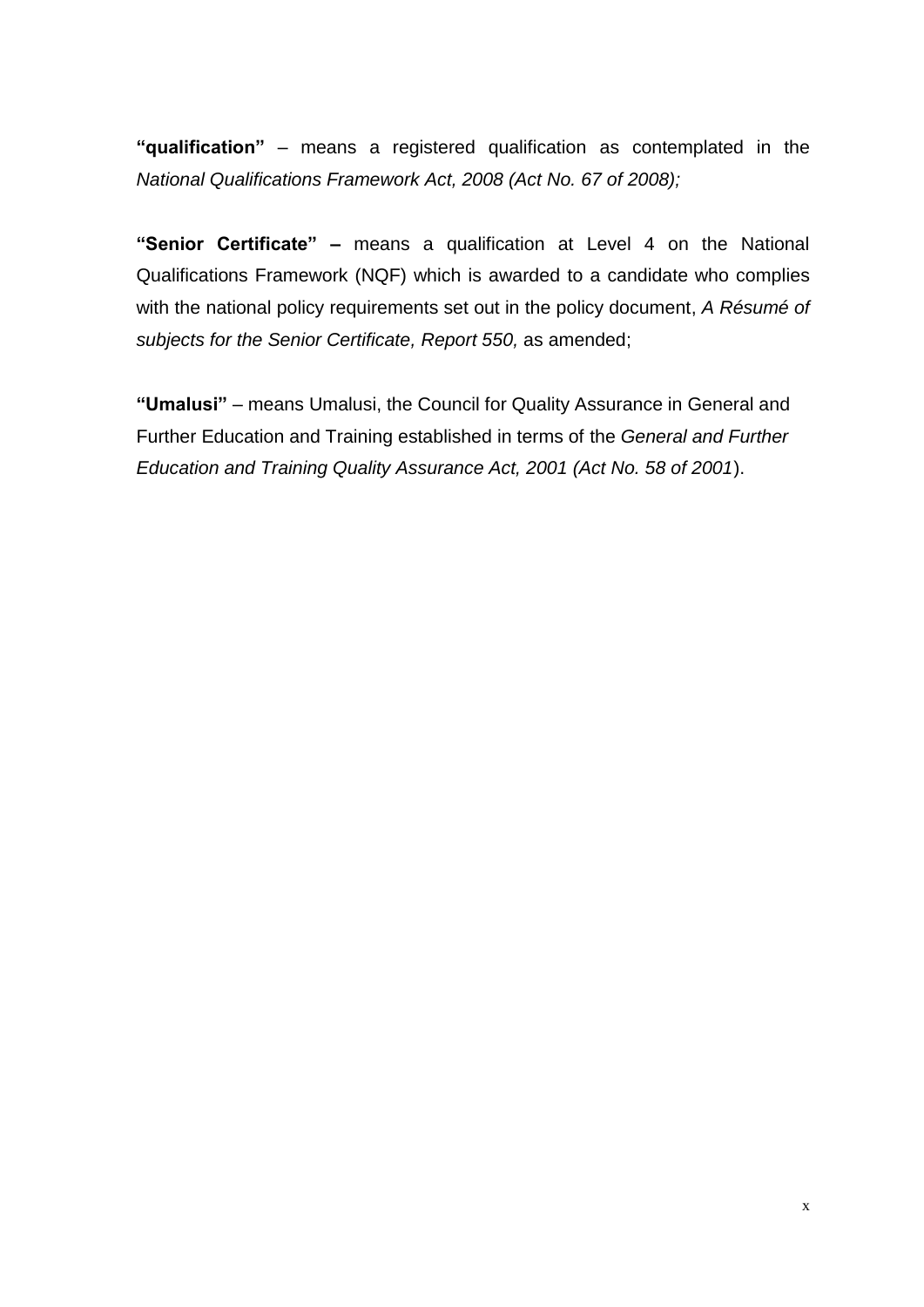#### **1. INTRODUCTION**

- (1) *Section 3(4)(l)* of the *National Education Policy Act, 1996 (No. 27 of 1996)* makes provision for the determination of national education policy regarding curriculum frameworks, core syllabuses and education programmes, learning standards, examinations and the certification of qualifications. This provision is subject to the provisions of any law establishing a national qualifications framework or a certifying or accrediting body.
- (2) *Section 6A* of the *South African Schools Act, 1996 (Act No. 84 of 1996)* forms the basis for the Minister of Basic Education to determine minimum outcomes and standards, as well as the processes and procedures for the assessment of learner achievement.
- (3) This policy document stipulates the qualification requirements for the Senior Certificate and must be read in conjunction with the following documents-
	- (a) *National policy pertaining to the conduct, administration and management of the Senior Certificate examination*;
	- (b) *Regulations pertaining to the conduct, administration and management of the Senior Certificate examination*.

### **2. PURPOSE**

- (1) To provide adult learners with a basic education that will allow them to participate in economic, social and political activities with a level of confidence appropriate to this level.
- (2) To enable learners an opportunity to participate in life-long learning.
- (3) To provide opportunities for learners to gain skills that will enable them to have access to the world of work.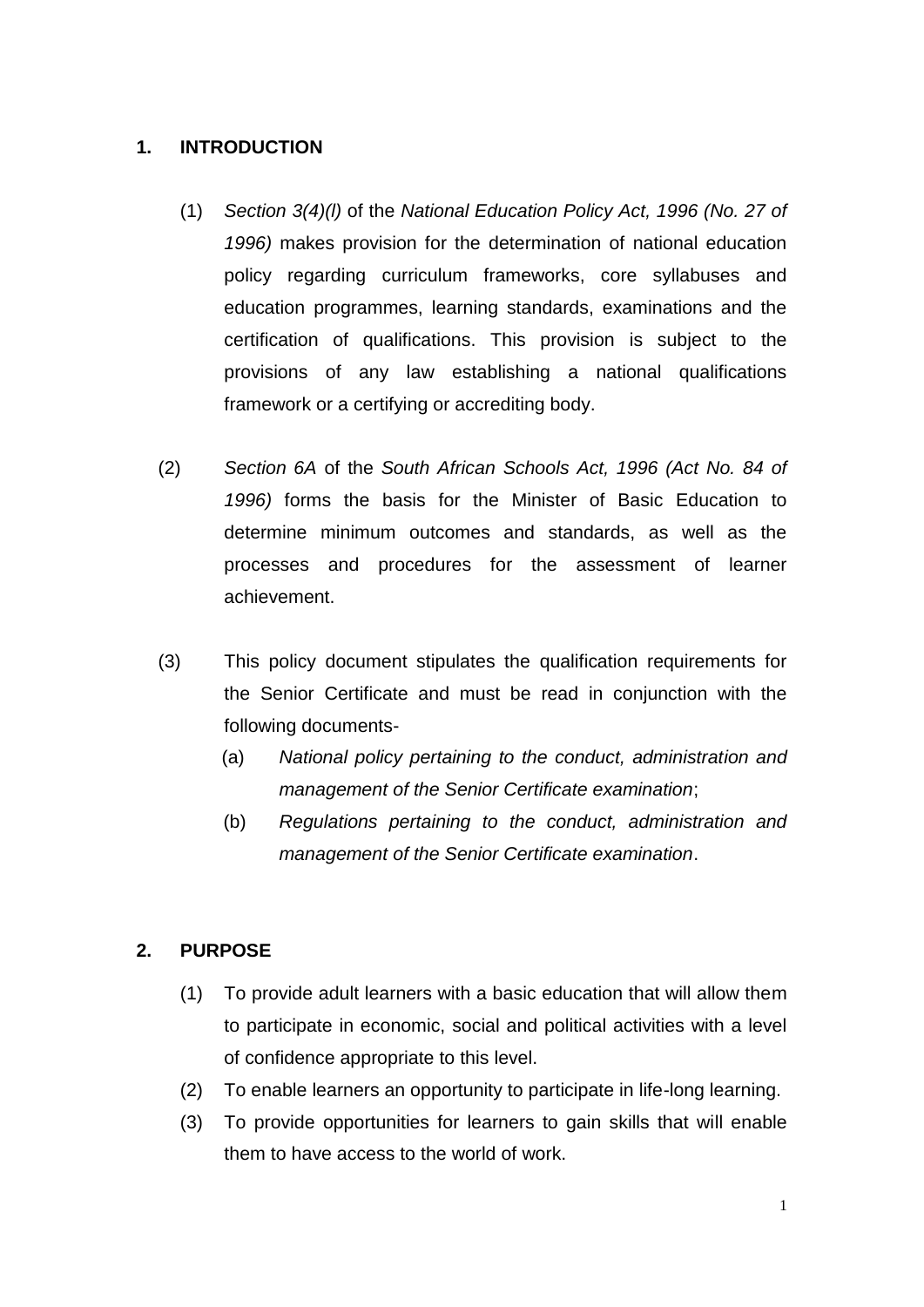(4) To provide opportunities for access into higher education.

## **3. FEATURES OF THE SENIOR CERTIFICATE**

- (1) The Senior Certificate is a 120 credit qualification at Level 4 on the National Qualifications Framework (NQF).
- (2) In terms of this policy document the Senior Certificate qualification must:
	- (a) have a defined purpose or purposes, and is intended to provide qualifying learners with applied competence and a basis for further learning;
	- (b) enrich the qualifying learner;
	- (c) provide benefits to society and the economy;
	- (d) comply with the objectives of the NQF;
	- (e) where applicable, be internationally comparable;
	- (f) incorporate integrated assessment; and
	- (g) indicate the rules governing the award of the qualification.
- (3) A Senior Certificate will be issued to adult learners who are 21 years and older and out of school youth 18-21 years old who could not complete their school education, provided the learner has met all the programme and promotion requirements of the qualification as set out in paragraphs 4, 5 and 6 in this policy.

## **4. CONDITIONS FOR IMPLEMENTATION**

- (1) The Senior Certificate will be implemented from July 2014.
- (2) Implementation must be outside the formal school sphere.
- (3) The target learners must be adults 21 years and older or, with the approval of the Head of Department, out of school youth 18-21 years old who could not complete their school education and who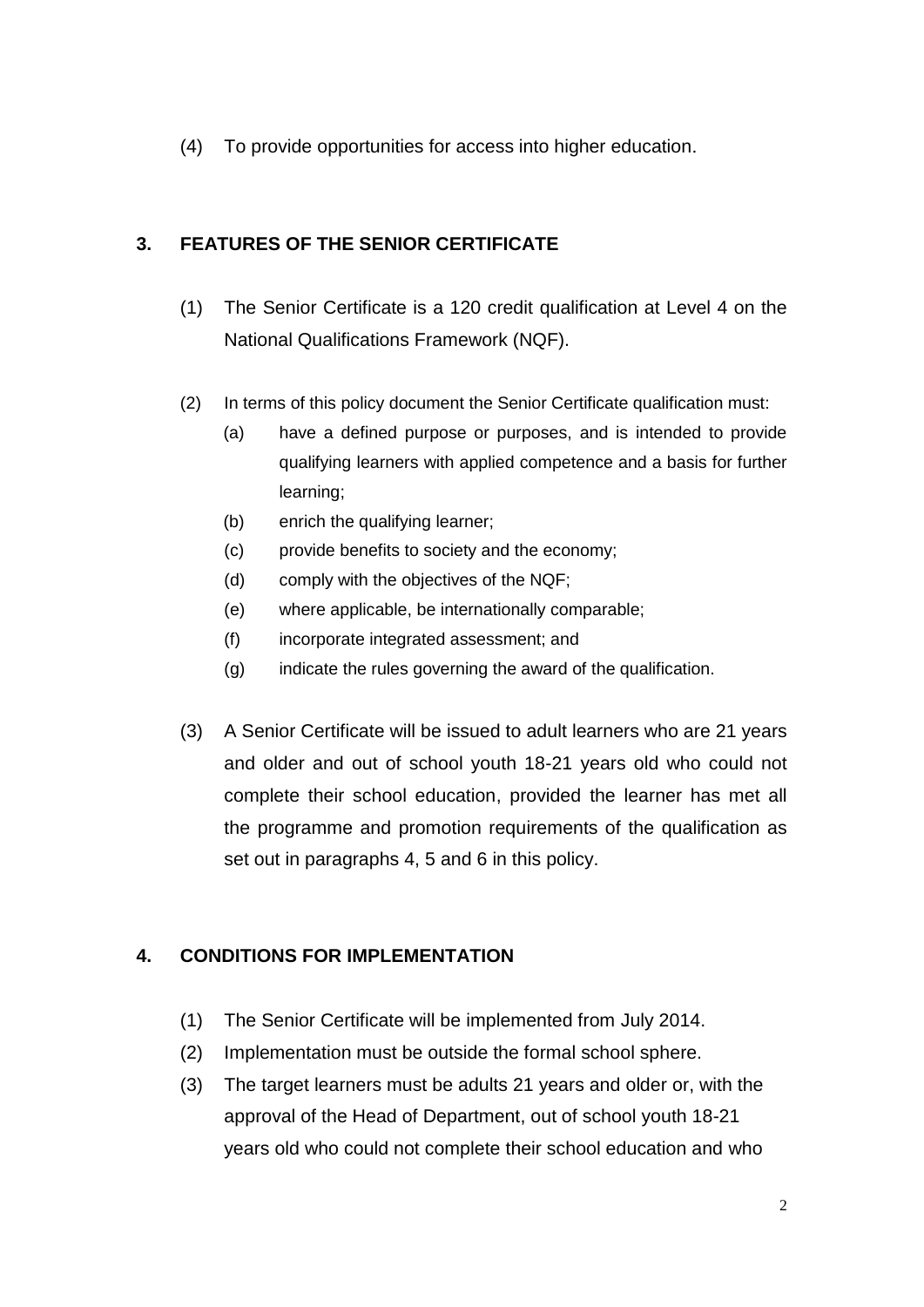want to further their education and training with the aim of obtaining an exit qualification at NQF Level 4.

### **5. ENTRANCE REQUIREMENTS**

- (1) The following learners may enroll for the Senior Certificate
	- (a) Adult learners who are 21 years and older who have-
		- (i) a General Education and Training Certificate (GETC) for Adult Basic Education and Training (ABET); or
		- (ii) a Grade 9 school report, stating that they have passed Grade 9; or
		- (iii) a recognised equivalent qualification obtained at NQF Level 1 which requires two official languages.
	- (b) Adult learners who are 21 years and older with an incomplete Senior Certificate qualification in the year of the Senior Certificate examination;
	- (c) out of school youth 18-21 years old who could not complete their school education and could not be accommodated longer in the school system due to special circumstances as verified by the Head of Department; and
	- (d) adult learners who are 21 years and older with an incomplete National Senior Certificate and whose School-Based Assessment component has expired.
- (2) Learners "for the Senior Certificate may register for any number of subjects".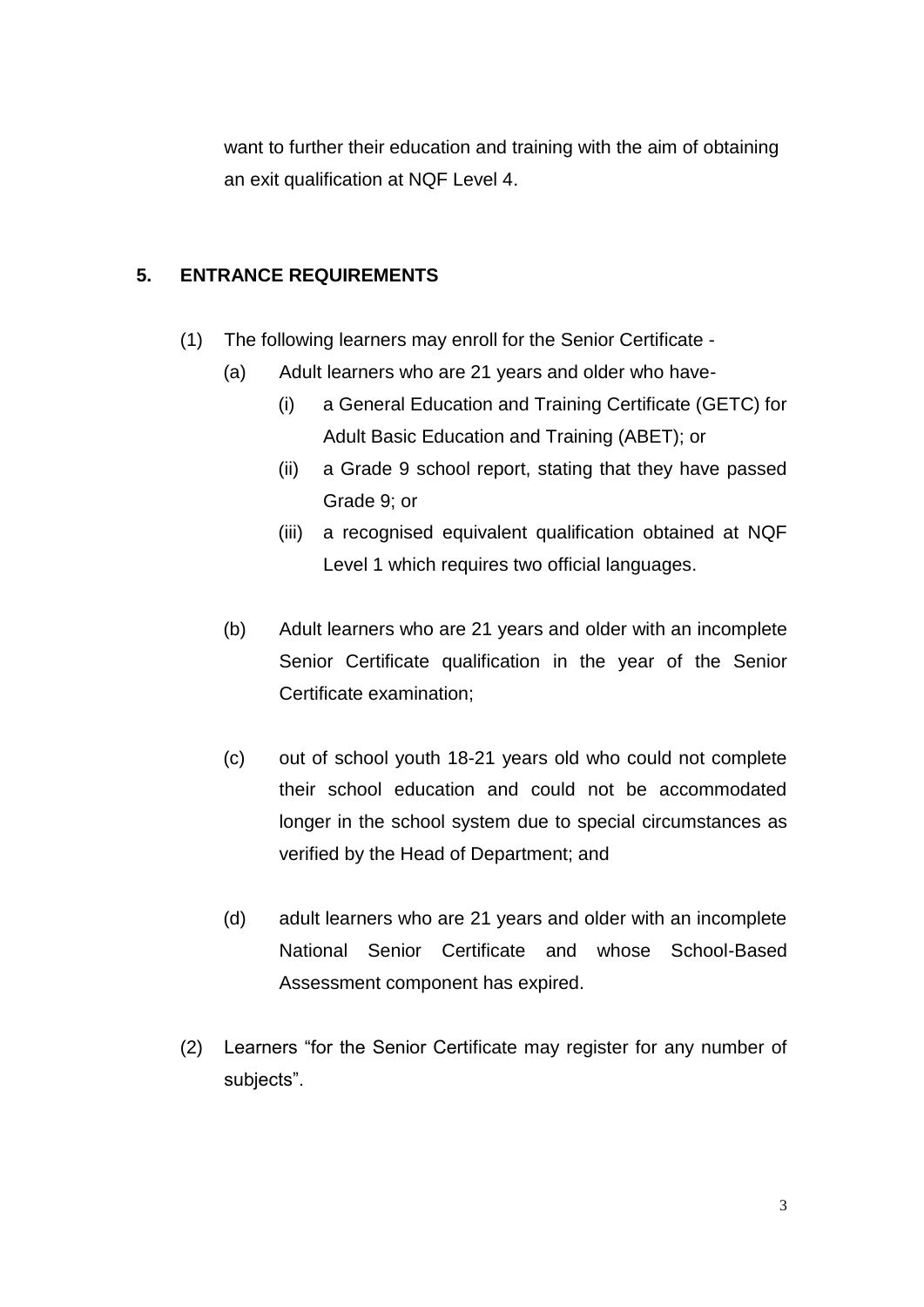#### **6. PROGRAMME REQUIREMENTS**

Subject to the provisions of s*ection 17A(6) of the General and Further Education and Training Quality Assurance Act, 2001 (Act No. 58 of 2001)*, a Senior Certificate shall be issued to an adult candidate who has complied with the following programme requirements-

(1) Offered and wrote examinations in not fewer than six (6) subjects, including two official languages, of which one is the Language of Learning and Teaching (LoLT), selected as follows by the different categories of qualifying learners-

## **(a) Learners with Senior Certificate subject credits obtained prior to June 2015**

- (i) learners with approved Senior Certificate subjects excluding Lower Grade conversions, obtained at Higher Grade and Standard Grade, as well as Business English N3, First and Second Language, and/or Sakeafrikaans N3, First and Second Language, offered in combination with Senior Certificate subjects completed prior to July 2014, but who do not comply with the required six-subject package, must select the remaining required subjects from the list of Senior Certificate subjects listed in **Annexure D.** No Senior Certificate subject listed in **Annexure C** may be offered post June 2014 however learners who have completed these subjects prior to June 2014 will be credited;
- (ii) the listed subjects as contemplated in *sub-paragraph (i)* above, must include two (2) official languages selected from either **Annexure C** or **Annexure D**, Table A1 of this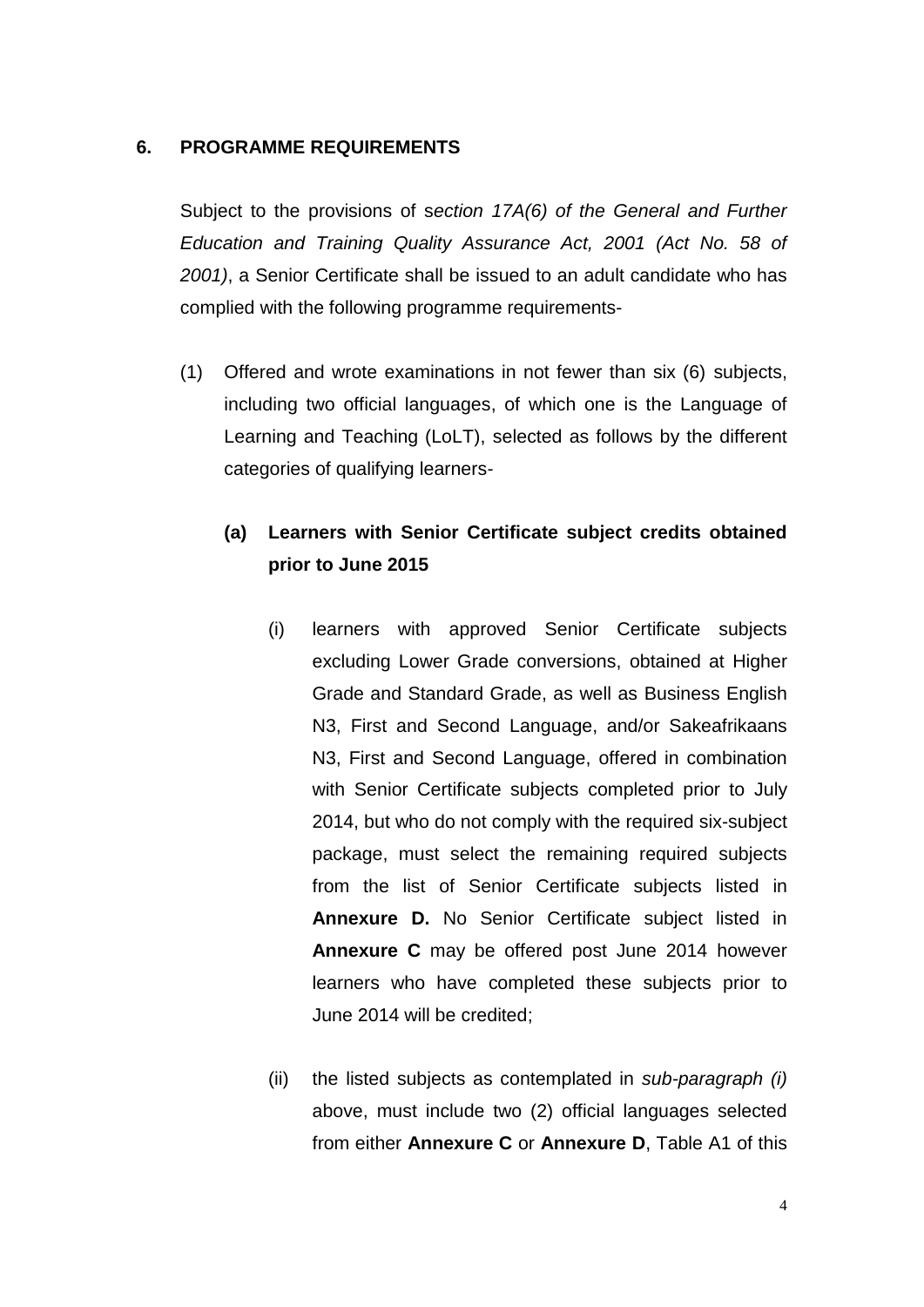document, provided one of the above two required official languages must be selected from one of the following languages-

- (aa) a Senior Certificate language on First Language level, selected from **Annexure C**; or
- (bb) a Senior Certificate language on First Language level, selected from **Annexure C** substituted by Business English N3, First Language, and/or Sakeafrikaans N3, First Language; or
- (cc) a Senior Certificate language at Home Language level listed in **Annexure D**.
- (iii) The other required language must be selected from one of the following languages-
	- (aa) a Senior Certificate language on at least Second Language level, selected from **Annexure C**; or
	- (bb) a Senior Certificate language on Second Language level, selected from **Annexure C** and substituted by Business English N3, Second Language, and/or Sakeafrikaans N3, Second Language; or
	- (cc) a Senior Certificate language on at least First Additional Language level listed in **Annexure D.**
- (iv) One of the two required languages selected from **Annexure D**, as contemplated in sub-paragraphs (ii)(cc) and (iii)(cc), must be the Language of Learning and Teaching.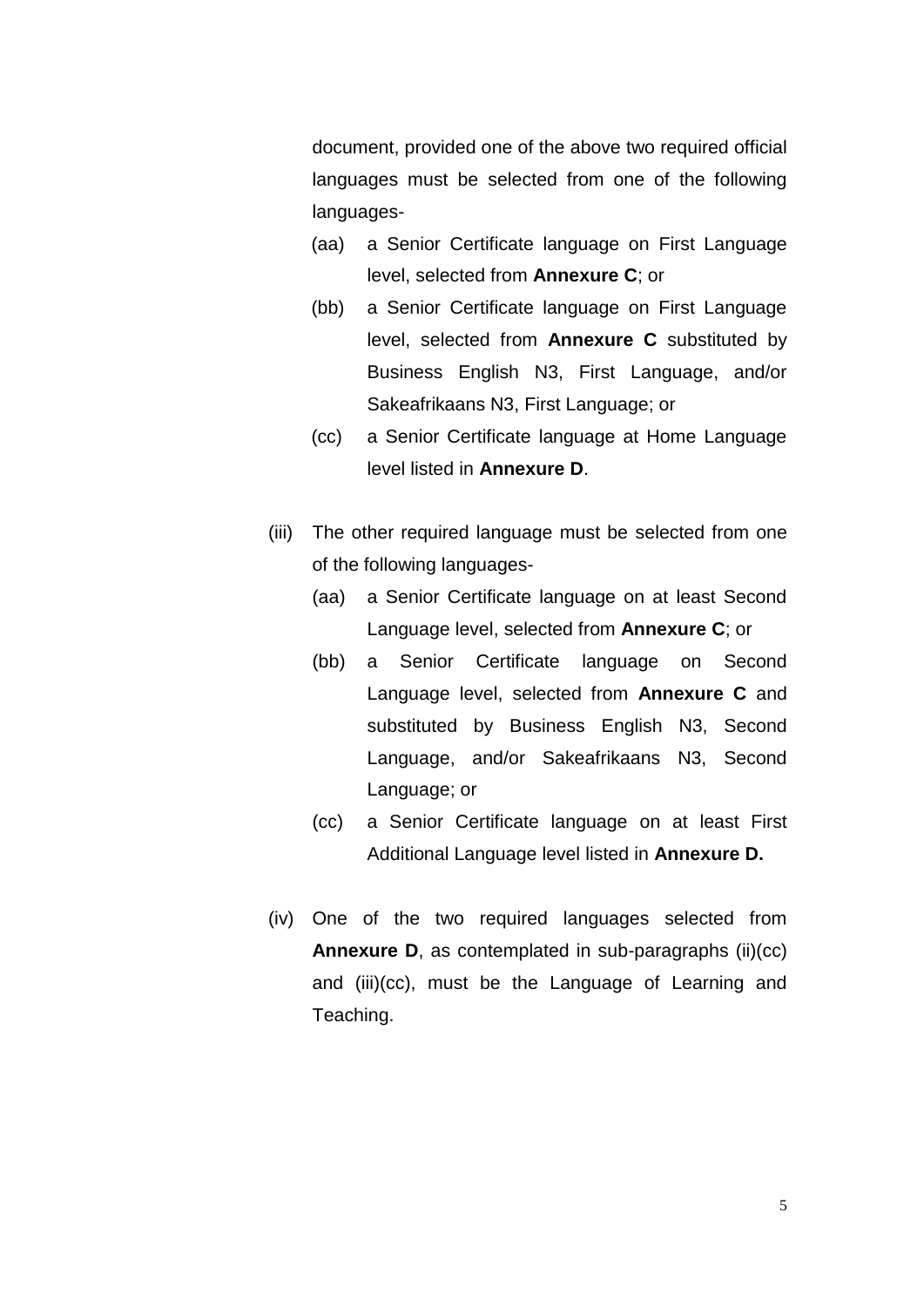## **(b) Adult learners without any previously obtained Senior Certificate subjects**

Adult learners entering the Senior Certificate without any credits from another qualification on Level 4 as certified by Umalusi must enter for six subjects selected from the Senior Certificate subjects listed in **Annexure D** and meet the programme requirements as stipulated, in sub-paragraph (a).

## **(c) out of school youth 18-21 years old who could not complete their school education**

Out of school youth 18-21 years old who could not complete their school education entering the Senior Certificate without any credits from another qualification on Level 4 as certified by Umalusi, or who have incomplete credits, must enter for six subjects selected from the Senior Certificate subjects listed in **Annexure D** and meet the programme requirements as stipulated, in sub-paragraph (a).

#### **(d) National Senior Certificate part-time repeaters**

- (i) National Senior Certificate repeat and part-time candidates who are 21 years and older and whose School-Based Assessment component has expired, must select the remaining required subjects to comply with the required six-subject package from the Senior Certificate subjects listed in **Annexure D**.
- (ii) The required six subjects must include two (2) official languages, one at Home Language and the other on at least First Additional Language level.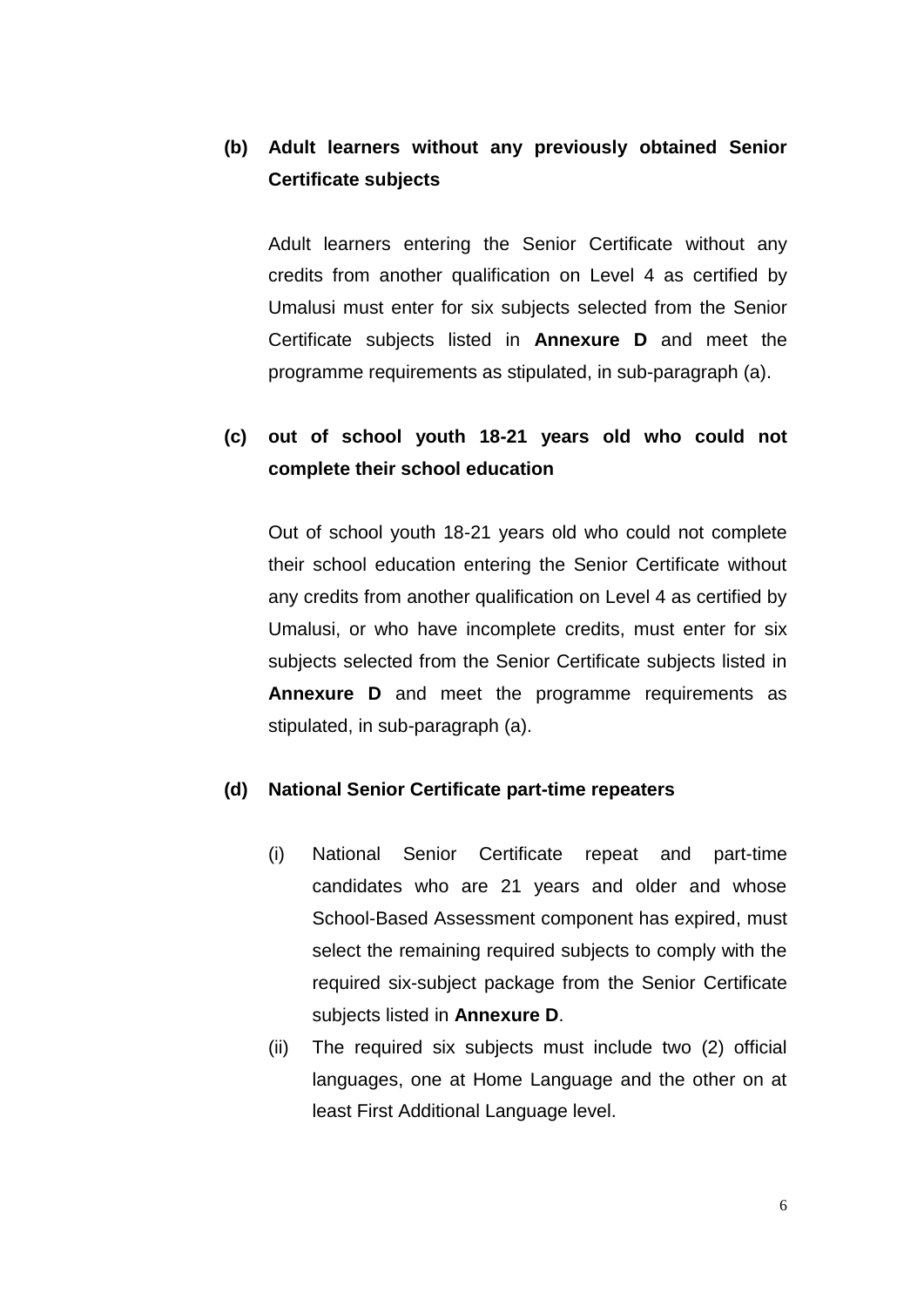#### **7. PROVISOS**

- (1) The same Senior Certificate subject, selected from Annexure C shall not be offered on both Higher Grade and Standard Grade and in the case of languages:
	- (a) The same Senior Certificate language, selected from **Annexure C** shall not be offered on First Language and Second Language level.
	- (b) The same Senior Certificate language selected from **Annexure D** shall not be offered on Home Language and First Additional Language level.
	- (c) A Senior Certificate language at Home Language or First Additional Language level, selected from **Annexure D**, shall not be offered in combination with a Senior Certificate language at First and Second Language level, selected from **Annexure C**.
	- (d) A candidate may not offer both Mathematics and Mathematical Literacy from the list of Senior Certificate subjects listed in **Annexure D**.
- (2) Not more than one language shall be offered from the same group, namely:
	- (a) IsiXhosa, IsiZulu, Siswati and IsiNdebele; and
	- (b) Sepedi, Sesotho and Setswana.
- (3) In the six subject package of the Senior Certificate, a candidate shall not be allowed to offer more than four languages.
- (4) Business English N3, First and Second Language, and/or Sakeafrikaans N3, First and Second Language may not be offered in combination with the same Senior Certificate language on First Language and Second Language level selected from **Annexure C**,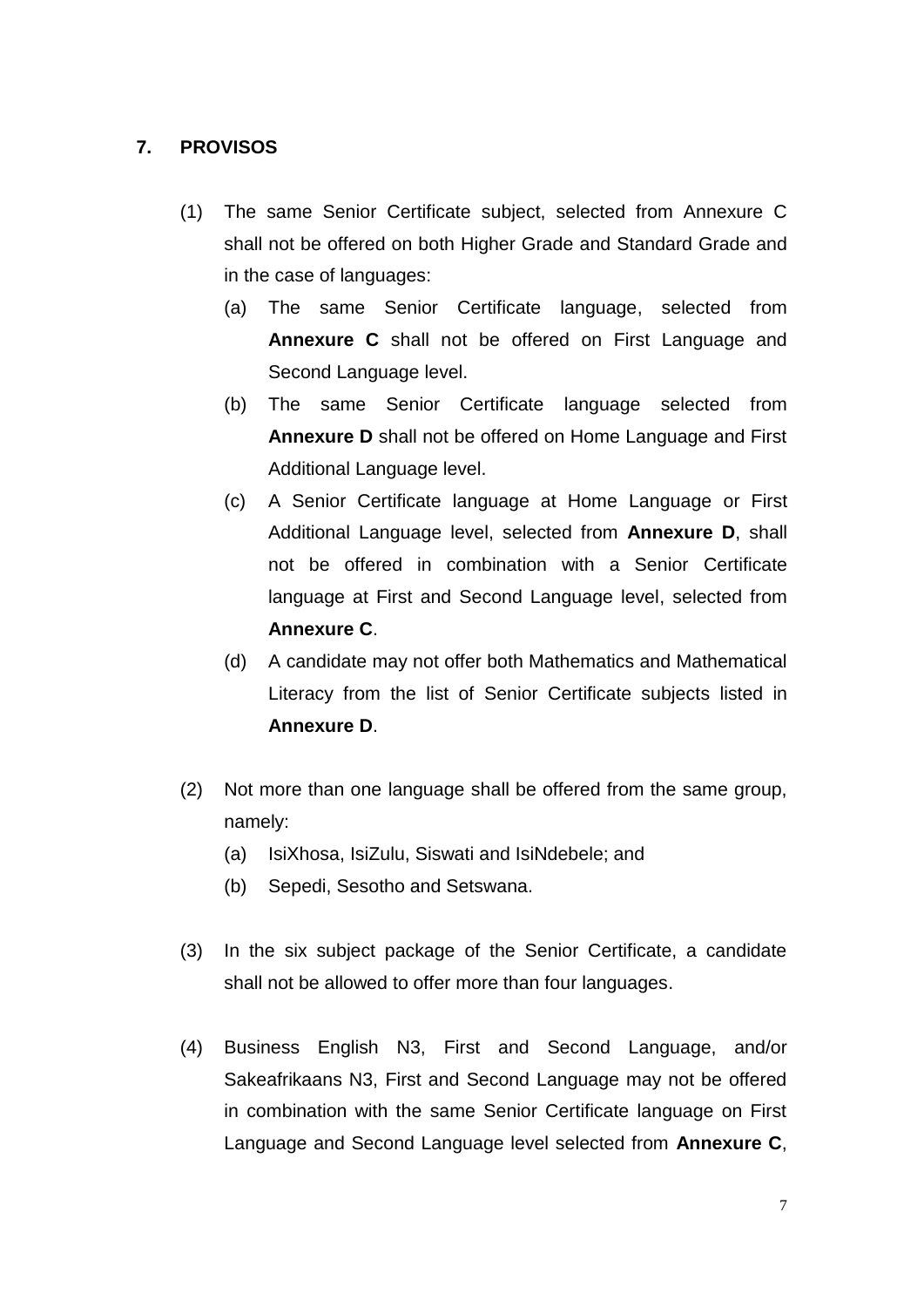or the same Senior Certificate language at Home Language and First Additional Language level, selected from **Annexure D**.

(5) A candidate may not offer the following Senior Certificate subjects listed in **Annexure D** in combination with Senior Certificate subjects listed in **Annexure C**.

| <b>SENIOR CERTIFICATE SUBJECTS</b>    | <b>SENIOR CERTIFICATE SUBJECTS</b>      |
|---------------------------------------|-----------------------------------------|
| <b>OFFERED PRIOR TO JULY 2014</b>     | <b>LISTED IN ANNEXURE D</b>             |
| <b>Accounting HG/SG</b>               | Accounting                              |
| <b>Agricultural Science</b>           | <b>Agricultural Sciences</b>            |
| <b>Biology HG/SG</b>                  | <b>Life Sciences</b>                    |
| <b>Biblical Studies HG/SG</b>         | <b>Religion Studies</b>                 |
| <b>Business Economics HG/SG</b>       | <b>Business Studies</b>                 |
| <b>Commercial Mathematics</b>         | Mathematical Literacy/Mathematics       |
| <b>Computer Studies HG/SG</b>         | <b>Information Technology</b>           |
| <b>Computyping SG</b>                 | <b>Computer Applications Technology</b> |
| <b>Economics HG/SG</b>                | Economics                               |
| <b>Functional Mathematics SG</b>      | Mathematical Literacy/Mathematics       |
| <b>Functional Physical Science SG</b> | <b>Physical Sciences</b>                |
| Geography HG/SG                       | Geography                               |
| <b>History HG/SG</b>                  | <b>History</b>                          |
| <b>Mathematics HG/SG</b>              | Mathematical Literacy/Mathematics       |
| <b>Physical Science HG/SG</b>         | <b>Physical Sciences</b>                |
| <b>SENIOR CERTIFICATE SUBJECTS</b>    | <b>SENIOR CERTIFICATE SUBJECTS</b>      |
| <b>OFFERED PRIOR TO JULY 2014</b>     | <b>LISTED IN ANNEXURE D</b>             |
| Physiology HG/SG                      | <b>Life Sciences</b>                    |
| Physiology and Hygiene SG             | <b>Life Sciences</b>                    |

(6) The above provisos will not apply for additional subjects that is the seventh and eighth subject, provided that additional subjects not in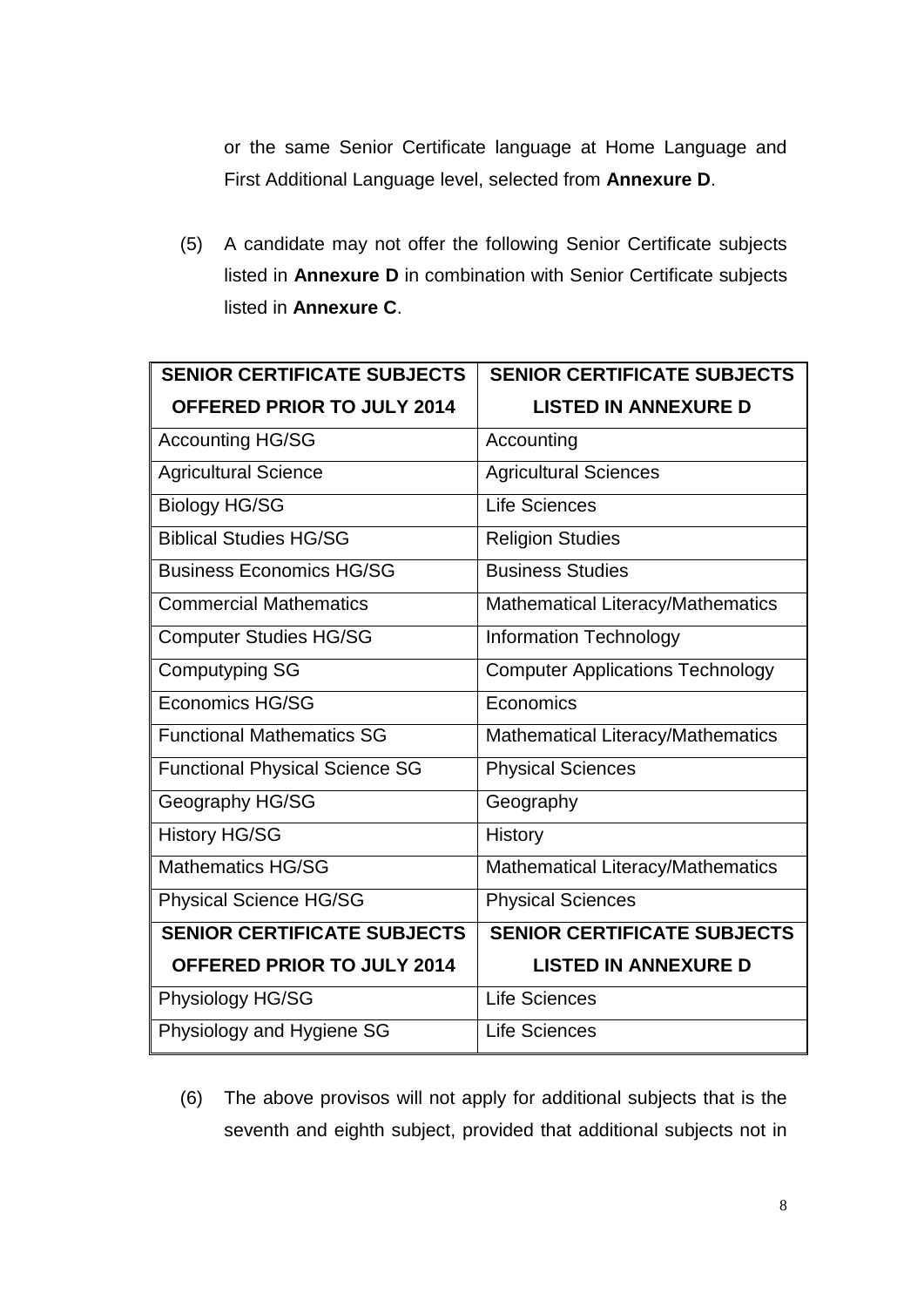compliance with the provisos, will not be printed on the Senior Certificate, but may be reflected on a separate subject statement.

(7) The provisos stipulated in the previous policy document, *A Résumé of instructional programmes in schools Report 550 (2005/09)* pertaining to the offering of Higher and Standard Grade subjects, the offering of Music from another assessment body, the offering of subjects such as Maritime Studies and the Technika subjects, and subjects with a significant overlap in content, as contemplated in paragraphs 23(1)(a)(v) to (xvi), are maintained and are applicable for credits obtained in the period prior to July 2014.

#### **8. PROMOTION REQUIREMENTS**

## **(1) Learners with Senior Certificate subject credits obtained prior to June 2015**

- (a) Learners who have completed approved Senior Certificate subjects listed in **Annexure C** prior to June 2015, as contemplated in *paragraph 6(1)(a)*, will obtain credit recognition for these subjects, provided they have met the following promotion requirements-
	- (i) subject to *sub-paragraph (b)*, obtained at least 40% (maximum 400 marks) in Senior Certificate Higher Grade subjects passed prior to June 2015 to qualify for a Higher Grade pass in that subject;
	- (ii) obtained at least 33,3% in the Second Language Higher Grade;
	- (iii) obtained at least 33,3% (maximum 300 marks) in Senior Certificate Standard Grade subjects passed prior to June 2015 to qualify for a Standard Grade pass in that subject; and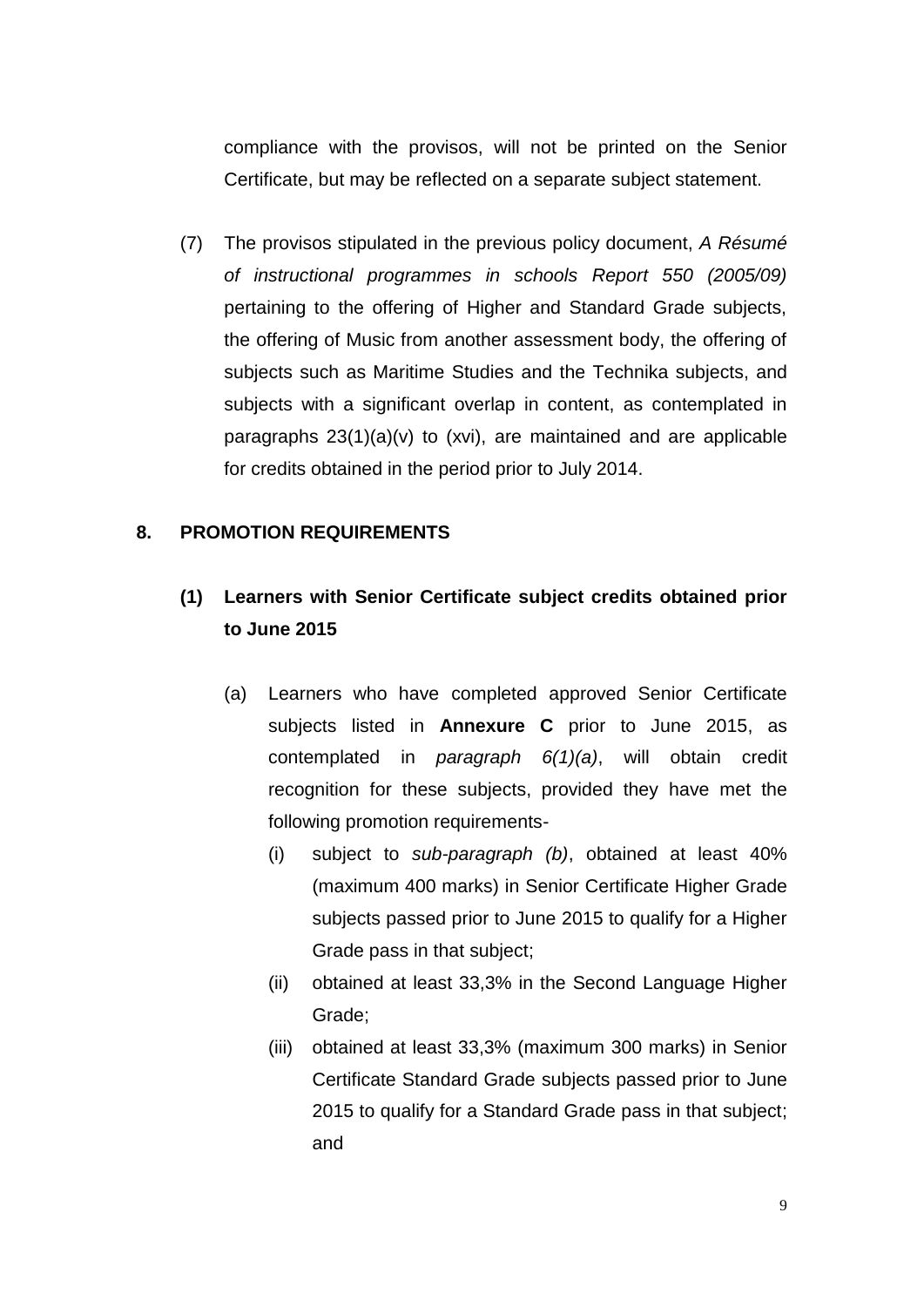- (iv) obtained at least 40% in Sakeafrikaans or Business English at First or Second Level offered prior to June 2015.
- (b) Exclusions
	- (i) No Lower Grade credits will be recognised, except a Standard Grade subject converted to Lower Grade when needed to effect a pass. However, only one Lower Grade pass will be considered when a subminimum on the sixth subject is required;
	- (ii) an A-level subject obtained prior to June 2015 as part of the six-subject package of the Senior Certificate qualification will not be recognised; and
	- (iii) no immigrant concessions will be granted.
- (c) To obtain a Senior Certificate qualification, learners with an incomplete Senior Certificate qualification comprising subjects selected from **Annexure C** obtained prior to June 2015, must-
	- (a) meet the requirements of a six-subject package of the amended Senior Certificate by selecting the remaining required subjects from only **Annexure D**; and
	- (b) meet the promotion requirements for approved credits obtained in the different qualification combinations as contemplated in *paragraph 8B.*

#### **(2) Learners offering amended Senior Certificate subjects**

(a) Adult learners without any previously obtained Senior Certificate subjects, and out of school youth 18-21 years old who could not complete their school education or who have incomplete credits contemplated in *paragraphs 6(1)(a)* and *6(1)(b)* respectively, must meet the following promotion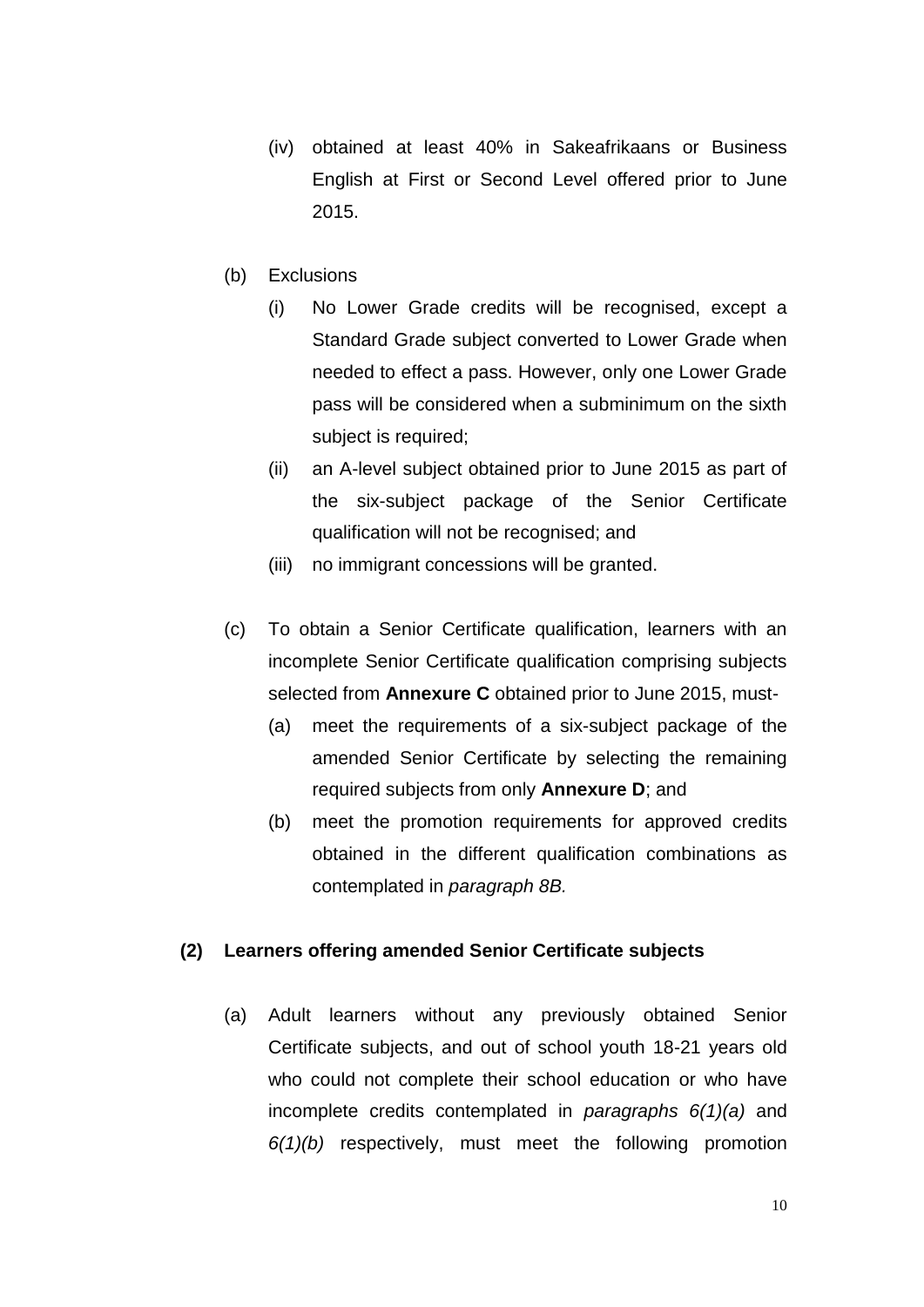requirements of a six-subject package of the amended Senior Certificate listed in **Annexure D** only-

- (i) pass at least five of the six amended Senior Certificate subjects;
- (ii) pass three of the required six subjects at 40% and two of the remaining subjects at 30%;
- (iii) pass two official languages, one language on, at least Home Language level at 40% and another language on, at least First Additional Language level at 30%;
- (iv) for the purpose of *sub-paragraph (iii)* the second required official language could be a language at Home Language Level passed at 30% instead of a language at First Additional Language level;
- (v) one of the two required languages selected from **Annexure D**, as contemplated in *sub-paragraph (iii)*, must be the Language of Learning and Teaching;
- (vi) obtained a sub-minimum of 20% in the sixth subject; and
- (vii) no aggregate is required for candidates taking all amended Senior Certificate subjects selected from **Annexure D**.
- (b) Exclusions
	- (i) Language compensation will be applied only to candidates offering a six-subject package selected from the amended Senior Certificate subjects listed in **Annexure D**; and
	- (ii) no immigrant status will be granted to learners offering the amended Senior Certificate qualification.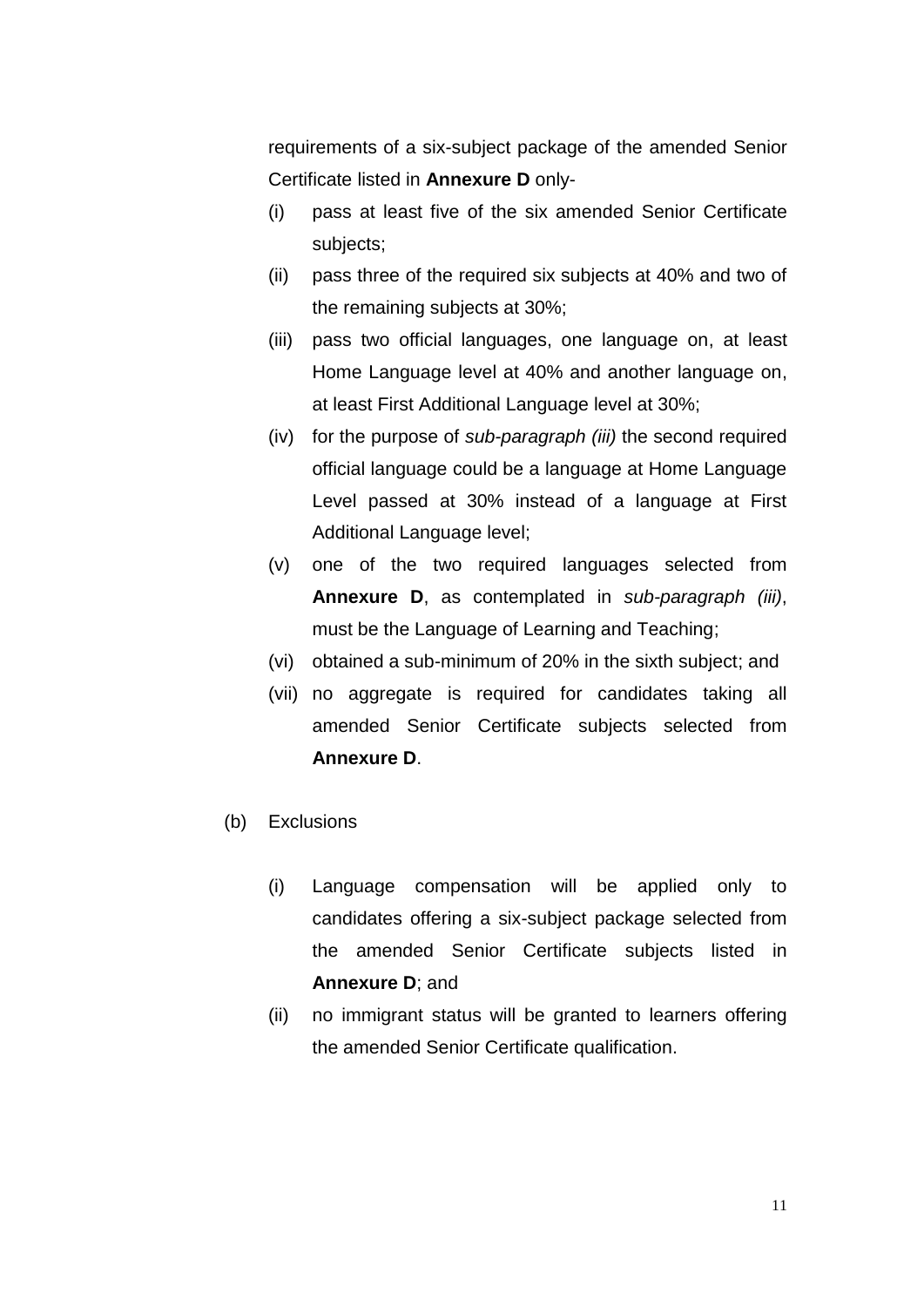### (c) Condonation

- (i) Only one subject condonation with a maximum of 2% will be applied at either 40% or 30% or 33,3% or 20% if the candidate is short of one subject to obtain the amended Senior Certificate qualification; and
- (ii) condonations will be calculated on marks and not on percentages.

#### **(3) National Senior Certificate part-time repeaters**

- (a) National Senior Certificate repeat and part-time candidates contemplated in *paragraph 6(1)(c)* must select the remaining required subjects to comply with the required six-subject package from the amended Senior Certificate subjects listed in **Annexure D** and meet the promotion requirements for approved credits obtained in different qualification combinations as contemplated in *paragraph 8B.*
- (b) National Senior Certificate repeat and part-time candidates must meet the following promotion requirements if amended Senior Certificate subjects listed in **Annexure D** and National Senior Certificate subjects are combined-
	- (i) amended Senior Certificate subjects **(Annexure D)** offered in June 2015 and thereafter, must be passed at 30% or 40% (maximum 300 marks);
	- (ii) previously offered National Senior Certificate subjects must be passed at 30% or 40% (maximum 300 marks);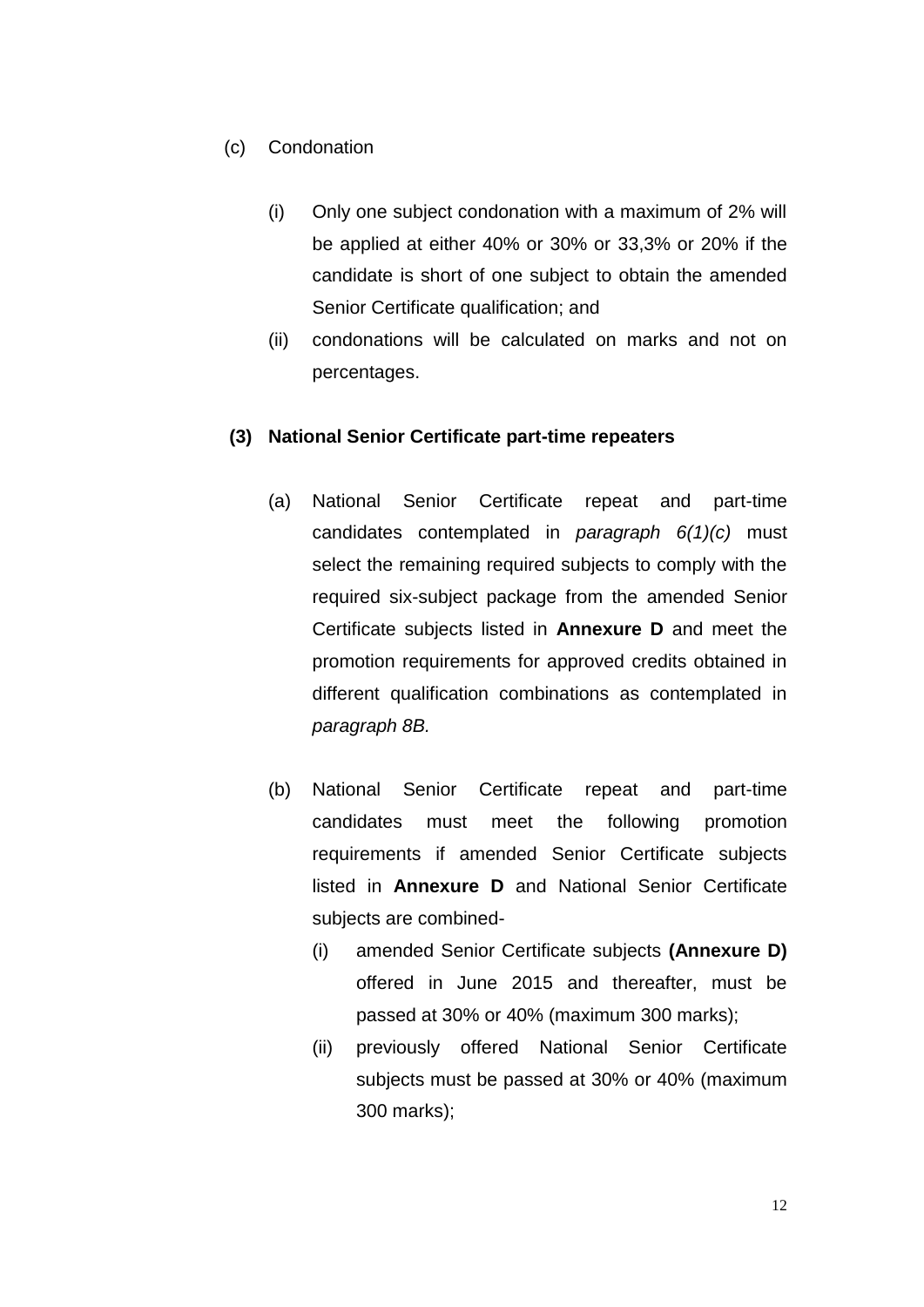- (iii) Life Orientation may not be offered and will be excluded from any combinations and calculations;
- (iv) an A-level subject obtained prior to June 2015 as part of the seven-subject package of the National Senior Certificate qualification will not be recognised; and
- (v) all amended Senior Certificate and National Senior Certificate subjects recognised for combination purposes will be converted to a maximum of 400 marks.
- (c) Provisos
	- (i) One failed credit from another qualification may be considered if that is the only subject needed to comply with the required six-subject package of the amended Senior Certificate qualification;
	- (ii) the required sub-minimum of 20% for the failed six subject applies; and
	- (iii) National Senior Certificate repeat and part-time candidates who have not met the promotion requirements of the National Senior Certificate examination, can meet the outstanding promotion requirements by either enrolling for the ensuing National Senior Certificate examination, if they have a valid SBA marks, or for the amended Senior Certificate examination, but not for the two said examinations simultaneously in one calendar year.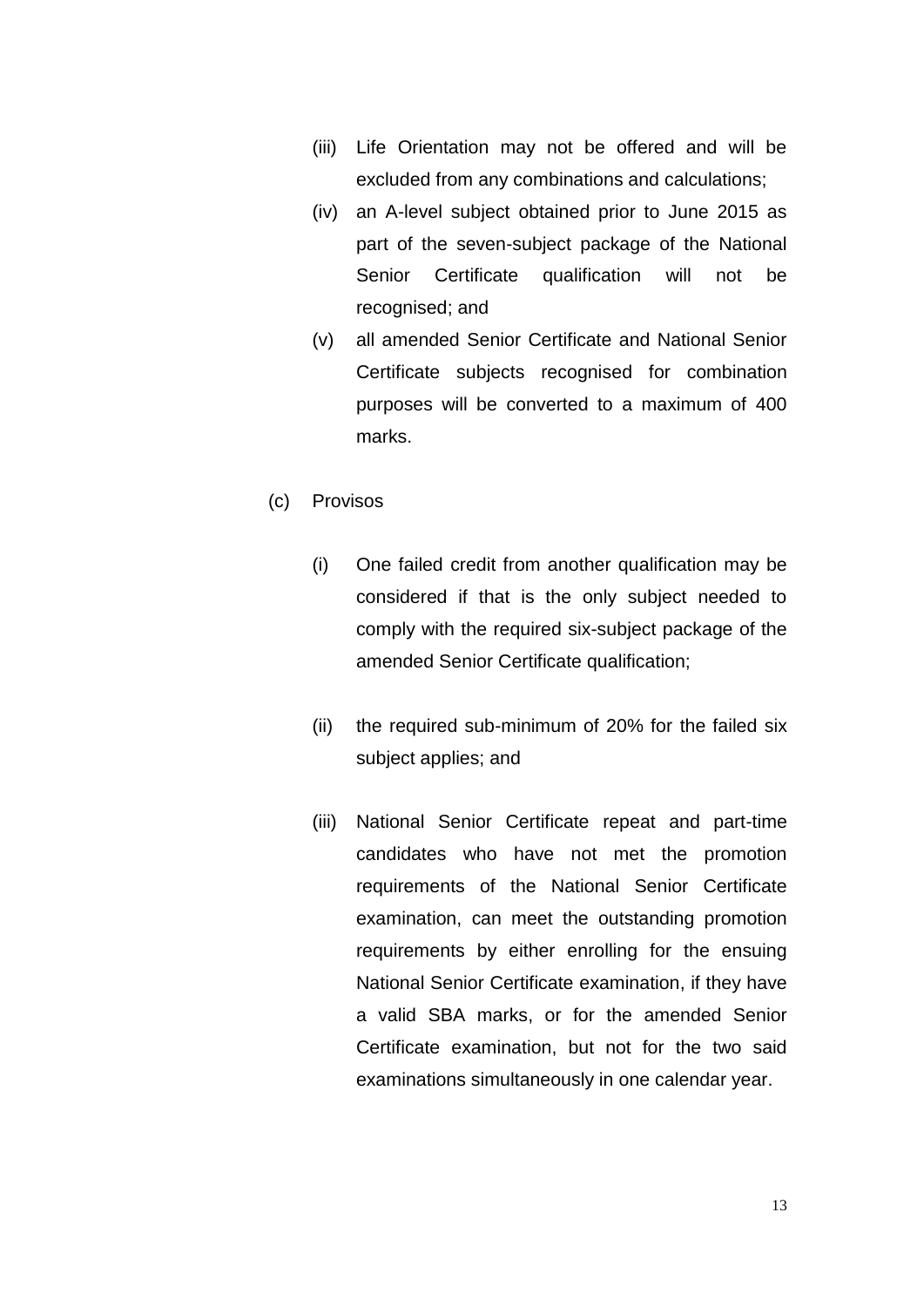(iv) A candidate that converts to the amended Senior Certificate cannot revert to the National Senior Certificate.

## **8A COMBINATION OF CREDITS OBTAINED IN DIFFERENT QUALIFICATIONS**

### **(1) Recognised credits**

Credit combination will be restricted to the following previously obtained credits-

- (a) Senior Certificate offered prior to June 2015;
- (b) amended Senior Certificate;
- (c) National Senior Certificate; and
- (d) N3 Languages.

#### **(2) Principles underpinning credit combination**

- (a)Any number of previously obtained credits selected from the categories contemplated in *sub-paragraph (1),* may be combined;
- (b) a minimum of one amended Senior Certificate subject must be offered and passed at 30% or 40% if it is a Home Language;
- (c) at least one of the subjects contemplated in *sub-paragraph (b)* must be used in the combination;
- (d) only N3 Language subjects offered and passed in 2001 and thereafter will be recognised for combinations;
- (e) similar subjects from different qualifications cannot be used for combination purposes as stipulated in *paragraph 7;*
- (f) only one of the named subjects as contemplated in *subparagraph (e)* may be used for combination purposes;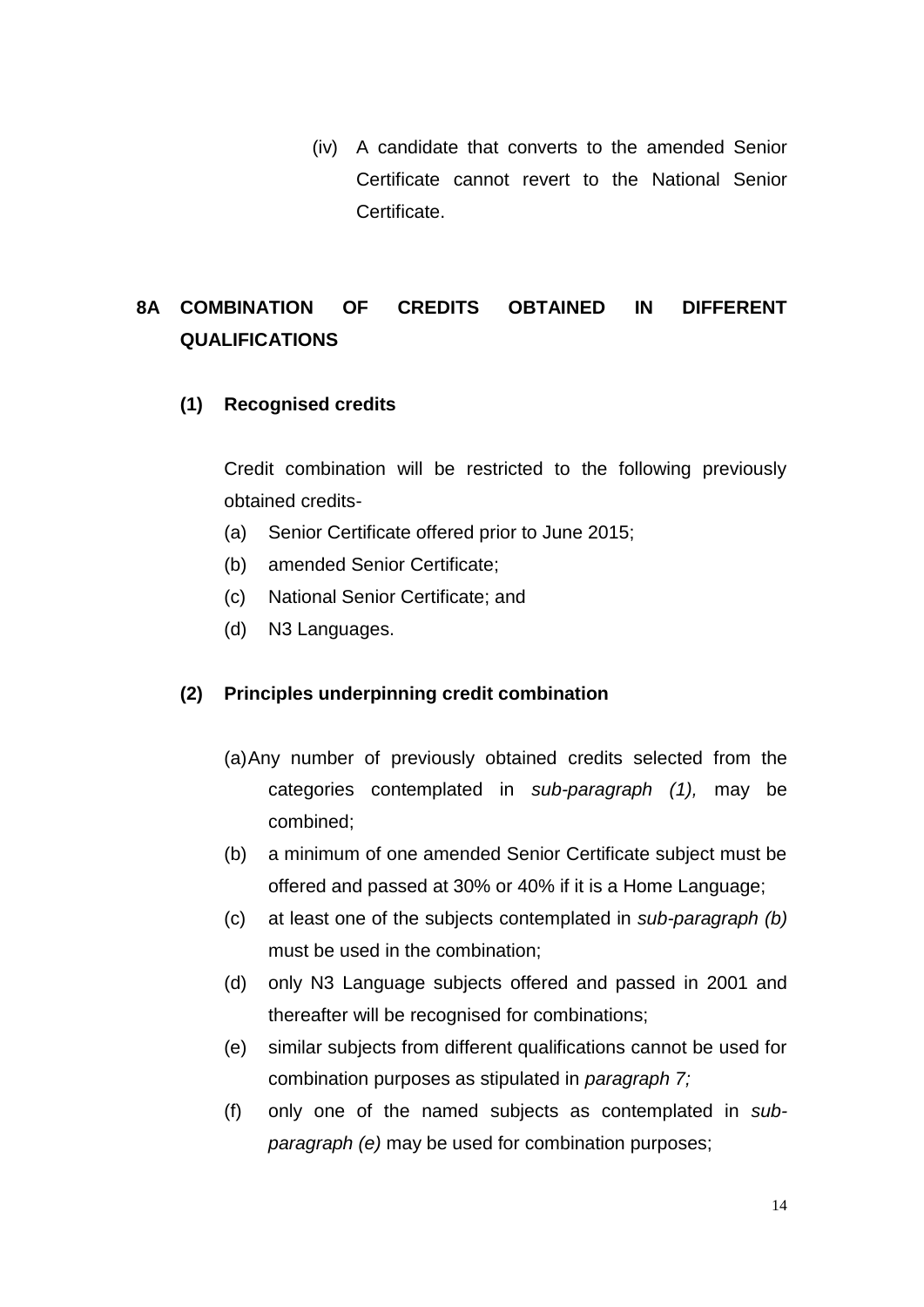- (g) in the combining of results, the pass requirement as stipulated for that subject in the specific qualification as contemplated in *paragraph 8,* must be satisfied;
- (h) a total of five subjects must be passed;
- (i) only subjects that have been passed will be utilised for combination purposes;
- (j) only one failed subject may be recognised;
- (k) only Higher Grade subjects converted from a F to and E will be recognised;
- (l) Higher Grade subjects converted from a FF or G, will only be accepted if needed for the sixth subminimum subject;
- (m) in the case of converted subjects from Higher to Standard Grade, the certified mark will be used;
- (n) the six subjects with the highest marks will be used for combinations;
- (o) In the case where two subjects have the same marks, the following protocol should be followed:
	- (i) amended Senior Certificate;
	- (ii) National Senior Certificate;
	- (iii) Senior Certificate; and
	- (iv) N3 Languages.
- (p) in circumstances where Mathematics and Mathematical Literacy have the same mark, Mathematics will have preference;
- (q) the subminimum requirement of one subject obtained at 20% will apply to all candidates including those candidates requesting combinations;
- (r) an aggregate of 800 marks will only apply in the case of a combination of amended Senior Certificate subjects with previously offered Senior Certificate subjects and N3 Languages;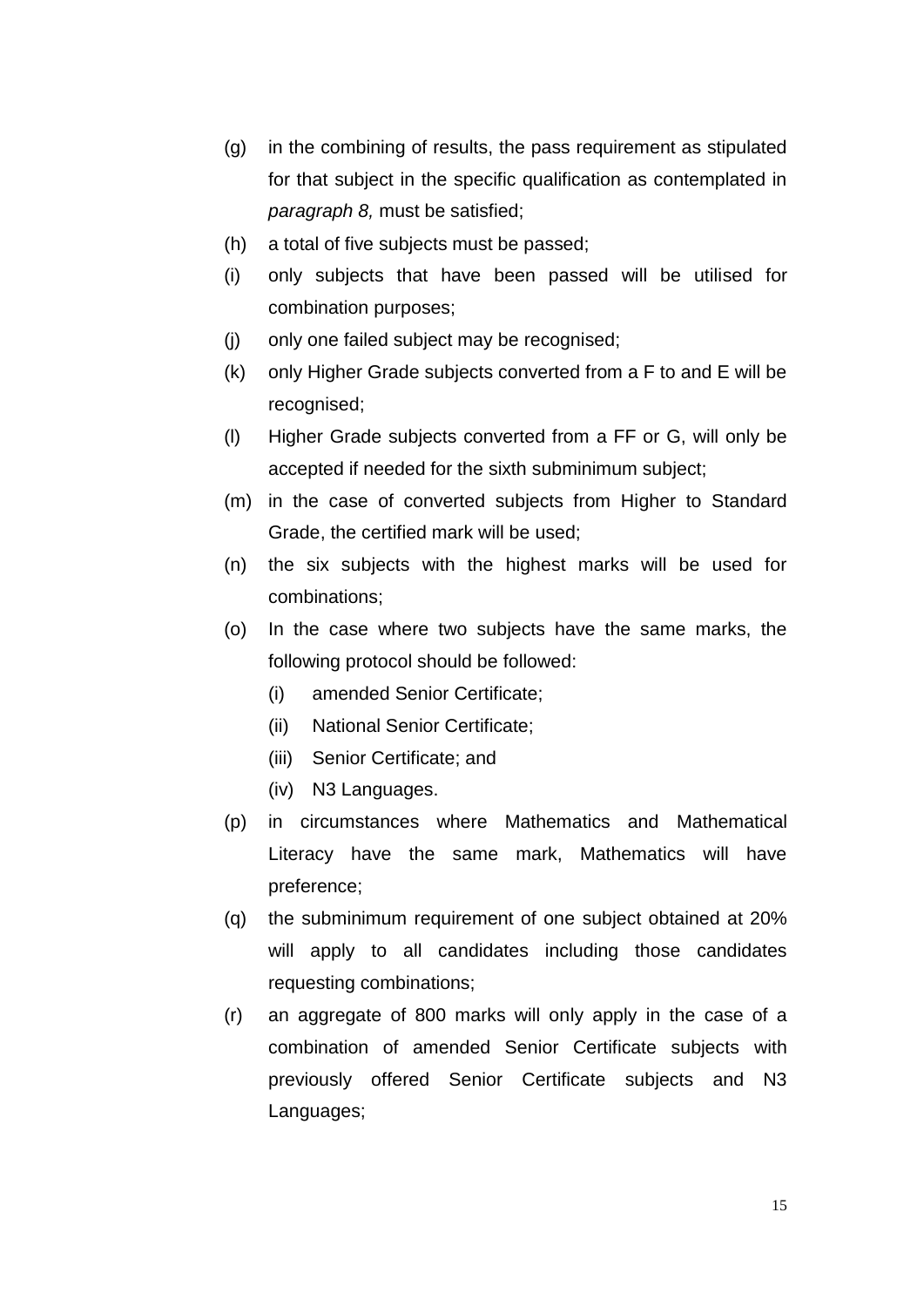- (s) no aggregate will apply for the combination of amended Senior Certificate subjects with National Senior Certificate subjects;
- (t) immigrant status obtained as part of the previously offered Senior Certificate or National Senior Certificate cannot be transferred from a previous examination sitting to be used for combination purposes;
- (u) either an aggregate condonation or a subject condonation may be applied and
- (v) the order of condonation is as follows:
	- (i) aggregate condonation
	- (ii) subject condonation
- (w) a converted subject can be condoned if it will affect a pass.

#### **(3) Reporting requirements**

The reporting of results must be done as follows -

- (a) all six subjects used for combination, including the one failed subject (where applicable) must be reflected on the Statement of Results as well as in the Confirmation Letter;
- (b) subjects passed in a previous examination to be used for combination purposes should be indicated as it was certified, namely the same name, level/grade and marks obtained.

## **8B PROMOTION REQUIREMENTS FOR APPROVED CREDITS OBTAINED IN DIFFERENT QUALIFICATION COMBINATIONS**

#### **(1) Promotion requirements**

To obtain an amended Senior Certificate qualification based on the combination of approved credits obtained in different qualification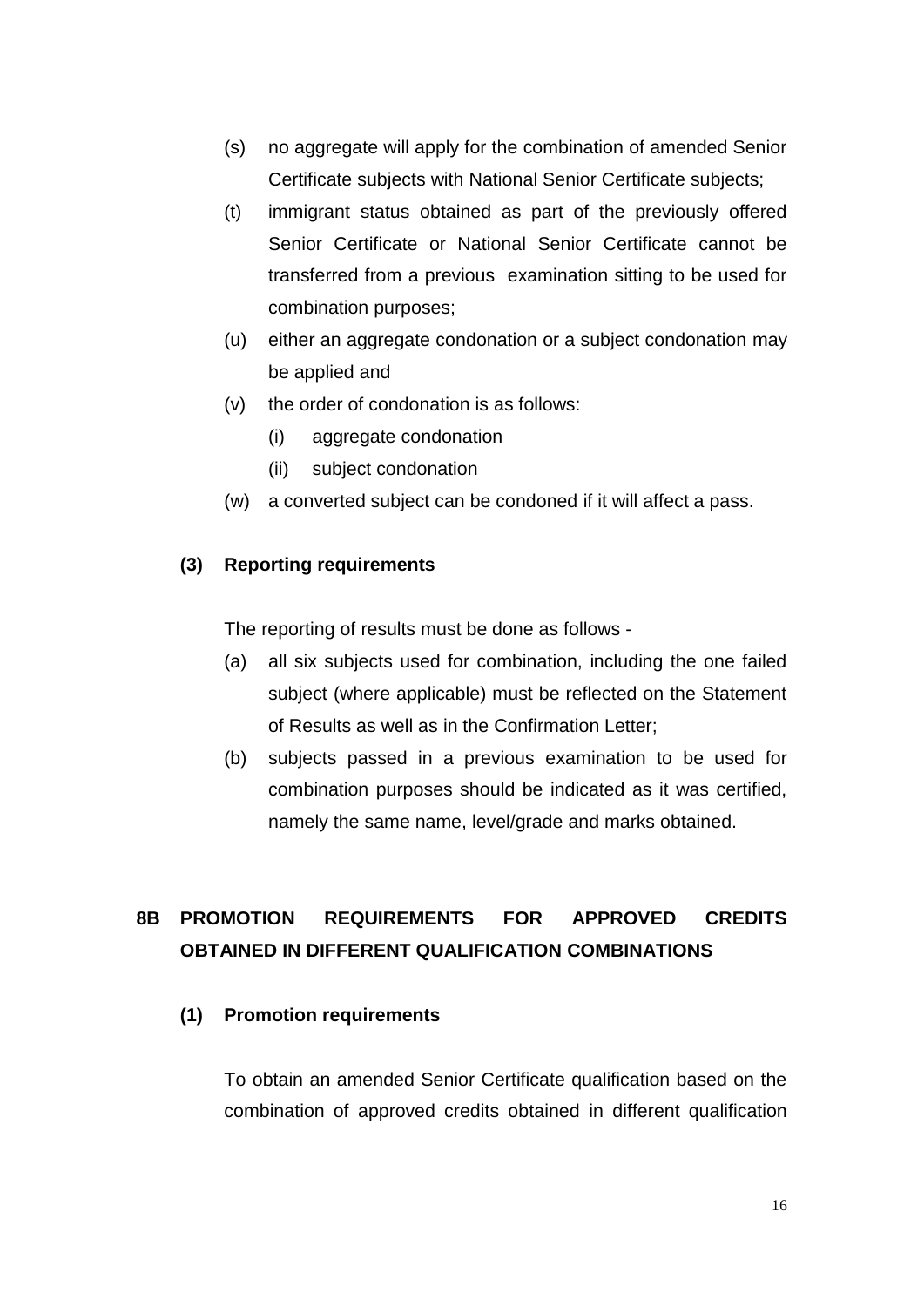combinations, a learner must comply with the following promotion requirements-

- (a) offer a minimum of six subjects;
- (b) pass at least five subjects;
- (c) pass a minimum of one amended Senior Certificate subject at 30% or 40% in the case of a Home Language;
- (d) at least one of the subjects contemplated in *sub-paragraph (c)* must be used in the combination;
- (e) Pass two languages-
	- (i) one language selected from any one of the following qualifications-
		- (aa) a National Senior Certificate language at Home Language level passed at 40%; or
		- (bb) an amended Senior Certificate language at Home Language level selected from **Annexure D** passed at 40%; or
		- (cc) a previously offered Senior Certificate language at First Language level selected from **Annexure C** passed at 40%; or
		- (dd) a N3 Business Language at First Language level passed at 40%; or
	- (ii) another language selected from any one of the following qualifications-
		- (aa) a National Senior Certificate language at First Additional Language level passed at 30%; or
		- (bb) an amended Senior Certificate language at First Additional Language level selected from **Annexure D** passed at 30%; or
		- (cc) a previously offered Senior Certificate language at Second Language level selected from **Annexure C** passed at 33,3%; or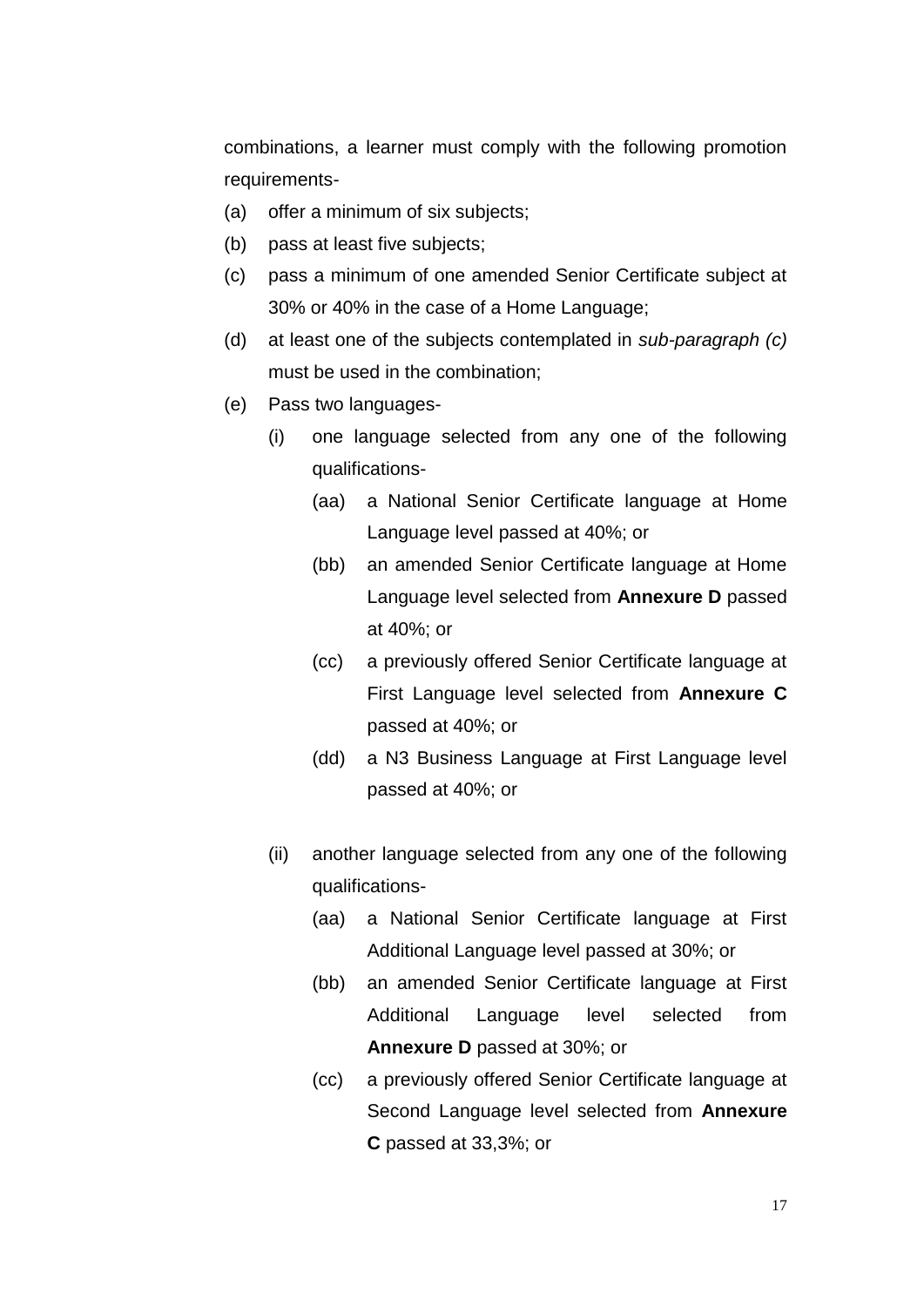- (dd) a N3 Business Language at Second Language level passed at 40%;
- (iii) one of the two languages selected in terms of *subparagraphs (e)(i)* and *(e)(ii)* must be the Language of Learning and Teaching (LOLT);
- (iv) both the two languages selected in terms of *subparagraphs (e)(i)* and *(e)(ii)* may, however, be offered at Home Language level or First Language level. One of these languages must meet the required 40% for a Home Language or First Language, whilst the second language offered at Home Language level may be passed at 30% or 33,3% in the case of a First Language;
- (v) previously offered Senior Certificate languages can be passed at either Higher or Standard Grade;
- (f) obtained 40% in Senior Certificate subjects at Higher Grade and 33,3% in Senior Certificate subjects at Standard Grade;
- (g) obtained at least 30% in National Senior Certificate subjects;
- (h) subject to paragraph *8A(2)(r)* meet the aggregate requirement of 800 marks; and
- (i) obtained a sub-minimum of 20% in the sixth subject.

#### **(2) Condonation**

A condonation may be applied as follows-

(a) A condonation of a maximum of one (1) subject will only be applied to a candidate in the Senior Certificate examination if such a candidate requires a maximum of 2%, to obtain either a pass at 40%; or 30% or 33,3%, or 20% where needed in terms of *sub-paragraph (3) (c) (ii),* if the candidate is short of one subject to obtain the qualification;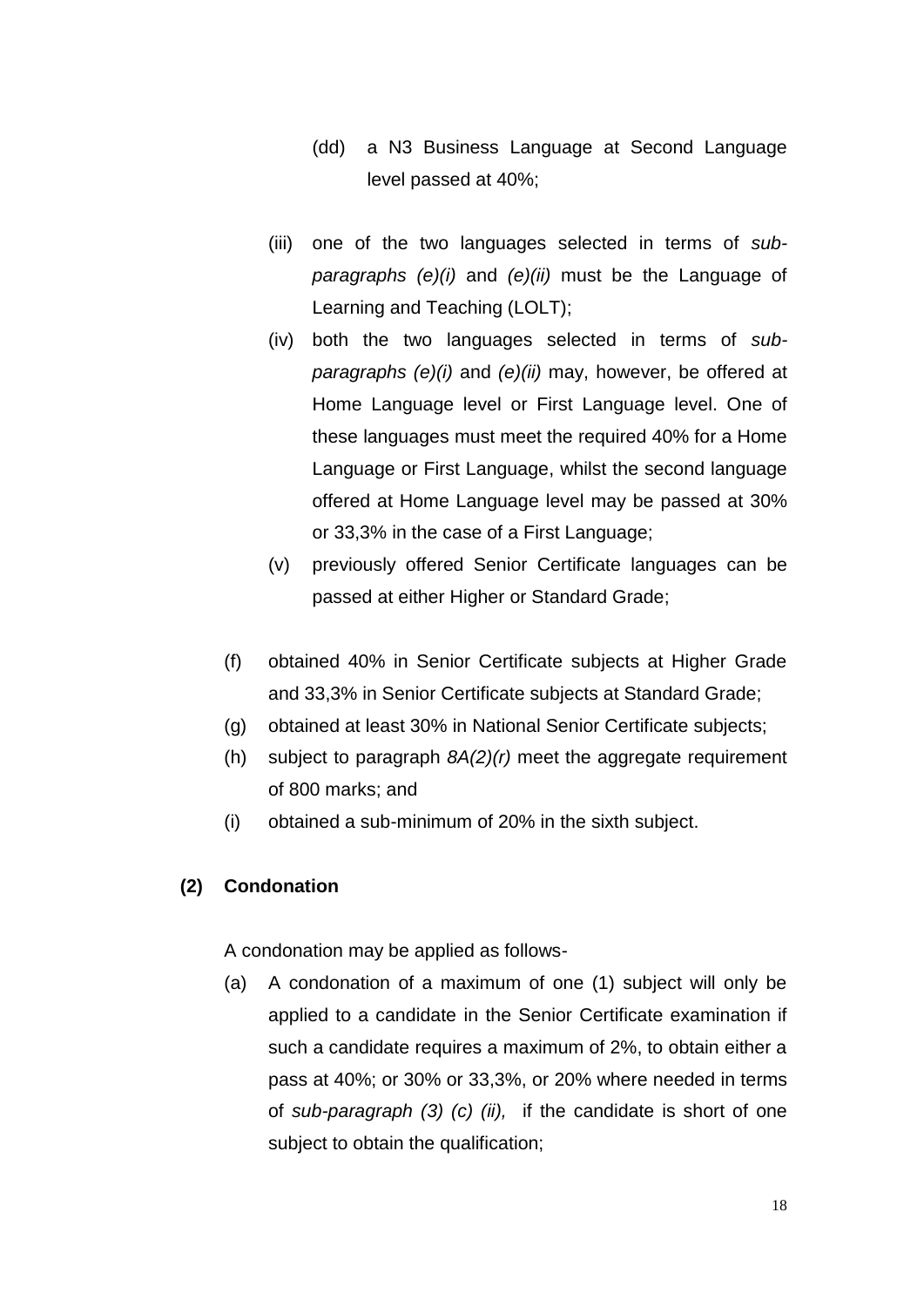- (b) the aggregate contemplated in paragraph *8A(2)(r)* may be condoned by a maximum of 10 marks to obtain the required minimum aggregate total of 800 marks; or
- (c) if a candidate qualifies for both a subject and an aggregate condonation, the aggregate condonation must be applied first.
- (d) a condonation can also be applied in the case of the one subject requirement applicable to the amended Senior Certificate, that must be passed at 30%.

#### **(3) Recording requirements**

The reporting of results must be done as follows -

- (a) The best six subjects, including the best two languages contemplated in *sub-paragraphs (2)(e)(i)* and (2)*(e)(ii)* will be taken into consideration;
- (b) previously offered Senior Certificate subjects with no grade designation should be considered as subjects passed at Higher Grade;
- (c) marks obtained in previously offered Senior Certificate subjects at Standard Grade and N3 Languages should be converted from 300 to 400 for aggregate purposes only; and
- (d) condonations should be calculated on marks and not percentages.

#### **9. CONCESSIONS**

The following concessions may apply to learners who experience barriers to learning:

(1) A learner who is Deaf may offer one (1) official language either at, at least a Second Language level at Higher or Standard Grade,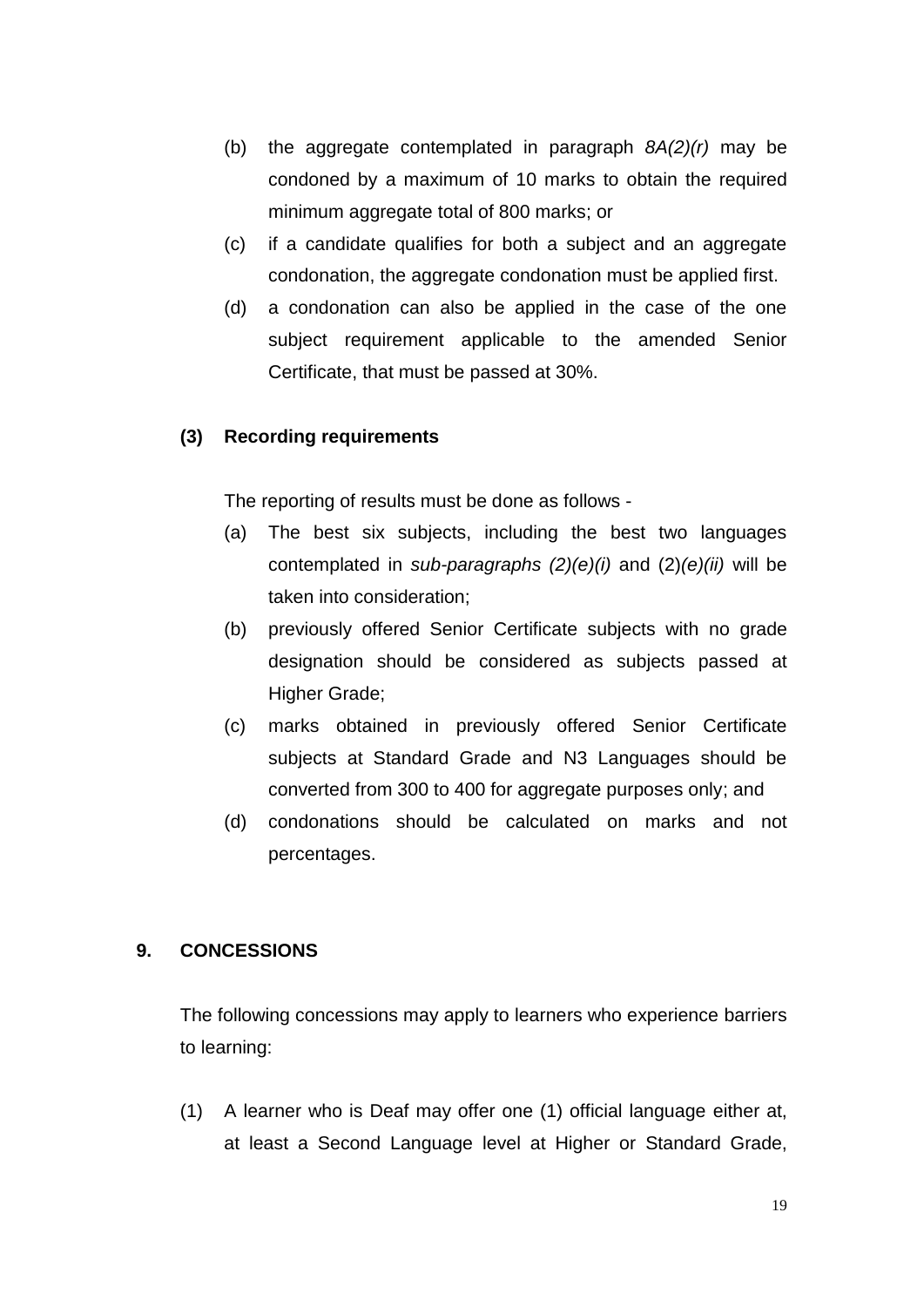listed in **Annexure C**, or at, at least First Additional Language level, provided that another subject from the amended Senior Certificate subjects listed in **Annexure D** is offered in lieu of the one official language that is not offered, provided further that such Deaf candidate complies with the promotion requirements as contemplated in *paragraph 6(1).*

(2) Learners with communication and language impairments, e.g. aphasia and dyslexia may offer only one (1) official language at, at least Second Language level at Higher or Standard Grade listed in **Annexure C**, or as at, at least First Additional Language level listed in **Annexure D,** provided that another subject from the Senior Certificate subjects listed in **Annexure D** is offered in lieu of the one official language that is not offered, provided further that such aphasic or dyslectic candidate complies with the promotion requirements as contemplated in *paragraph 8(1).*

#### **10. ASSESSMENT**

- (1) The examination mark obtained in the subject will contribute 100% of the final mark.
- (2) Senior Certificate subjects passed at Higher Grade are allocated 400 marks, except for a Second Language at Higher Grade which is allocated 300 marks.
- (3) Senior Certificate subjects passed at Standard Grade are allocated 300 marks,
- (4) Senior Certificate subjects listed in **Annexure D** will be allocated 400 marks.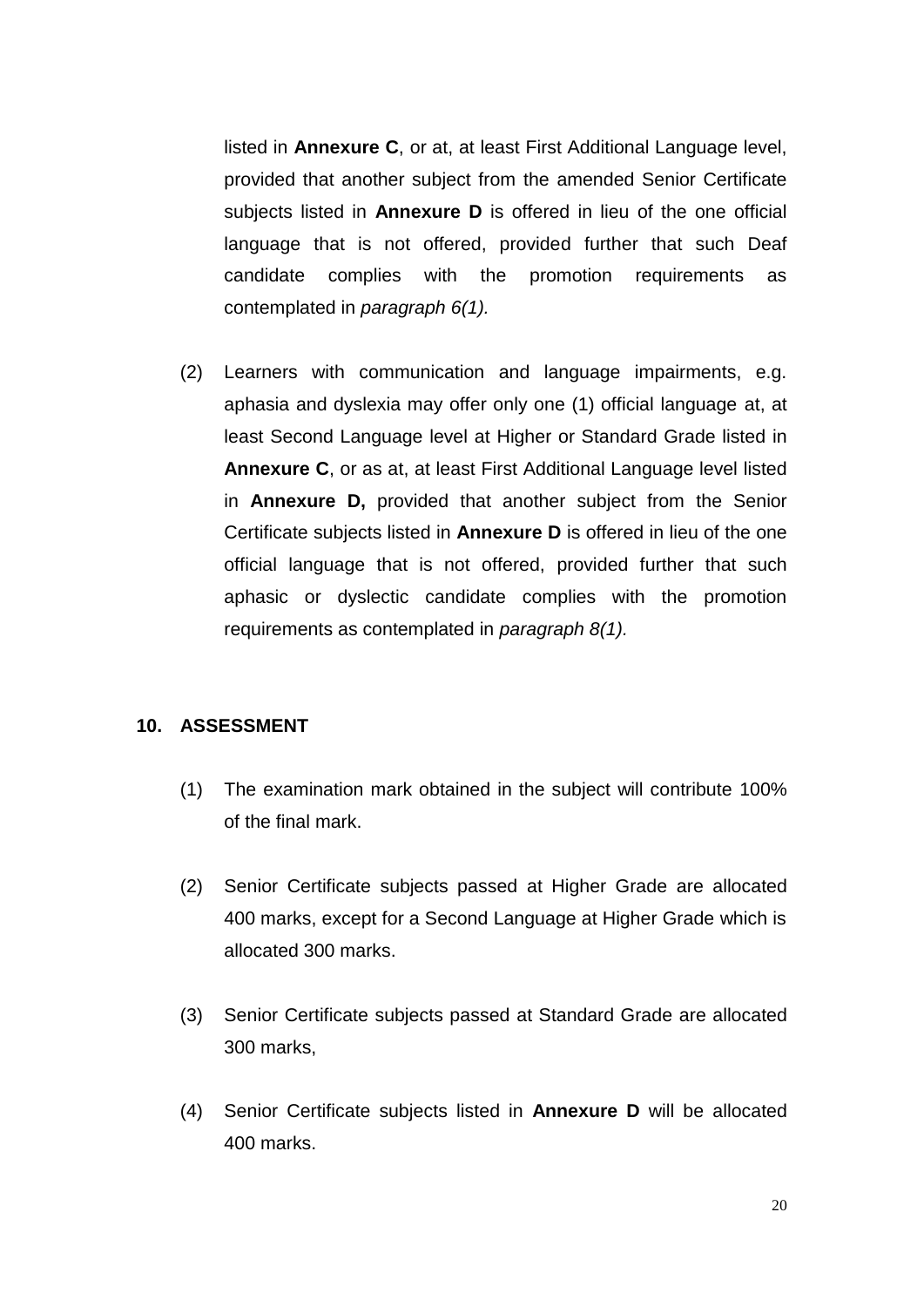- (5) National Senior Certificate subjects passed will be allocated 400 marks.
- (6) N3 subjects, Sakeafrikaans and Business English, at First and Second Language level are allocated 300 marks.
- (7) Learners will be assessed in a final exit examination.
- (8) The Department of Basic Education will conduct, administer and manage the final examination in co-operation with Provincial Education Departments and accredited assessment bodies in accordance with national education policy and regulations as stipulated in the relevant policy and regulation documents.
- (9) All Senior Certificate subjects obtained prior to July 2014 and Senior Certificate subjects listed in **Annexure D** will be combined and all candidates that have met the certification requirements by Umalusi and all candidates that have met the certification requirements will be issued with a Senior Certificate.

#### **11. AMENDMENT OF POLICY AND TRANSITIONAL ARRANGEMENTS**

- (1) The following policy and regulation documents pertaining to the Senior Certificate will be amended for implementation in July 2014-
	- (a) *National Policy on the Conduct, Administration and Management of the Assessment of the Senior Certificate;*
	- (b) *Regulations for the Conduct, Administration and Management of Assessment for the Senior Certificate*.
- (2) The amended policy document, *A Résumé of subjects for the*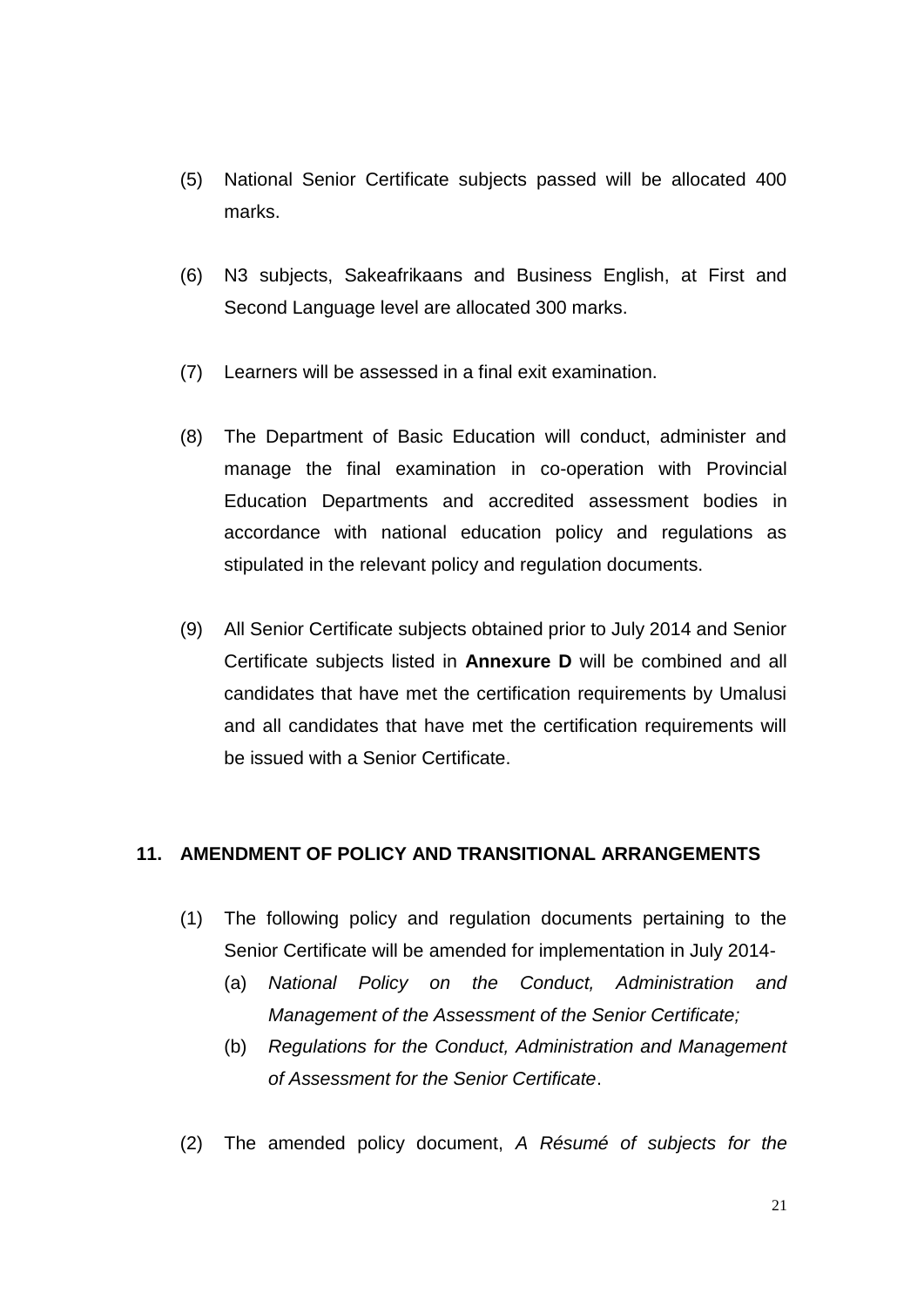*Senior Certificate*, *Report 550*, containing the programme and promotion requirements for the Senior Certificate, will form the policy framework for the Senior Certificate.

(3) From July 2014, all adult learners 21 years and older with no previous Senior Certificate credits post 2014, adult learners with an incomplete Senior Certificate qualification, out of school youth 18-21 years old who could not complete their school education and National Senior Certificate part-time repeaters with an expired School-Based Assessment component, may choose to offer the Senior Certificate.

#### **12. SHORT TITLE AND COMMENCEMENT**

This Policy may be cited as *A Résumé of subjects for the Senior Certificate, Report 550*, and will commence on the day of its promulgation in the *Government Gazette* and becomes effective from July 2014.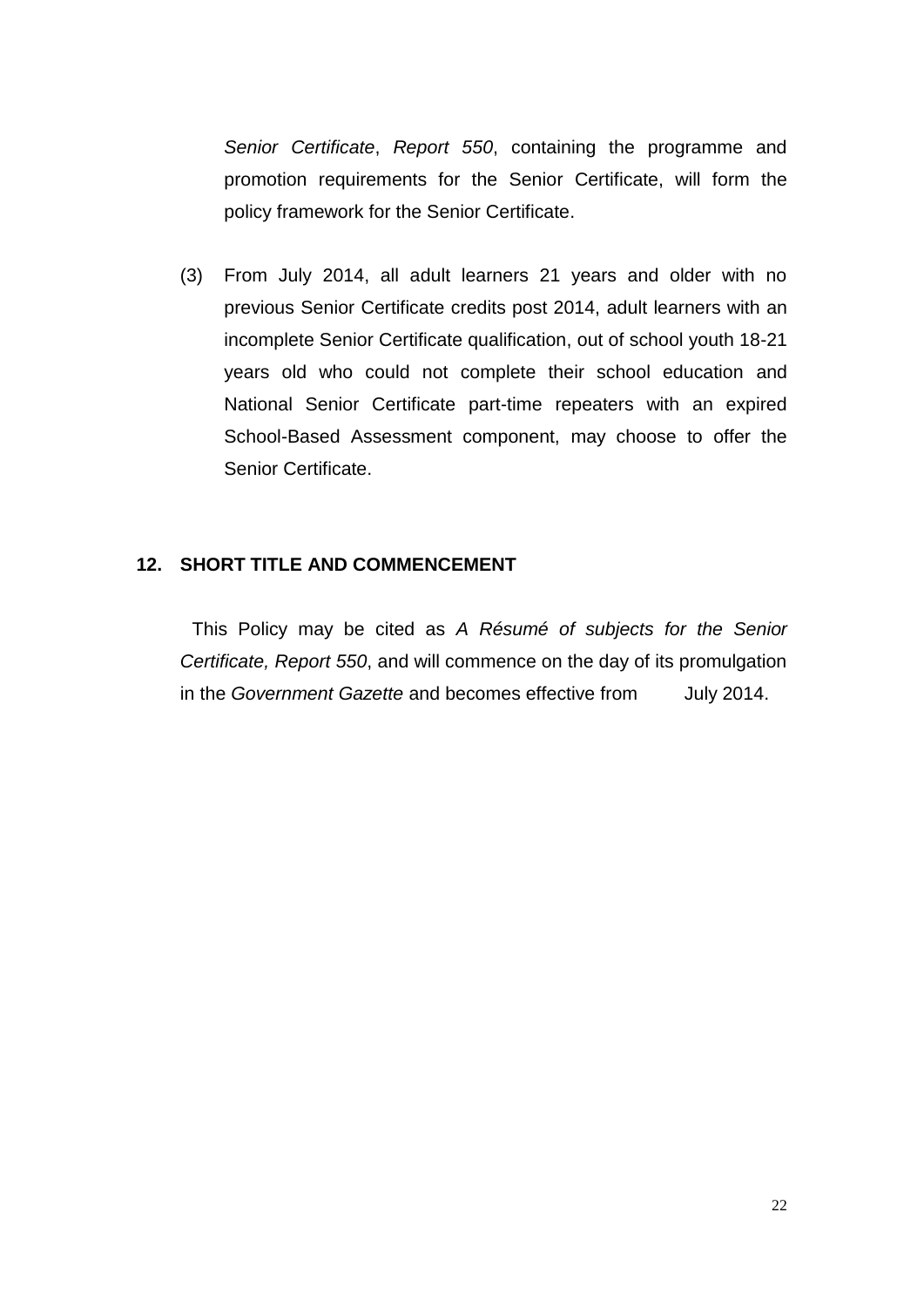#### **ANNEXURE A**

## **SENIOR CERTIFICATE SUBJECTS LISTED IN TERMS OF THE ORGANISING FIELDS OF THE NQF**

| <b>No</b> | <b>Organising fields of learning</b>                | <b>Subjects</b>                                                                  |
|-----------|-----------------------------------------------------|----------------------------------------------------------------------------------|
| 1.        | Agriculture and Nature Conservation                 | <b>Agricultural Sciences</b>                                                     |
| 2.        | <b>Culture and Arts</b>                             |                                                                                  |
| 3.        | Business, Commerce and Management<br><b>Studies</b> | Accounting; Business Studies; Economics                                          |
| 4.        | Communication Studies and Language                  | languages at Home and<br>All<br>official<br>First I<br>Additional Language level |
| 5.        | Education, Training and Development                 |                                                                                  |
| 6.        | Manufacturing, Engineering and Technology           |                                                                                  |
| 7.        | <b>Human and Social Studies</b>                     | Religion Studies; Geography and History                                          |
| 8.        | Law, Military Science and Security                  |                                                                                  |
| 9.        | <b>Health Sciences and Social Services</b>          |                                                                                  |
| 10.       | Physical, Mathematical, Computer and Life           | Computer Applications Technology; Information                                    |
|           | <b>Sciences</b>                                     | Technology; Life Sciences; Mathematical                                          |
|           |                                                     | Literacy; Mathematics; Physical Sciences                                         |
| 11.       | <b>Services</b>                                     |                                                                                  |
| 12.       | <b>Physical Planning and Construction</b>           |                                                                                  |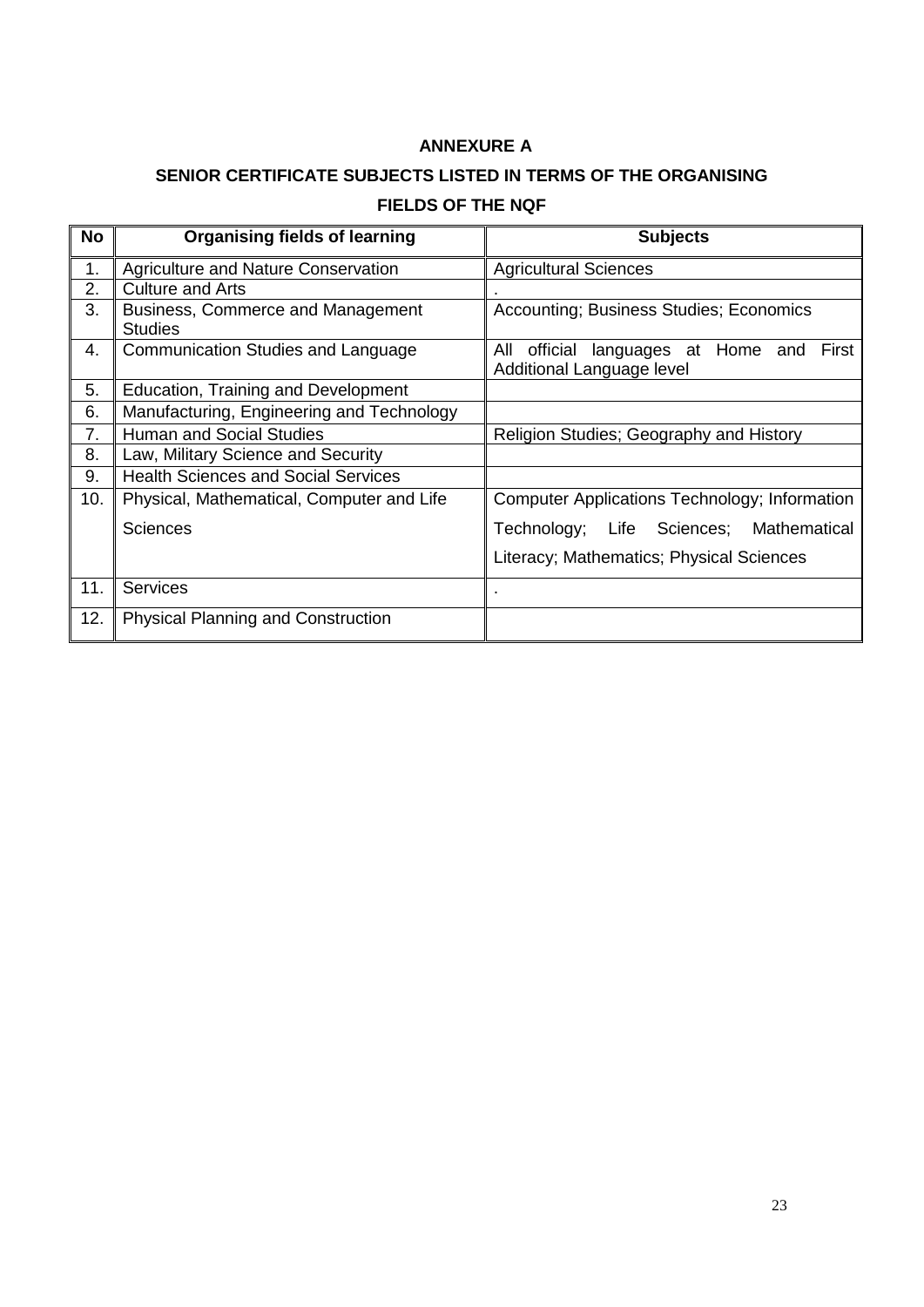### **ANNEXURE B**

### **SUBJECT CODING FOR ASSESSMENT PURPOSES**

### **1. SENIOR CERTIFICATE SUBJECTS OFFERED PRIOR TO JULY 2014**

### **(1) Subjects**

The subjects are listed alphabetically. The subject codes consist of nine

- (9) digits, which have the following meaning:
- (a) 1st and 2nd digits: CESM Category (up to two digits).
- (b) 3rd digit: the instructional offering group as defined below.
- (c) 4th digit: the grade of the instructional offering. The grades are defined below.
- (d) 5th, 6th and 7th digits: unique instructional offering codes within each CESM Category.
- (e) 8th and 9th digits: course level of instructional offering.

#### **(2) Coding system**

The groups and grades of subjects have the following codes in the subject codes:

| l GROUP               | <b>DIGIT</b> | <b>GRADES</b> | <b>DIGIT</b> |
|-----------------------|--------------|---------------|--------------|
| A: Official Languages |              | ΗG            |              |
| <b>B: Mathematics</b> |              | <b>SG</b>     |              |
| C: Natural Sciences   |              | LG            |              |
| D: Third Languages    |              | Not defined   |              |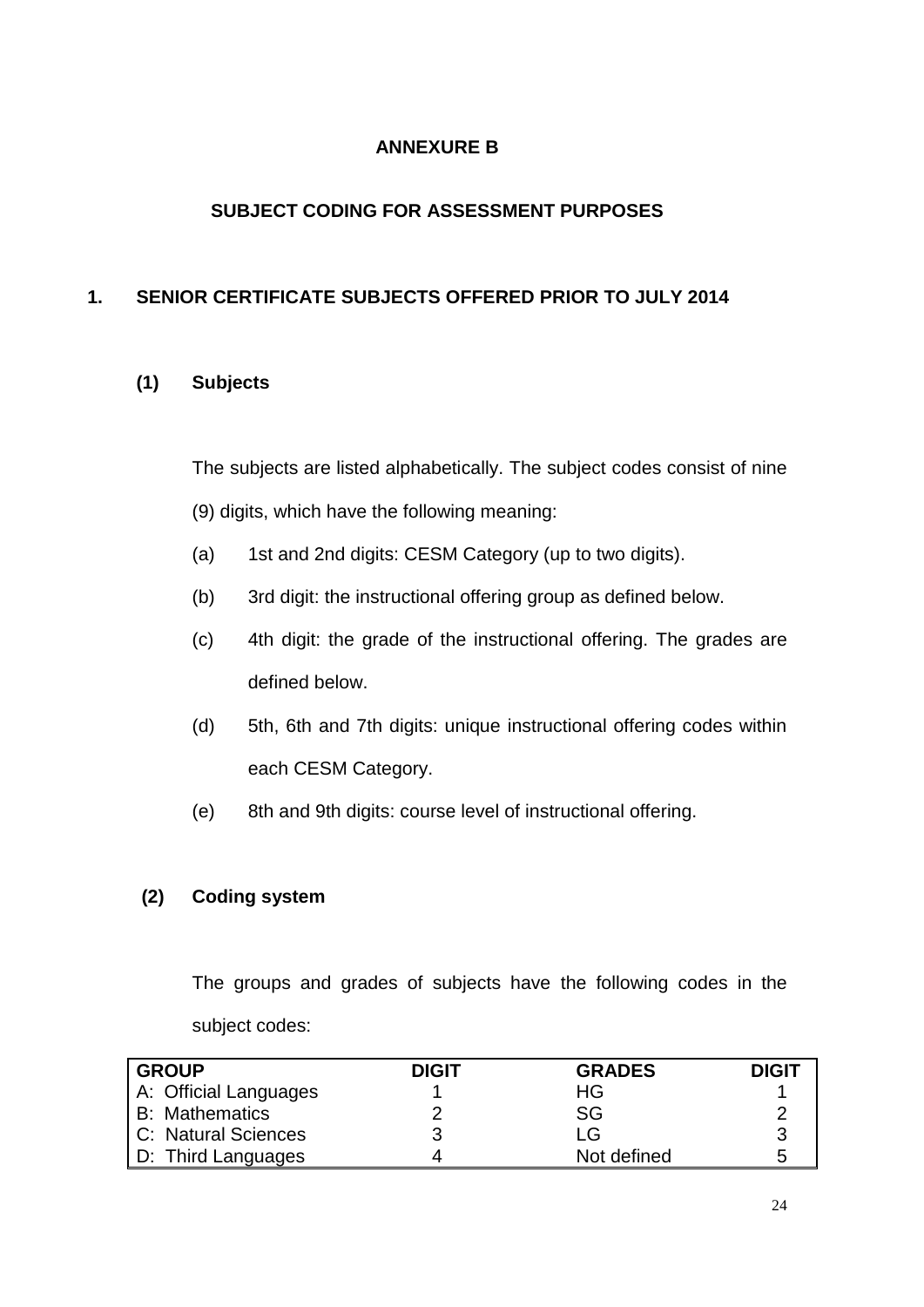| E: Human Sciences | Not examined |  |
|-------------------|--------------|--|
| F: General        |              |  |
| Not Grouped       |              |  |

### **2. SENIOR CERTIFICATE SUBJECTS**

#### **(1) Subjects**

The subject codes for the Senior Certificate subjects listed in **Annexure D** consist of nine digits that have the following meaning-

- $\triangleright$  first and second digits: NQF organising field (up to two digits) (Table  $A1$ ;
- $\triangleright$  third and fourth digits: the subject groupings, as defined below (Table A2);
- $\triangleright$  fifth, sixth and seventh digits: unique subject codes within each NQF organising field (subject grouping); and
- eighth digit: "9" added to all revised Senior Certificate subjects.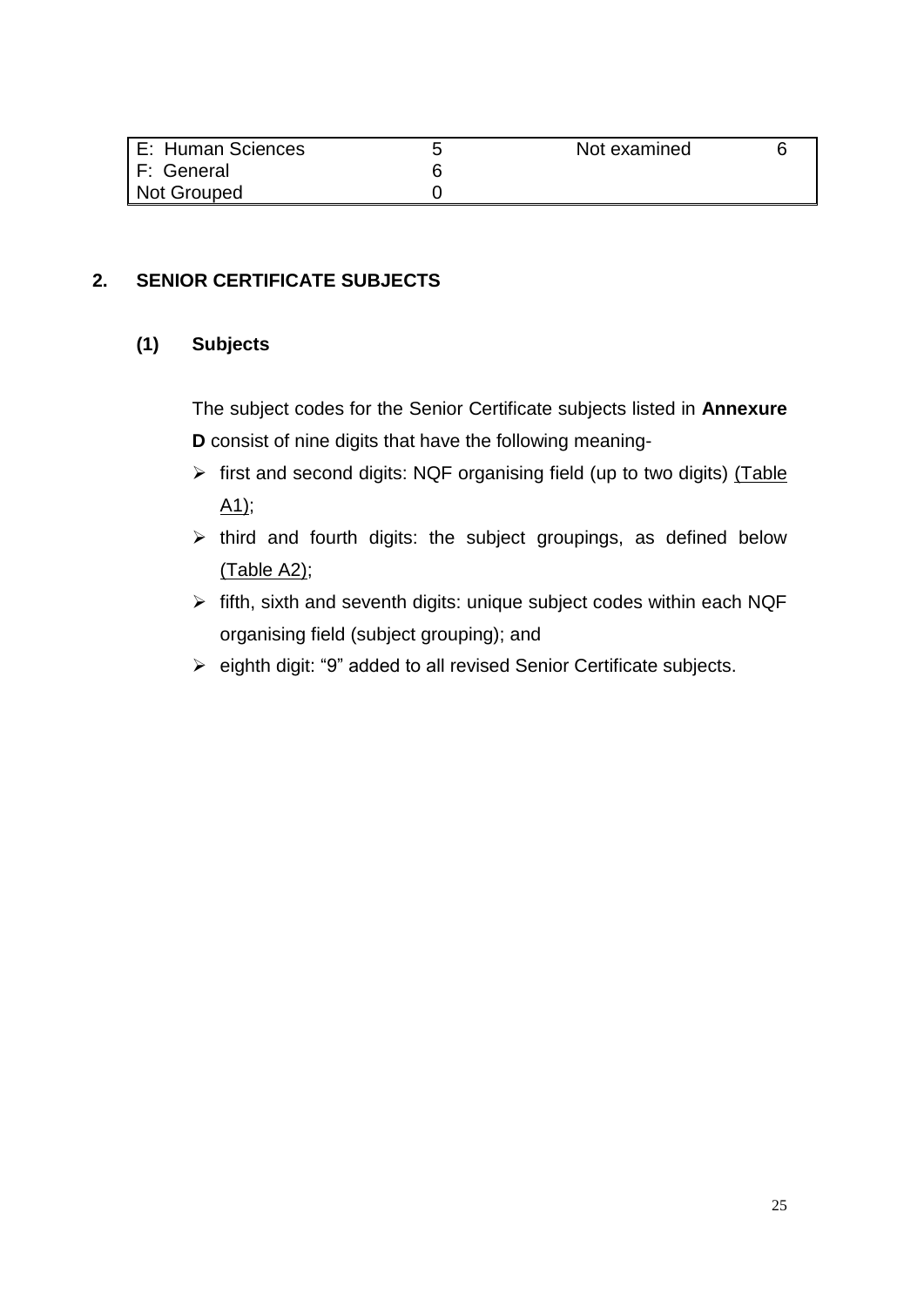## **Table A1 NQF organising fields as they relate to the subject coding**

| <b>DIGIT</b>    | <b>NQF ORGANISING FIELD</b>                        |
|-----------------|----------------------------------------------------|
| 10              | <b>Agriculture and Nature Conservation</b>         |
| 11              | <b>Arts and Culture</b>                            |
| 12 <sup>2</sup> | <b>Business, Commerce and Management Studies</b>   |
| 13              | <b>Communication and Language Studies</b>          |
| 14              | <b>Education, Training and Development</b>         |
| 15              | Manufacturing, Engineering and Technology          |
| 16              | <b>Human and Social Studies</b>                    |
| 17              | Law, Military Science and Security                 |
| 18              | <b>Health Science and Social Services</b>          |
| 19              | Physical, Mathematical, Computer and Life Sciences |
| 20              | <b>Services</b>                                    |
| 21              | <b>Physical Planning and Construction</b>          |

### **system**

## **Table A2 Subject Groupings**

| <b>DIGIT</b> | <b>SUBJECT GROUP</b>                                   |
|--------------|--------------------------------------------------------|
| 30           | Official Languages at Home Language level              |
| 31           | Official Languages at First Additional. Language Level |
| 32           | <b>Optional Subjects</b>                               |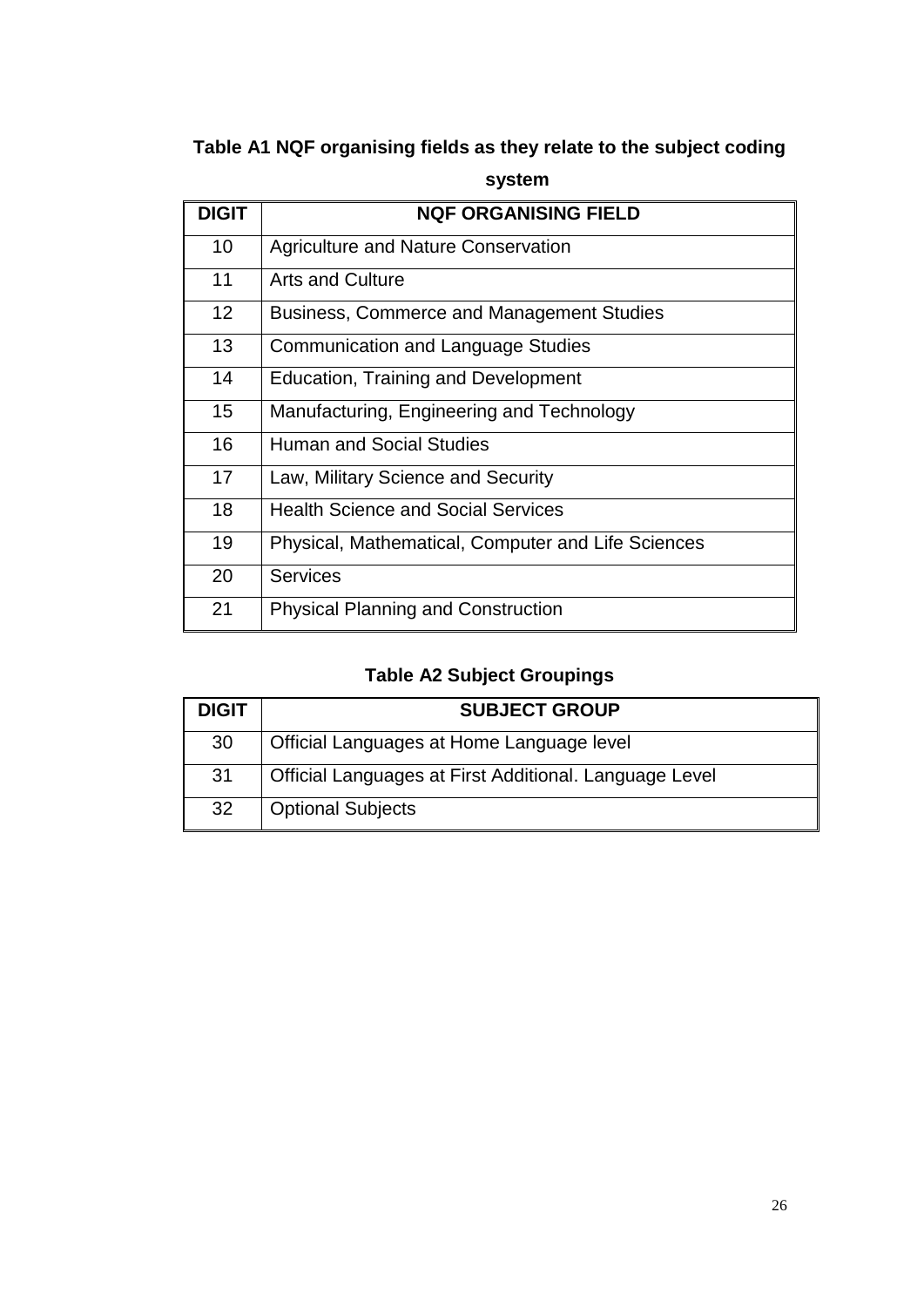## **ANNEXURE C**

## **APPROVED SENIOR CERTIFICATE SUBJECTS OFFERED DURING THE PERIOD 1989-2014**

| <b>NUMBER</b> | <b>SUBJECT</b>                         | <b>GROUP</b>   |
|---------------|----------------------------------------|----------------|
| 46116012      | <b>Accounting HG</b>                   | F              |
| 46316612      | <b>Accounting LG</b>                   | F              |
| 46216312      | <b>Accounting SG</b>                   | F              |
| 166105712     | <b>Additional Mathematics HG</b>       | F              |
| 166106712     | <b>Additional Mathematics HG</b>       | F              |
| 126200212     | Afrikaans Literature                   | F              |
| 121169112     | Afrikaans First Language HG            | $\mathsf{A}$   |
| 121369212     | Afrikaans First Language LG            | $\mathsf{A}$   |
| 121269312     | Afrikaans First Language SG            | $\overline{A}$ |
| 121171112     | Afrikaans Second Language HG           | $\overline{A}$ |
| 121371212     | Afrikaans Second Language LG           | $\overline{A}$ |
| 121271312     | Afrikaans Second Language SG           | A              |
| 16201112      | <b>Agricultural Economics</b>          | F              |
| 16109212      | Agricultural Science HG                | F              |
| 16309512      | <b>Agricultural Science LG</b>         | F              |
| 16209812      | <b>Agricultural Science SG</b>         | F              |
| 36200212      | Anatomy and Music                      | F              |
| 16110512      | Animal Husbandry HG                    | F              |
| 16306212      | Animal Husbandry LG                    | F              |
| 16210812      | <b>Animal Husbandry SG</b>             | F              |
| 16312512      | <b>Applied Agricultural Science LG</b> | F              |
| 16211312      | <b>Applied Agricultural Science SG</b> | F              |
| 124148212     | Arabic HG                              | D              |
| 124249712     | Arabic SG                              | D              |
| 36123012      | Art HG                                 | F              |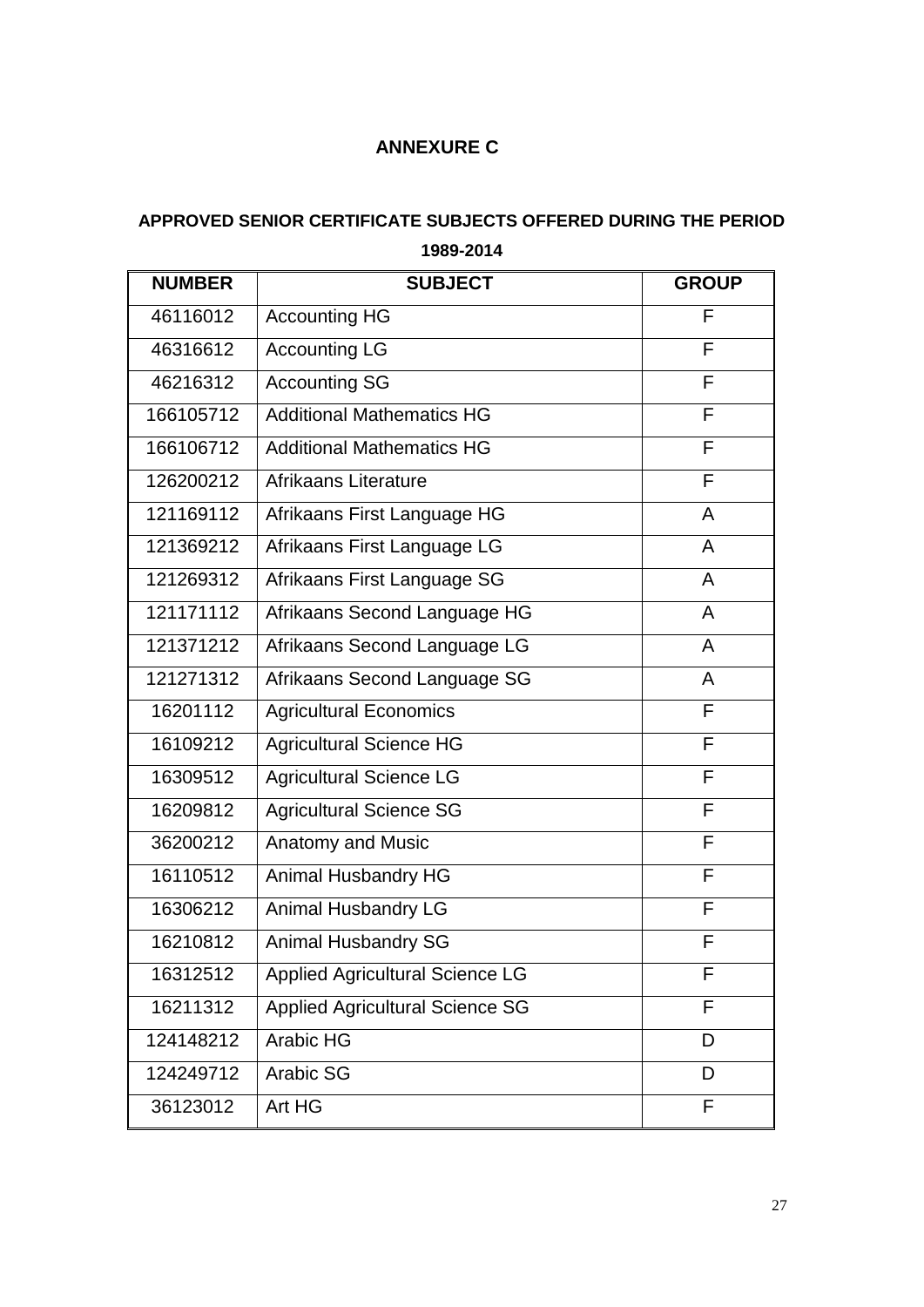| <b>NUMBER</b> | <b>SUBJECT</b>                             | <b>GROUP</b> |
|---------------|--------------------------------------------|--------------|
| 36110912      | Art HG                                     | F            |
| 36323612      | Art LG                                     | F            |
| 36310412      | Art LG                                     | F            |
| 36223312      | Art SG                                     | F            |
| 36208912      | Art SG                                     | F            |
| 366299512     | Associated Board of Royal Schools of Music | F            |
|               | Practical Music Examination Grade 6 (SG    |              |
|               | Equivalence)                               |              |
| 366199612     | Associated Board of Royal Schools of Music | F            |
|               | Practical Music Examination Grade 7 (HG    |              |
|               | Equivalence)                               |              |
| 366199712     | Associated Board of Royal Schools of Music | F            |
|               | Practical Music Examination Grade 8 (HG    |              |
|               | Equivalence)                               |              |
| 366199812     | Diploma of the Associated Board of the     | F            |
|               | Royal Schools of Music                     |              |
| 366199912     | Associated Board of Royal Schools of Music | F            |
|               | Practical Music Examination Performer's    |              |
|               | Licentiate in Music (HG Equivalence)       |              |
| 185106612     | <b>Biblical Studies HG</b>                 | Е            |
| 185307212     | <b>Biblical Studies LG</b>                 | E.           |
| 185206912     | <b>Biblical Studies SG</b>                 | E            |
| 153102212     | <b>Biology HG</b>                          | C            |
| 153302812     | <b>Biology LG</b>                          | C            |
| 153202512     | <b>Biology SG</b>                          | C            |
| 116343012     | <b>Bookbinding LG</b>                      | F            |
| 116242712     | <b>Bookbinding SG</b>                      | F            |
| 116343712     | <b>Bricklaying and Plastering LG</b>       | F            |
| 116243812     | <b>Bricklaying and Plastering SG</b>       | F            |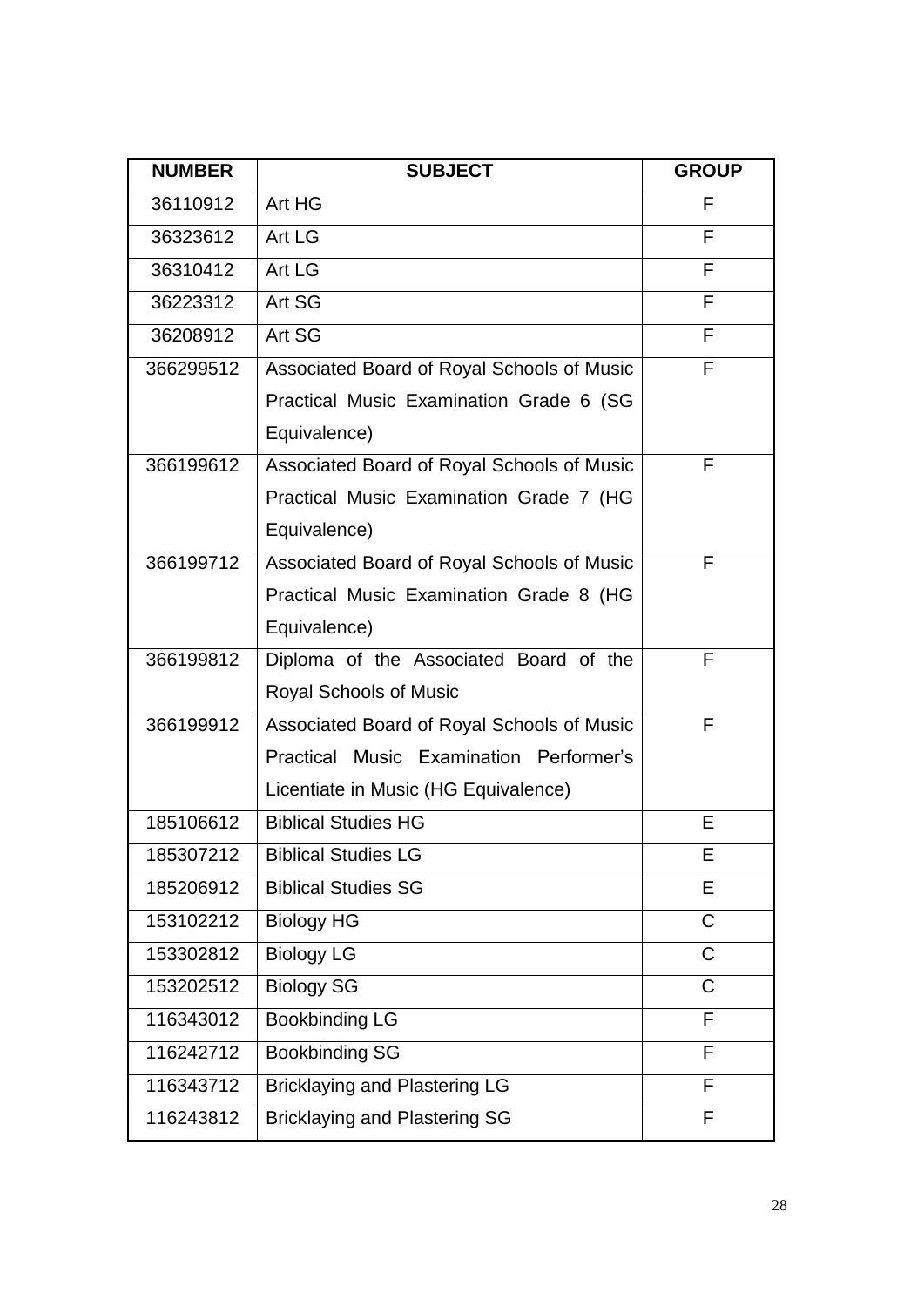| <b>NUMBER</b> | <b>SUBJECT</b>                         | <b>GROUP</b> |
|---------------|----------------------------------------|--------------|
| 116344512     | <b>Building Construction LG</b>        | F            |
| 116232212     | <b>Building Construction SG</b>        | F            |
| 116302912     | <b>Building Construction Theory LG</b> | F            |
| 116203212     | <b>Building Construction Theory SG</b> | F            |
| 226113512     | <b>Business Economics HG</b>           | F            |
| 226314112     | <b>Business Economics LG</b>           | F            |
| 226213812     | <b>Business Economics SG</b>           | F            |
| 124214112     | <b>Classical Greek</b>                 | D            |
| 46218212      | <b>Commercial Mathematics SG</b>       | F            |
| 66101112      | <b>Computer Studies HG</b>             | F            |
| 66201412      | <b>Computer Studies SG</b>             | F            |
| 46294612      | <b>Computyping SG</b>                  | F            |
| 106203612     | <b>Cookery and Nutrition SG</b>        | F            |
| 36131812      | Dance HG                               | F            |
| 36222712      | Dance SG                               | F            |
| 36232112      | Dance SG                               | F            |
| 36231512      | Dance Performance SG                   | F            |
| 36210112      | Design SG                              | F            |
| 36230012      | Design SG                              | F            |
| 225114412     | <b>Economics HG</b>                    | Е            |
| 225214712     | <b>Economics SG</b>                    | Е            |
| 116332912     | Electrician-work LG                    | F            |
| 116233012     | Electrician-work SG                    | F            |
| 116233412     | <b>Electronics SG</b>                  | F            |
| 126206712     | <b>English Literature SG</b>           | F            |
| 121140412     | English First Language HG              | A            |
| 121340912     | English First Language LG              | A            |
| 121241212     | English First Language SG              | A            |
| 121173112     | English Second Language HG             | A            |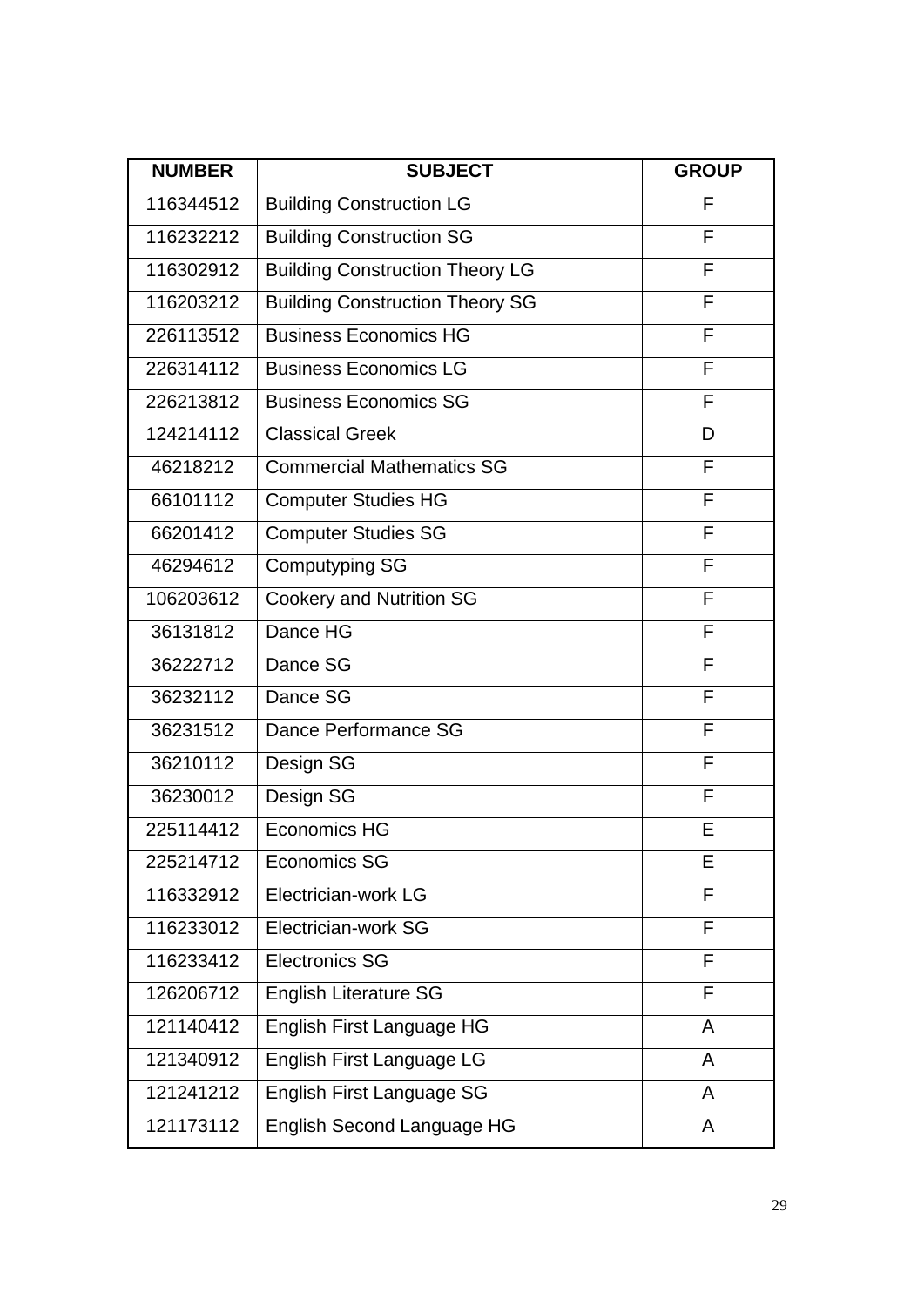| <b>NUMBER</b> | <b>SUBJECT</b>                        | <b>GROUP</b> |
|---------------|---------------------------------------|--------------|
| 121373212     | English Second Language LG            | A            |
| 121273312     | <b>English Second Language SG</b>     | A            |
| 96292212      | <b>Equine Studies SG</b>              | F            |
| 116336312     | <b>Farm Mechanics LG</b>              | F            |
| 116236412     | <b>Farm Mechanics SG</b>              | F            |
| 16111612      | <b>Field Husbandry HG</b>             | F            |
| 16312212      | Field Husbandry LG                    | F            |
| 16211912      | <b>Field Husbandry SG</b>             | F            |
| 116337112     | <b>Fitting and Turning LG</b>         | F            |
| 116237212     | <b>Fitting and Turning SG</b>         | F            |
| 124142312     | French HG                             | D            |
| 124252812     | French SG                             | D            |
| 124133112     | French Third Language HG              | D            |
| 166207012     | <b>Functional Mathematics SG</b>      | F            |
| 156203112     | <b>Functional Physical Science SG</b> | F            |
| 225117312     | Geography HG                          | E            |
| 225317912     | Geography LG                          | E            |
| 225217612     | Geography SG                          | Е            |
| 124166312     | German First Language HG              | D            |
| 124173812     | German Third Language HG              | D            |
| 124106012     | German Third Language HG              | D            |
| 124274112     | German Third Language SG              | D            |
| 36230312      | <b>Graphic Art SG</b>                 | F            |
| 36202012      | <b>Graphic Art SG</b>                 | F            |
| 124211412     | <b>Greek SG</b>                       | D            |
| 12465112      | Gujarati HG                           | D            |
| 124212312     | Gujarati SG                           | D            |
| 124112612     | <b>Hebrew HG</b>                      | D            |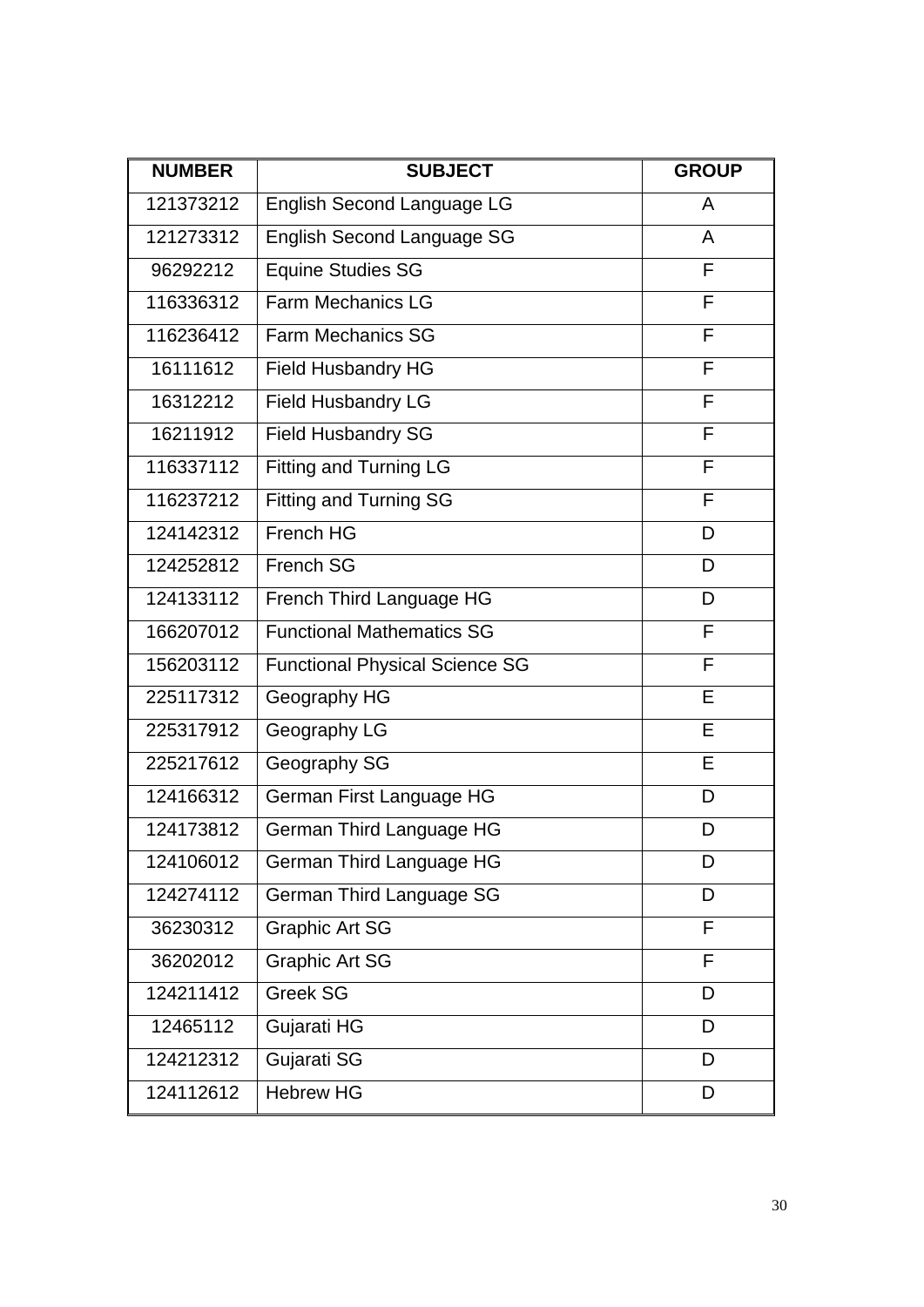| <b>NUMBER</b> | <b>SUBJECT</b>                            | <b>GROUP</b> |
|---------------|-------------------------------------------|--------------|
| 124164512     | Hindi HG                                  | D            |
| 124213512     | <b>Hindi SG</b>                           | D            |
| 36222612      | History: Theatre, Costume & Literature SG | F            |
| 225116412     | <b>History HG</b>                         | Е            |
| 225320812     | <b>History LG</b>                         | Е            |
| 225216712     | <b>History SG</b>                         | E            |
| 36206912      | <b>History of Art SG</b>                  | F            |
| 36223912      | <b>History of Art SG</b>                  | F            |
| 106109712     | Home Economics HG                         | F            |
| 106310312     | Home Economics LG                         | F            |
| 106210012     | Home Economics SG                         | F            |
| 106212212     | Hotel-keeping and Catering SG             | F            |
| 106303012     | Housecraft LG                             | F            |
| 106203312     | <b>Housecraft SG</b>                      | F            |
| 136202812     | Introduction to Criminology SG            | F            |
| 136202912     | Introduction to Ethnology SG              | F            |
| 124166012     | IsiNdebele First Language HG              | A            |
| 124291012     | IsiNdebele First Language SG              | A            |
| 124146012     | IsiNdebele Second Language HG             | A            |
| 124246312     | IsiNdebele Second Language SG             | A            |
| 124179912     | IsiNdebele Third Language HG              | D            |
| 124279812     | IsiNdebele Third Language SG              | D            |
| 124182012     | IsiXhosa First Language HG                | A            |
| 124291112     | IsiXhosa First Language SG                | A            |
| 124143912     | IsiXhosa Second Language HG               | A            |
| 124245112     | IsiXhosa Second Language SG               | A            |
| 124181912     | IsiXhosa Third Language HG                | D            |
| 124281812     | IsiXhosa Third Language SG                | D            |
| 124182312     | IsiZulu First Language HG                 | A            |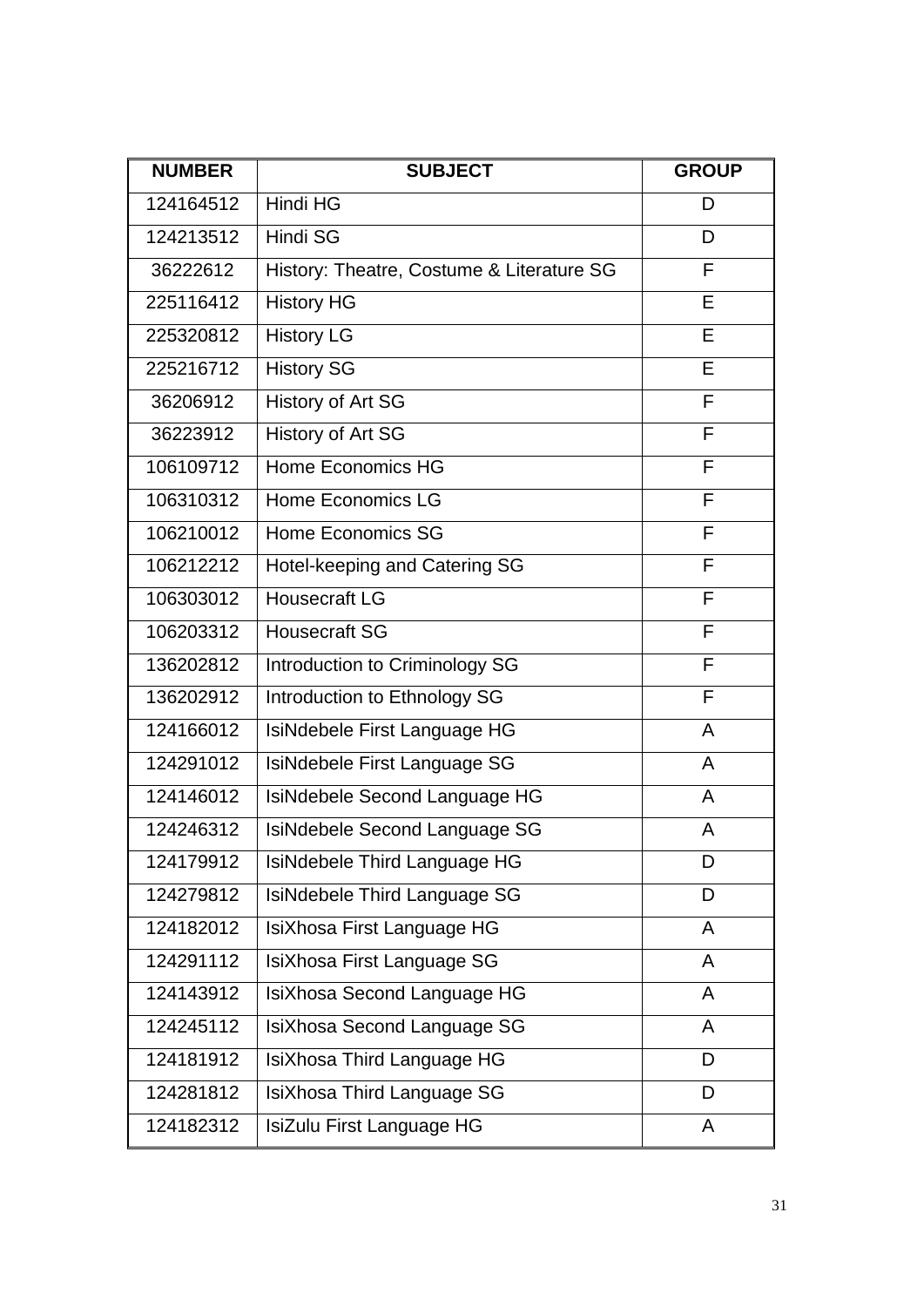| <b>NUMBER</b> | <b>SUBJECT</b>                         | <b>GROUP</b> |
|---------------|----------------------------------------|--------------|
| 124291212     | IsiZulu First Language SG              | A            |
| 124145412     | IsiZulu Second Language HG             | A            |
| 124245712     | IsiZulu Second Language SG             | A            |
| 120647712     | IsiZulu Spoken Language                |              |
| 124182212     | IsiZulu Third Language HG              | D            |
| 124282112     | <b>IsiZulu Third Language SG</b>       | D            |
| 180693412     | <b>Islamic Studies</b>                 |              |
| 124157812     | <b>Italian HG</b>                      | D            |
| 124213812     | <b>Italian SG</b>                      | D            |
| 186106012     | <b>Jewish Studies HG</b>               | E            |
| 186206312     | <b>Jewish Studies SG</b>               | E            |
| 124158512     | Kwanyama First Language HG             | D            |
| 124114712     | Latin HG                               | D            |
| 136201112     | Law of Criminal Procedure and Evidence | F            |
|               | SG                                     |              |
| 116345712     | <b>Lithographical Printing LG</b>      | F            |
| 116245812     | <b>Lithographical Printing SG</b>      | F            |
| 124158612     | Lozi First Language HG                 | D            |
| 116251712     | Maritime Studies A (Shore based) SG    | F            |
| 116252012     | Maritime Studies B (Sea-going) SG      | F            |
| 162108712     | <b>Mathematics HG</b>                  | В            |
| 162309312     | <b>Mathematics LG</b>                  | B            |
| 162209012     | <b>Mathematics SG</b>                  | B            |
| 136302712     | <b>Mercantile Law LG</b>               | F            |
| 136202412     | Mercantile Law SG                      | F            |
| 116339712     | <b>Metalwork LG</b>                    | F            |
| 116239812     | <b>Metalwork SG</b>                    | F            |
| 116308712     | <b>Metalworking LG</b>                 | F            |
| 116209012     | <b>Metalworking SG</b>                 | F            |
| 116337912     | Motor Body Repairing LG                | F            |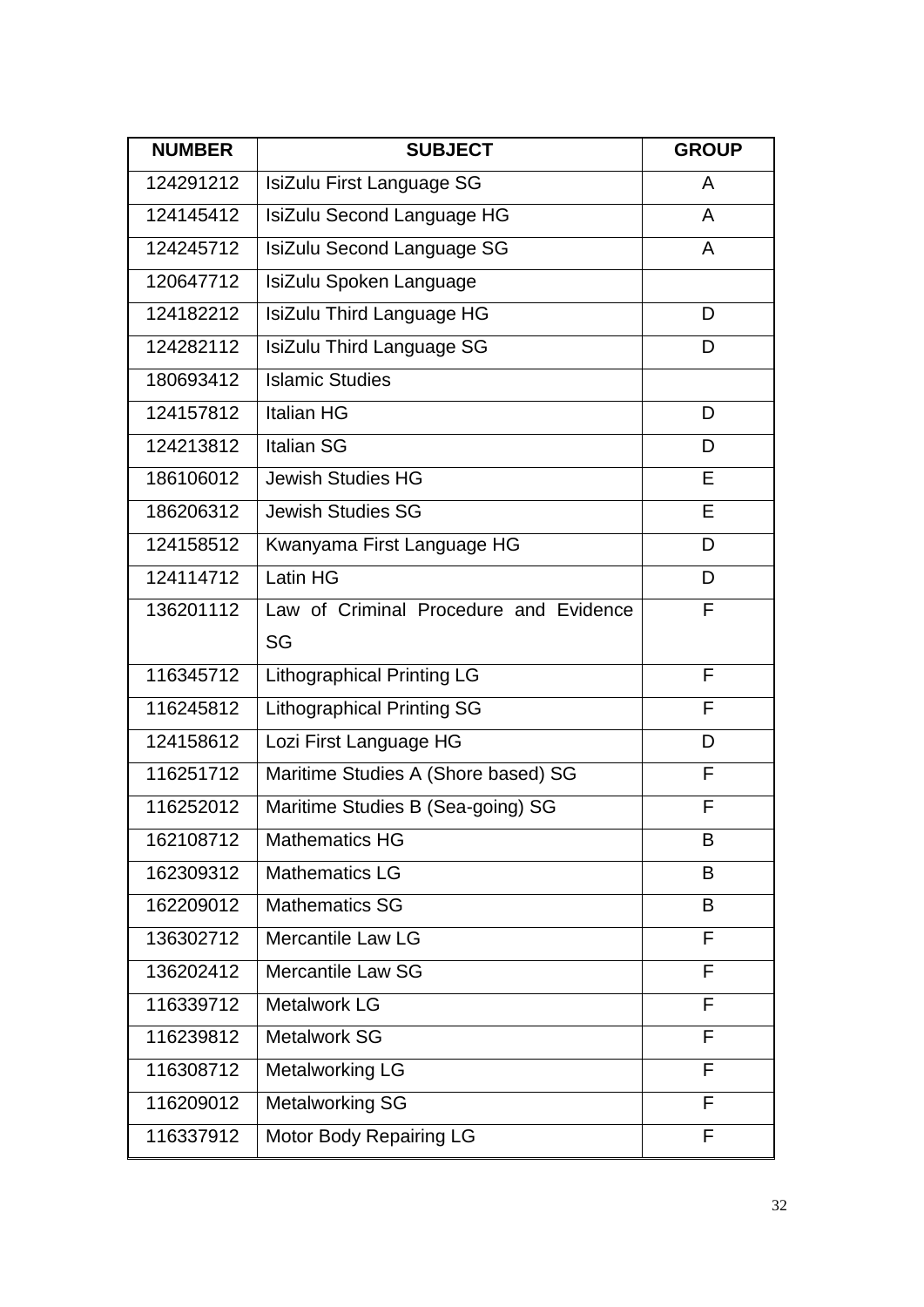| <b>NUMBER</b> | <b>SUBJECT</b>                          | <b>GROUP</b> |
|---------------|-----------------------------------------|--------------|
| 116238012     | Motor Body Repairing SG                 | F            |
| 116339112     | <b>Motor Mechanics LG</b>               | F            |
| 116239212     | <b>Motor Mechanics SG</b>               | F            |
| 116238412     | <b>Motor Vehicle Construction SG</b>    | F            |
| 36106612      | <b>Music HG</b>                         | F            |
| 36124212      | <b>Music HG</b>                         | F            |
| 36308212      | Music LG                                | F            |
| 36201312      | Music SG                                | F            |
| 36224512      | Music SG                                | F            |
| 36200512      | <b>Music Composition SG</b>             | F            |
| 36224812      | <b>Music Composition SG</b>             | F            |
| 36225112      | Music Performance: Second Instrument SG | F            |
| 124158712     | Ndonga First Language HG                | D            |
| 106311512     | Needlework and Clothing LG              | F            |
| 106209412     | <b>Needlework and Clothing SG</b>       | F            |
| 116246112     | Painting and Decorating SG              | F            |
| 36230612      | <b>Painting SG</b>                      | F            |
| 153106512     | <b>Physical Science HG</b>              | C            |
| 153307112     | <b>Physical Science LG</b>              | C            |
| 153206812     | <b>Physical Science SG</b>              | C            |
| 93101612      | Physiology HG                           | С            |
| 93201712      | <b>Physiology SG</b>                    | С            |
| 96200812      | Physiology and Hygiene SG               | F            |
| 116346812     | Plumbing and Sheet-metalwork LG         | F            |
| 116246912     | Plumbing and Sheet-metalwork SG         | F            |
| 124149512     | Portuguese HG                           | D            |
| 124217012     | Portuguese SG                           | D            |
| 124238012     | Portuguese Third Language SG            | D            |
| 36217412      | <b>Practical Ballet SG</b>              | F            |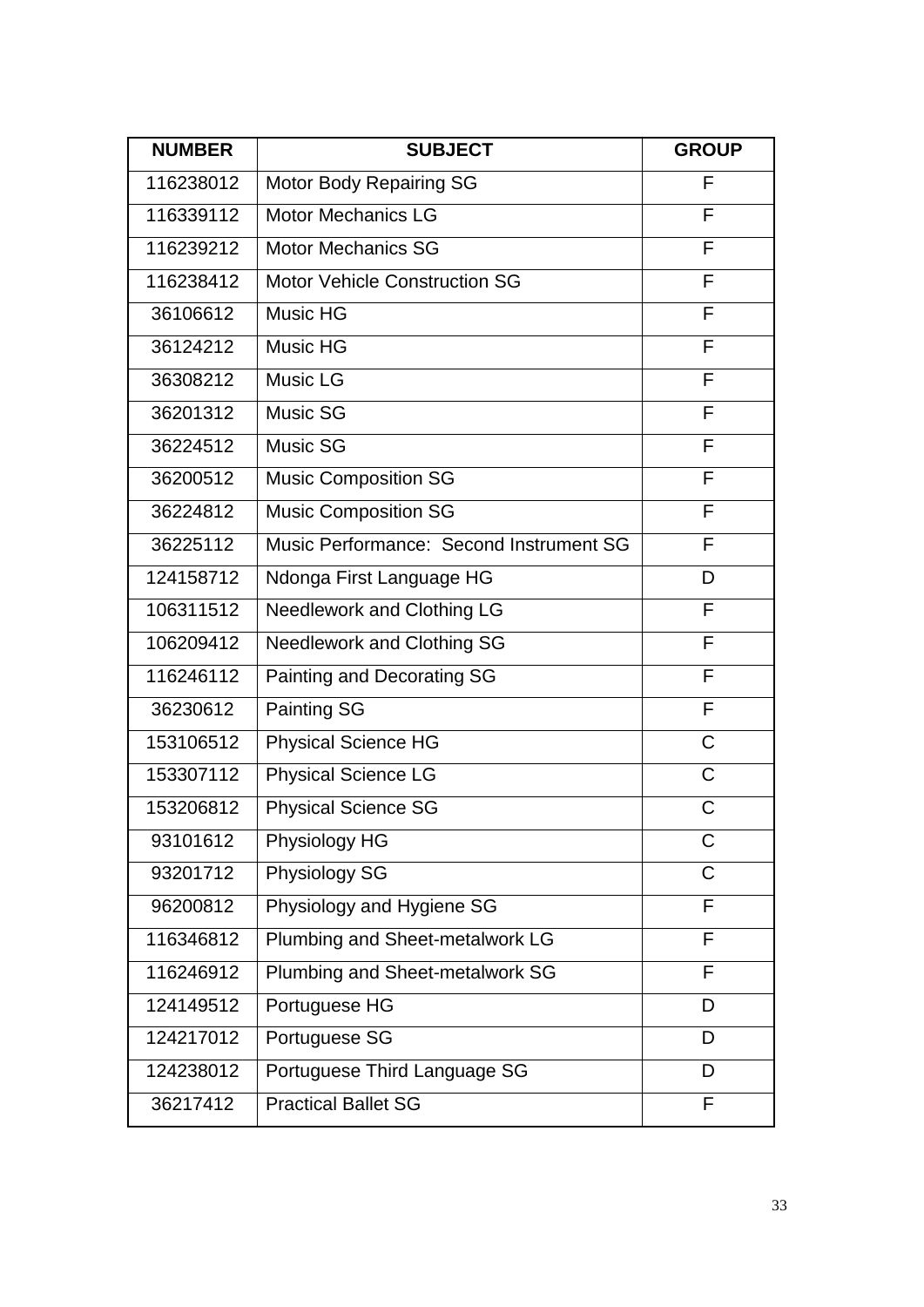| <b>NUMBER</b> | <b>SUBJECT</b>              | <b>GROUP</b> |
|---------------|-----------------------------|--------------|
| 36229712      | <b>Sculpture SG</b>         | F            |
| 36201212      | <b>Sculpture SG</b>         | F            |
| 124180212     | Sepedi First Language HG    | A            |
| 124291312     | Sepedi First Language SG    | A            |
| 124150012     | Sepedi Second Language HG   | A            |
| 124250412     | Sepedi Second Language SG   | A            |
| 120663212     | Sepedi Spoken Language      |              |
| 120647112     | Sepedi Spoken Language      |              |
| 124180112     | Sepedi Third Language HG    | D            |
| 124280012     | Sepedi Third Language SG    | D            |
| 124180512     | Sesotho First Language HG   | $\mathsf{A}$ |
| 124291412     | Sesotho First Language SG   | A            |
| 124158312     | Sesotho Second Language HG  | A            |
| 124259212     | Sesotho Second Language SG  | A            |
| 124180412     | Sesotho Third Language HG   | D            |
| 124280312     | Sesotho Third Language SG   | D            |
| 124181412     | Setswana First Language HG  | A            |
| 124291512     | Setswana First Language SG  | A            |
| 124150712     | Setswana Second Language HG | A            |
| 124258012     | Setswana Second Language SG | A            |
| 120647412     | Setswana Spoken Language    | D            |
| 124181312     | Setswana Third Language HG  | D            |
| 124281212     | Setswana Third Language SG  | D            |
| 46203812      | Shorthand 100 WPM SG        | F            |
| 46204012      | Shorthand 80 WPM SG         | F            |
| 46203912      | Shorthand 90 WPM SG         | F            |
| 46218512      | <b>Shorthand SG</b>         | F            |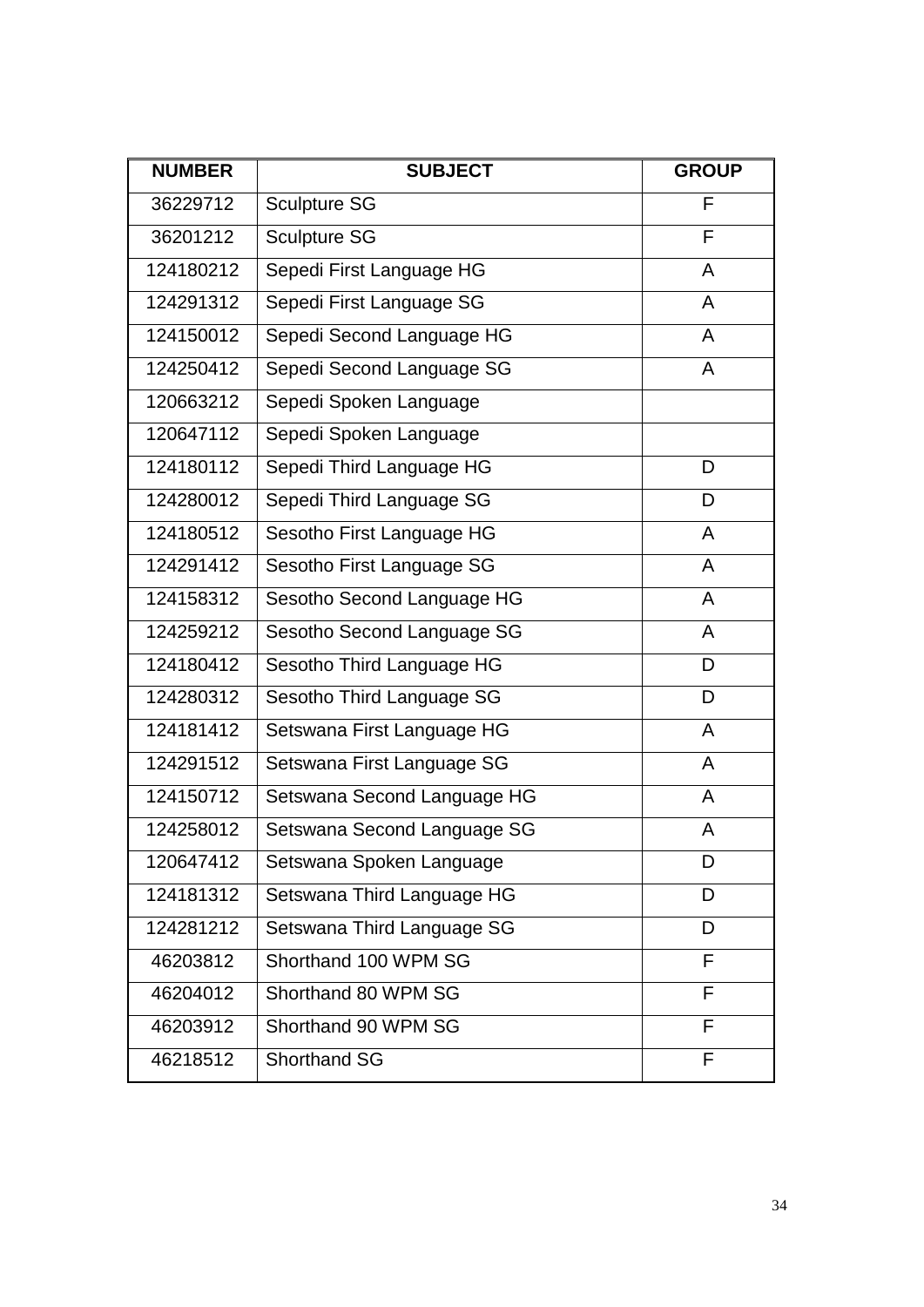| <b>NUMBER</b> | <b>SUBJECT</b>                | <b>GROUP</b> |
|---------------|-------------------------------|--------------|
| 124180812     | Siswati First Language HG     | A            |
| 124291612     | Siswati First Language SG     | A            |
| 124159512     | Siswati Second Language HG    | A            |
| 124261112     | Siswati Second Language SG    | A            |
| 124180712     | Siswati Third Language HG     | D            |
| 124280612     | Siswati Third Language SG     | D            |
| 46204112      | Snelskrif 100 WPM SG          | F            |
| 46204312      | Snelskrif 80 WPM SG           | F            |
| 46204212      | Snelskrif 90 WPM SG           | F            |
| 46218812      | <b>Snelskrif SG</b>           | F            |
| 136201412     | South African Criminal Law SG | F            |
| 124161712     | Spanish HG                    | D            |
| 124243512     | Spanish SG                    | D            |
| 36130912      | Speech and Drama HG           | F            |
| 36113212      | Speech and Drama HG           | F            |
| 36213512      | Speech and Drama SG           | F            |
| 36231212      | Speech and Drama SG           | F            |
| 136201912     | <b>Statute Law SG</b>         | F            |
| 124164812     | <b>Tamil HG</b>               | D            |
| 124220412     | Tamil SG                      | D            |
| 116148212     | <b>Technical Drawing HG</b>   | F            |
| 116348012     | <b>Technical Drawing LG</b>   | F            |
| 116248112     | <b>Technical Drawing SG</b>   | F            |
| 116148812     | <b>Technika Civil HG</b>      | F            |
| 116248712     | <b>Technika Civil SG</b>      | F            |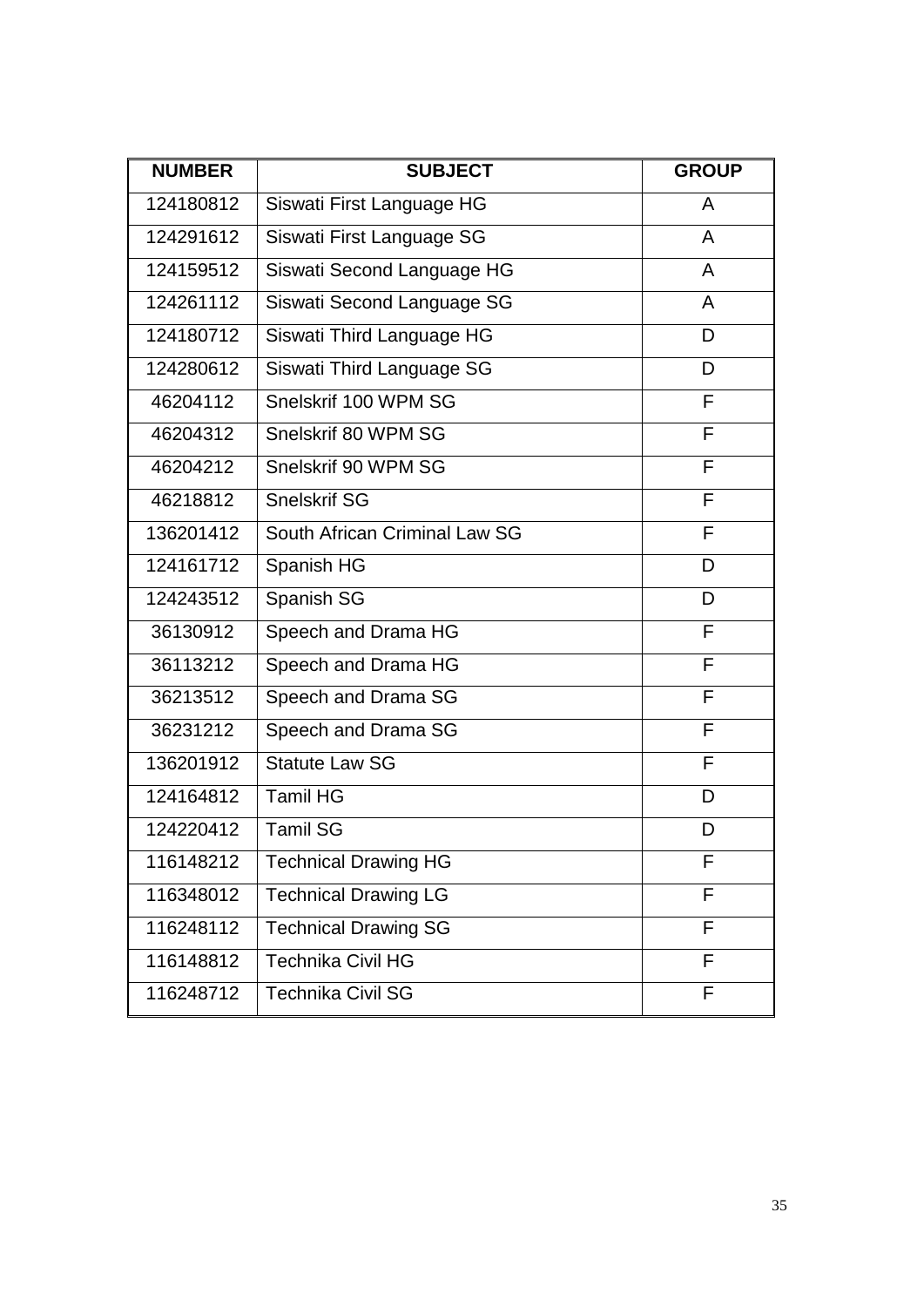| <b>NUMBER</b> | <b>SUBJECT</b>                            | <b>GROUP</b> |
|---------------|-------------------------------------------|--------------|
| 116134412     | <b>Technika Electrical HG</b>             | F            |
| 116234312     | <b>Technika Electrical SG</b>             | F            |
| 116135012     | <b>Technika Electronics HG</b>            | F            |
| 116234912     | <b>Technika Electronics SG</b>            | F            |
| 116140412     | <b>Technika Mechanical HG</b>             | F            |
| 116240312     | <b>Technika Mechanical SG</b>             | F            |
| 124174412     | Telegu HG                                 | D            |
| 124273512     | <b>Telegu SG</b>                          | D            |
| 116241212     | <b>Tractor Mechanics SG</b>               | F            |
| 116241212     | <b>Tractor Mechanics SG</b>               | F            |
| 116341112     | <b>Tractor Mechanics LG</b>               | F            |
| 116300612     | <b>Trade Theory LG</b>                    | F            |
| 116200912     | <b>Trade Theory SG</b>                    | F            |
| 226221112     | <b>Travel and Tourism SG</b>              | F            |
| 366298212     | Trinity College of London Practical Music | F            |
|               | Examination Grade 6 (SG Equivalence)      |              |
| 366198312     | Trinity College of London Practical Music | F            |
|               | Examination Grade 7 (HG Equivalence)      |              |
| 366198412     | Trinity College of London Practical Music | F            |
|               | Examination Grade 8 (HG Equivalence)      |              |
| 366190112     | Trinity College of London Performer's     | F            |
|               | Certificate in Music (HG Equivalence)     |              |
| 366100112     | Trinity College of London<br>Associate    | F            |
|               | Licentiate in Music (HG Equivalence)      |              |
| 366198512     | Trinity College of London Performer's     | F            |
|               | Licentiate in Music (HG Equivalence)      |              |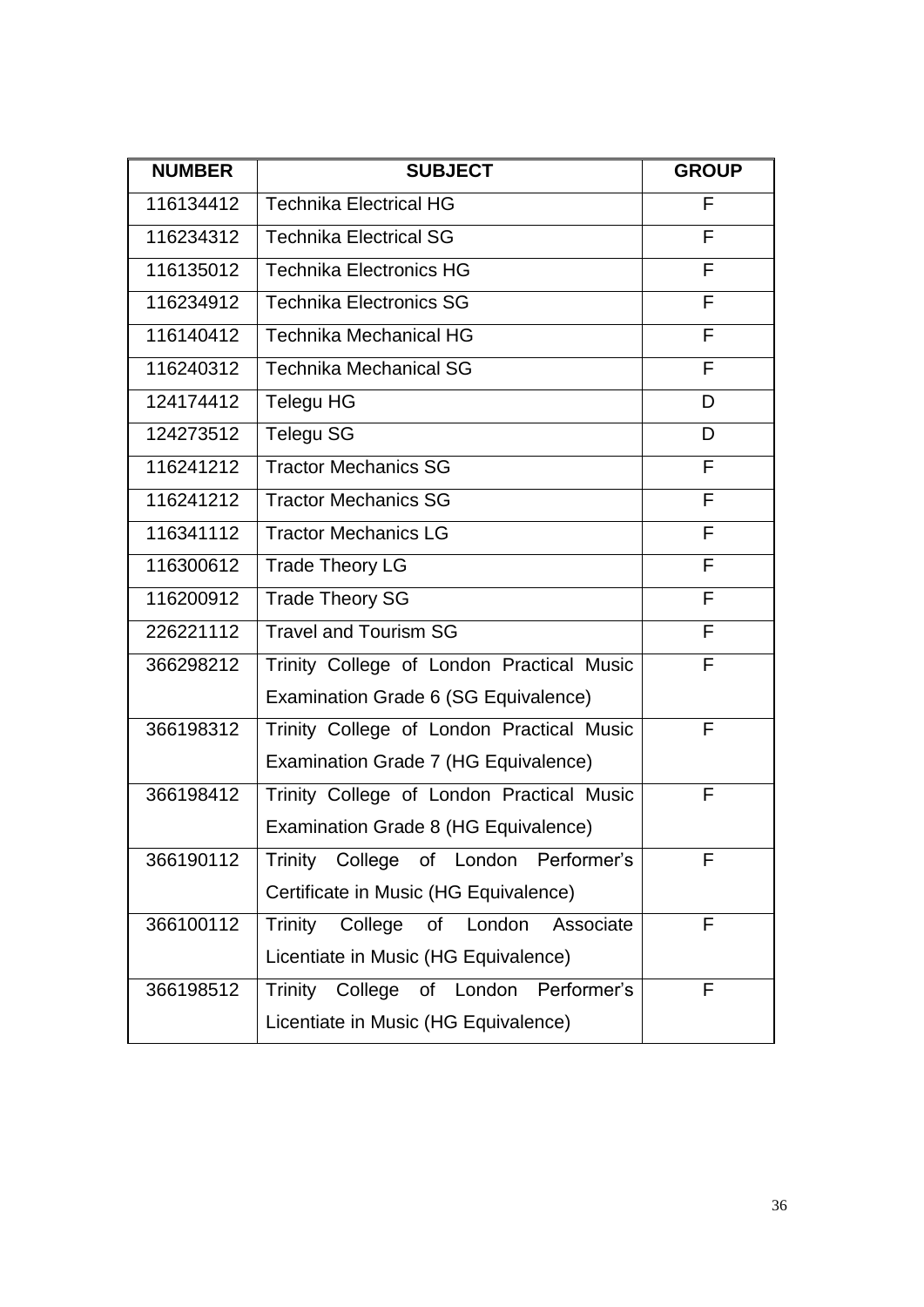| <b>NUMBER</b> | <b>SUBJECT</b>                                   | <b>GROUP</b> |
|---------------|--------------------------------------------------|--------------|
| 124181712     | Tshivenda First Language HG                      | A            |
| 124291712     | Tshivenda First Language SG                      | A            |
| 12416512      | Tshivenda Second Language HG                     | A            |
| 124262912     | Tshivenda Second Language SG                     | A            |
| 124181612     | Tshivenda Third Language HG                      | D            |
| 124281512     | Tshivenda Third Language SG                      | D            |
| 116233812     | <b>TV and Radiotricians Work</b>                 | F            |
| 46319812      | <b>Typing LG</b>                                 | F            |
| 46219312      | <b>Typing SG</b>                                 | F            |
| 366296112     | <b>UNISA Practical Music Examination Grade 6</b> | F            |
|               | (SG Equivalence)                                 |              |
| 366196012     | <b>UNISA Practical Music Examination Grade 7</b> | F            |
|               | (HG Equivalence)                                 |              |
| 366197112     | <b>UNISA Practical Music Examination Grade 8</b> | F            |
|               | (HG Equivalence)                                 |              |
| 366197212     | UNISA Performer's Licentiate in Music (HG        | F            |
|               | Equivalence)                                     |              |
| 124164012     | Urdu HG                                          | D            |
| 124225212     | <b>Urdu SG</b>                                   | D            |
| 96301112      | <b>Veterinary Practice LG</b>                    | F            |
| 116305012     | Watch making LG                                  | F            |
| 116205312     | Watch making SG                                  | F            |
| 116341912     | <b>Welding and Metalworking LG</b><br>F          |              |
| 116242012     | <b>Welding and Metalworking SG</b><br>F          |              |
| 116349512     | <b>Woodwork LG</b>                               | F            |
| 116249612     | <b>Woodwork SG</b>                               | F            |
| 116350312     | <b>Woodworking LG</b>                            | F            |
| 116250412     | <b>Woodworking SG</b>                            | F            |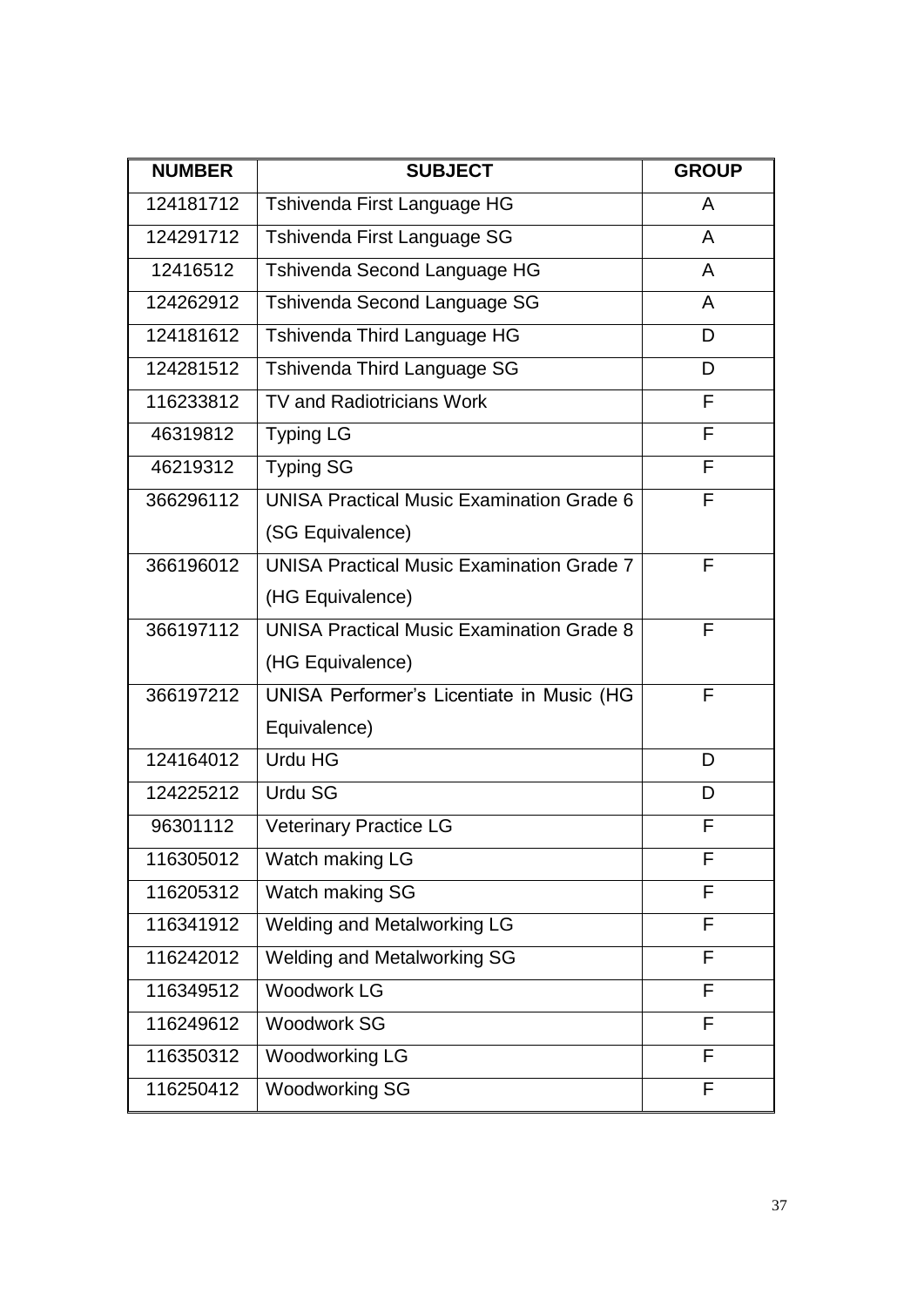| <b>NUMBER</b> | <b>SUBJECT</b>              | <b>GROUP</b> |
|---------------|-----------------------------|--------------|
| 124181112     | Xitsonga First Language HG  | A            |
| 124291812     | Xitsonga First Language SG  | А            |
| 124188812     | Xitsonga Second Language HG | А            |
| 124289112     | Xitsonga Second Language SG | А            |
| 124181012     | Xitsonga Third Language HG  |              |
| 124280912     | Xitsonga Third Language SG  |              |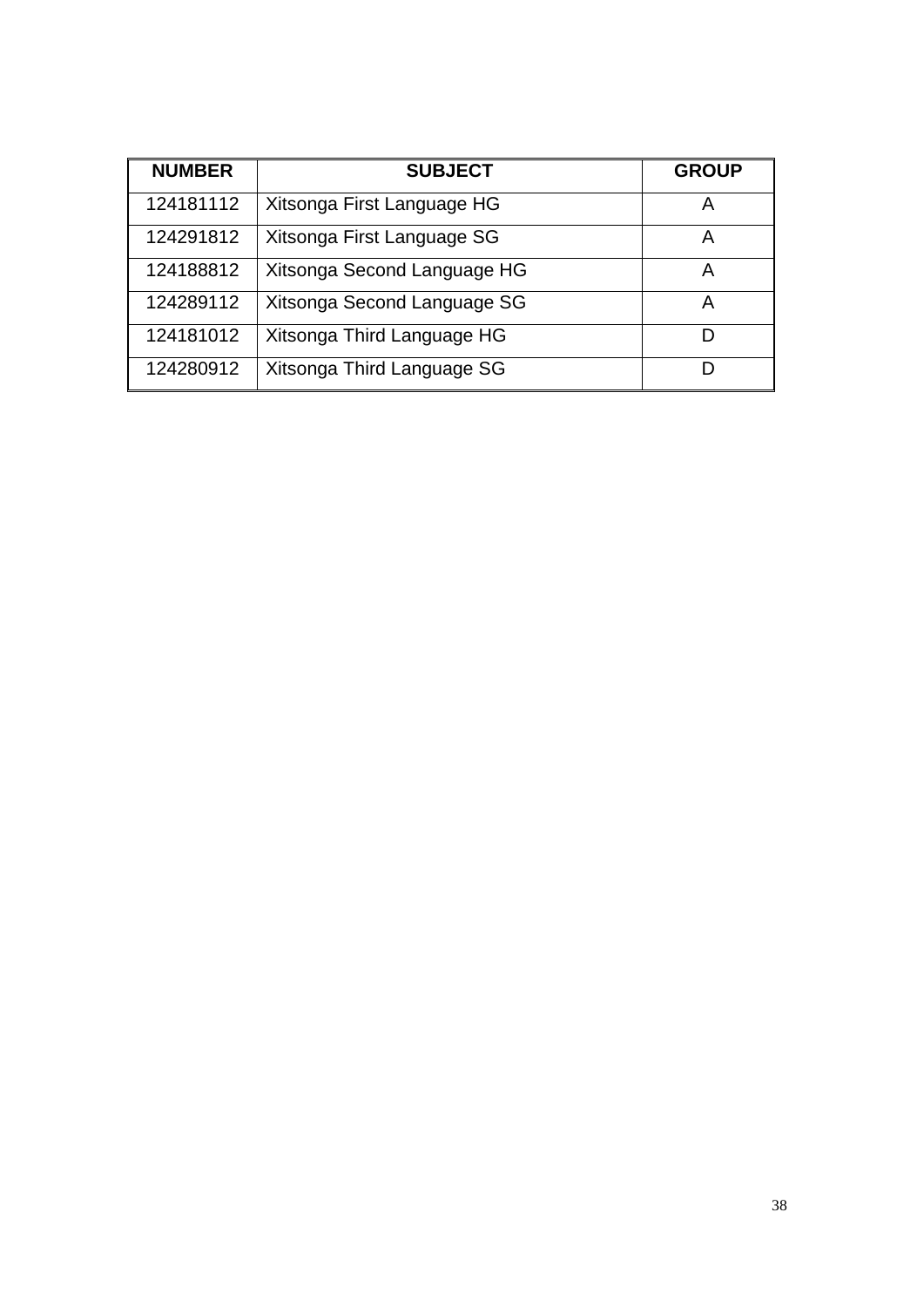## **ANNEXURE D**

### **SENIOR CERTIFICATE SUBJECTS**

### **GROUP A**

### **TABLE A: OFFICIAL LANGUAGES AT HOME AND FIRST ADDITIONAL**

#### **LEVEL**

| <b>SUBJECT</b>                           | <b>NUMBER</b> |
|------------------------------------------|---------------|
| Afrikaans Home Language                  | 13300019      |
| Afrikaans First Additional Language      | 13310029      |
| <b>English Home Language</b>             | 13300039      |
| <b>English First Additional Language</b> | 13310049      |
| IsiNdebele Home Language                 | 13300059      |
| IsiNdebele First Additional Language     | 13310069      |
| IsiXhosa Home Language                   | 13300079      |
| IsiXhosa First Additional Language       | 13310089      |
| IsiZulu Home Language                    | 13300099      |
| IsiZulu First Additional Language        | 13310109      |
| Sepedi Home Language                     | 13300119      |
| Sepedi First Additional Language         | 13310129      |
| Sesotho Home Language                    | 13300139      |
| Sesotho First Additional Language        | 13310149      |
| Setswana Home Language                   | 13300159      |
| Setswana First Additional Language       | 13310169      |
| SiSwati Home Language                    | 13300179      |
| SiSwati First Additional Language        | 13310189      |
| Tshivenda Home Language                  | 13300199      |
| Tshivenda First Additional Language      | 13310209      |
| Xitsonga Home Language                   | 13300219      |
| Xitsonga First Additional Language       | 13310229      |

#### **TABLE B1: AGRICULTURE**

| <b>SUBJECT</b>        | <b>NUMBER</b> |  |
|-----------------------|---------------|--|
| Agricultural Sciences | 10320239      |  |

## **TABLE B2: BUSINESS, COMMERCE AND MANAGEMENT**

**STUDIES**

| <b>SUBJECT</b>         | <b>NUMBER</b> |
|------------------------|---------------|
| $\parallel$ Accounting | 12320249      |
| Business Studies       | 12320259      |
| ∥ Economics            | 12320269      |